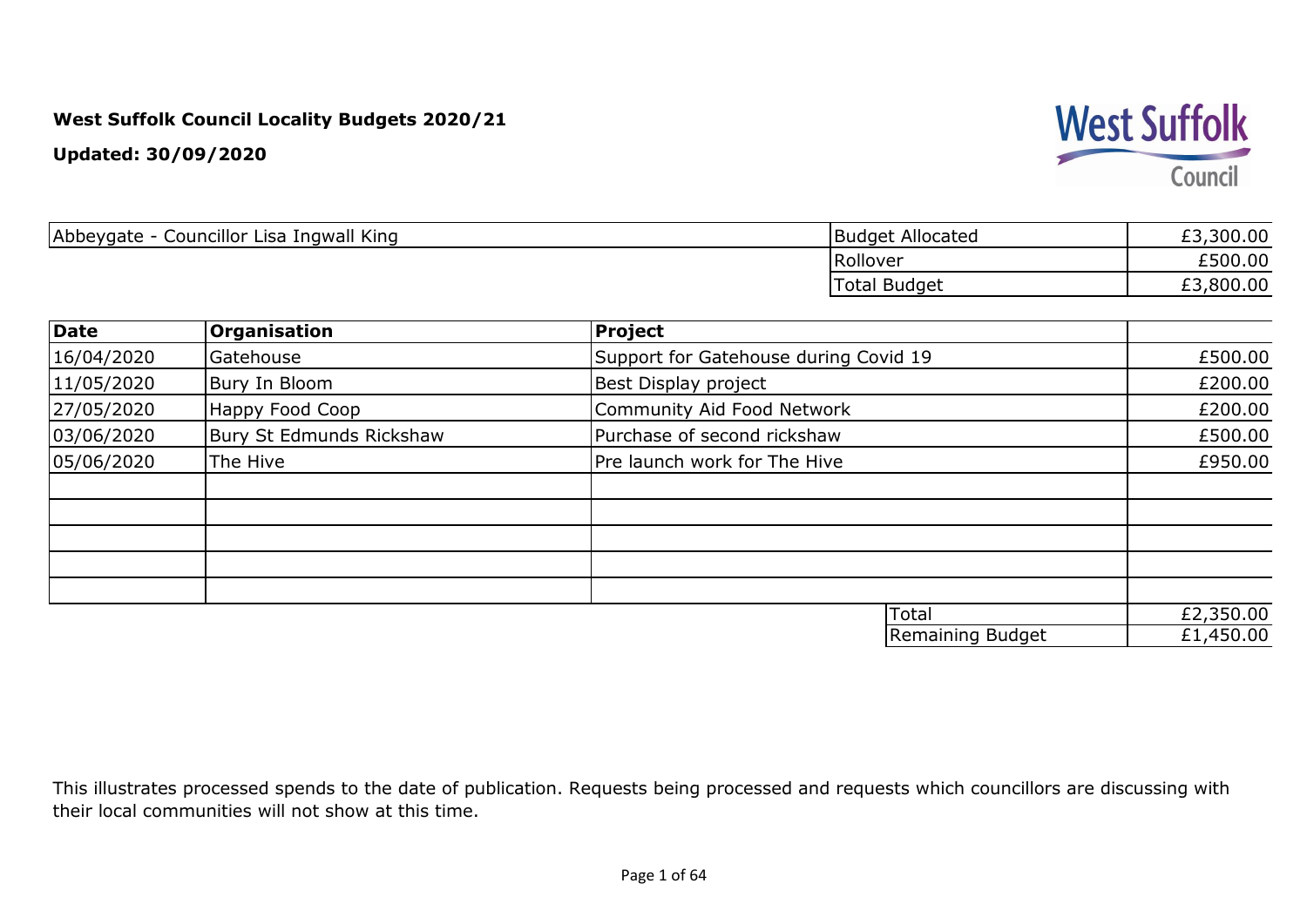

| Abbeygate<br>Councillor Jo Rayner<br>$\overline{\phantom{a}}$ | Budget Allocated    | £3,300.00            |
|---------------------------------------------------------------|---------------------|----------------------|
|                                                               | <b>Rollover</b>     | £500.00              |
|                                                               | <b>Total Budget</b> | ,800.00<br>rっ<br>7.J |

| Date       | Organisation             | <b>Project</b>                        |           |
|------------|--------------------------|---------------------------------------|-----------|
| 11/05/2020 | Bury In Bloom            | Best Display project                  | £250.00   |
| 03/06/2020 | Bury St Edmunds Rickshaw | Purchase of second Rickshaw           | £500.00   |
| 09/06/2020 | Bury St Edmunds Rickshaw | Coronavirus lockdown delivery service | £290.00   |
|            |                          |                                       |           |
|            |                          |                                       |           |
|            |                          |                                       |           |
|            |                          |                                       |           |
|            |                          |                                       |           |
|            |                          | Total                                 | £1,040.00 |
|            |                          | Remaining Budget                      | £2,760.00 |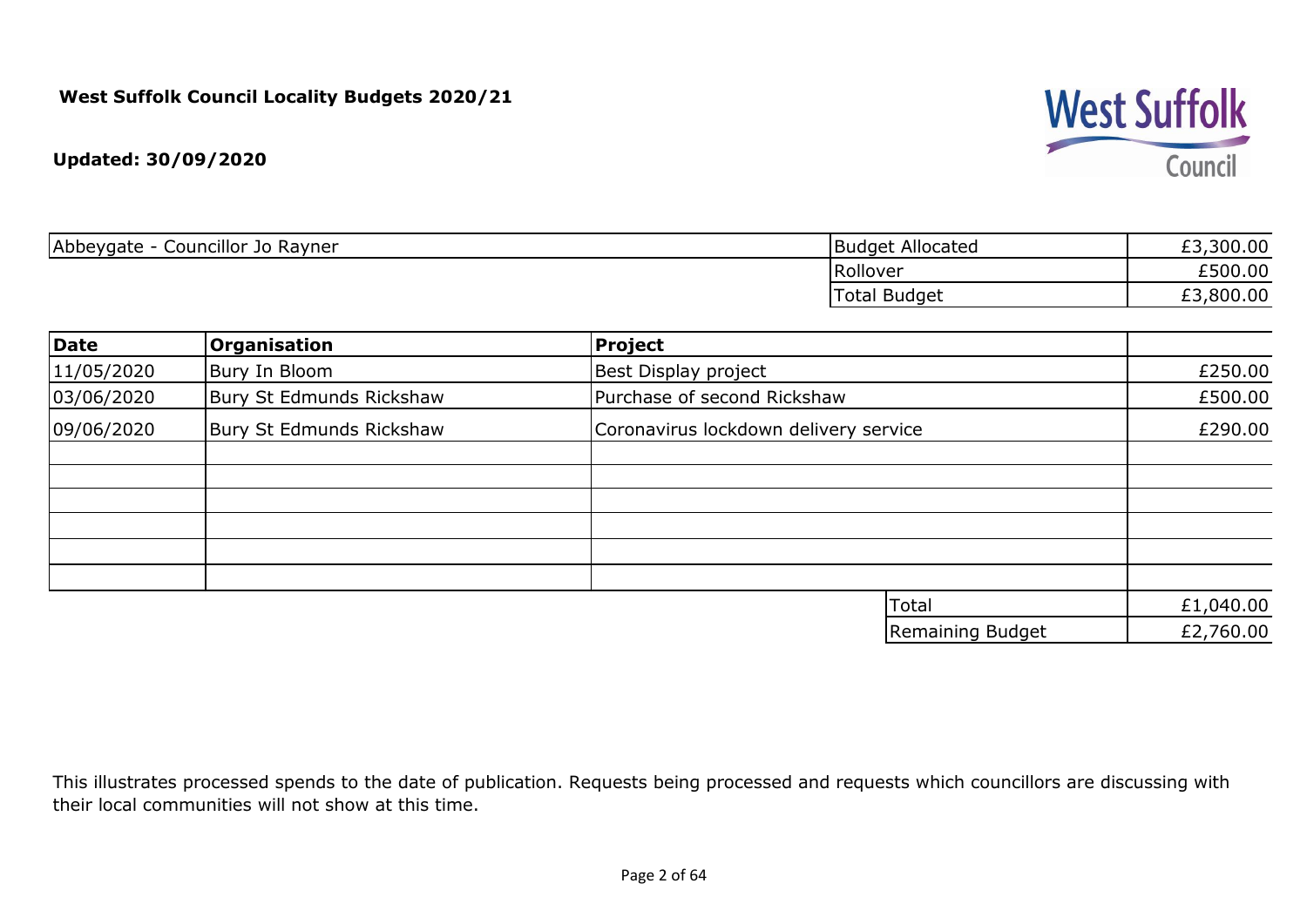#### **Updated: 30/09/2020**

| <b>Councillor Andrew Smith</b><br>Bardwell | <b>Budget Allocated</b> | £3,300.00 |
|--------------------------------------------|-------------------------|-----------|
|                                            | Rollover                | £263.00   |
|                                            | 'Total<br><b>Budget</b> | £3,563.00 |

| Date       | Organisation                 | <b>Project</b>                                             |           |
|------------|------------------------------|------------------------------------------------------------|-----------|
|            |                              | Maintenance and ongoing costs for the Church due to Covid- |           |
| 21/05/2020 | <b>Bardwell Church</b>       | 19                                                         | £750.00   |
| 04/06/2020 | Barnham Parish Council       | <b>Community Cakes</b>                                     | £200.00   |
| 20/07/2020 | Coney Weston Swan Bowls Club | Purchase of bowls green                                    | £500.00   |
|            |                              |                                                            |           |
|            |                              |                                                            |           |
|            |                              |                                                            |           |
|            |                              |                                                            |           |
|            |                              |                                                            |           |
|            |                              |                                                            |           |
|            |                              | Total                                                      | £1,450.00 |
|            |                              |                                                            |           |

| Remaining Budget | £2,113.00 |
|------------------|-----------|
|------------------|-----------|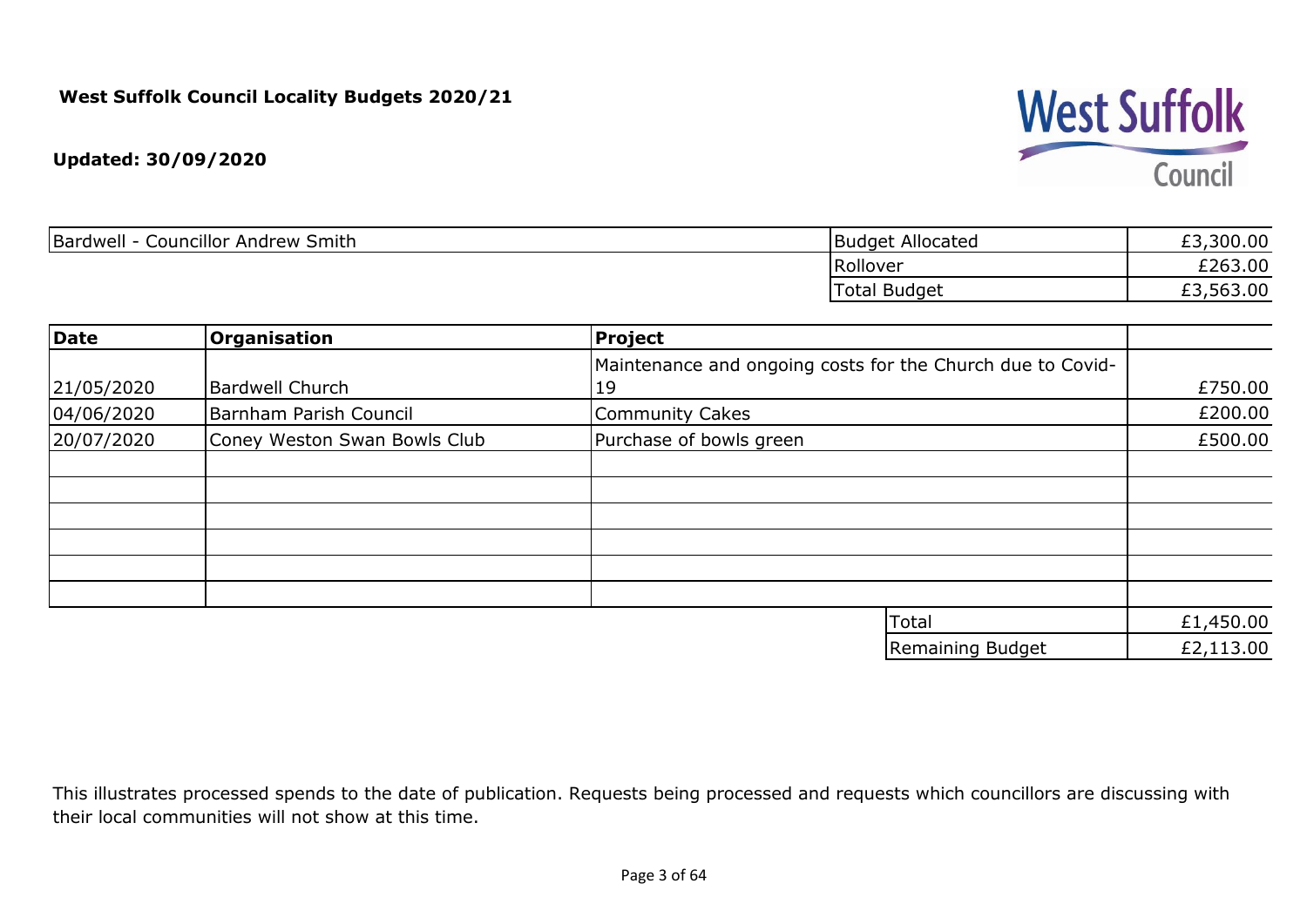

| <b>Councillor Carol Bull</b><br>Barningham | Budget Allocated    | 300.00<br>--      |
|--------------------------------------------|---------------------|-------------------|
|                                            | Rollover            | £463.00           |
|                                            | <b>Total Budget</b> | 763.00<br>--<br>້ |

| Date       | Organisation                   | Project                                        |           |
|------------|--------------------------------|------------------------------------------------|-----------|
| 25/08/2020 | Hopton & District Bowls Club   | Adaptations to provide a safe non-slip surface | £1,000.00 |
| 16/09/2020 | <b>Hepworth Parish Council</b> | Refurbishment of village bus shelter           | £125.00   |
|            |                                |                                                |           |
|            |                                |                                                |           |
|            |                                |                                                |           |
|            |                                |                                                |           |
|            |                                |                                                |           |
|            |                                |                                                |           |
|            |                                |                                                |           |
|            |                                | Total                                          | £1,125.00 |

| .                | ---------------- |
|------------------|------------------|
| Remaining Budget | £2,638.00        |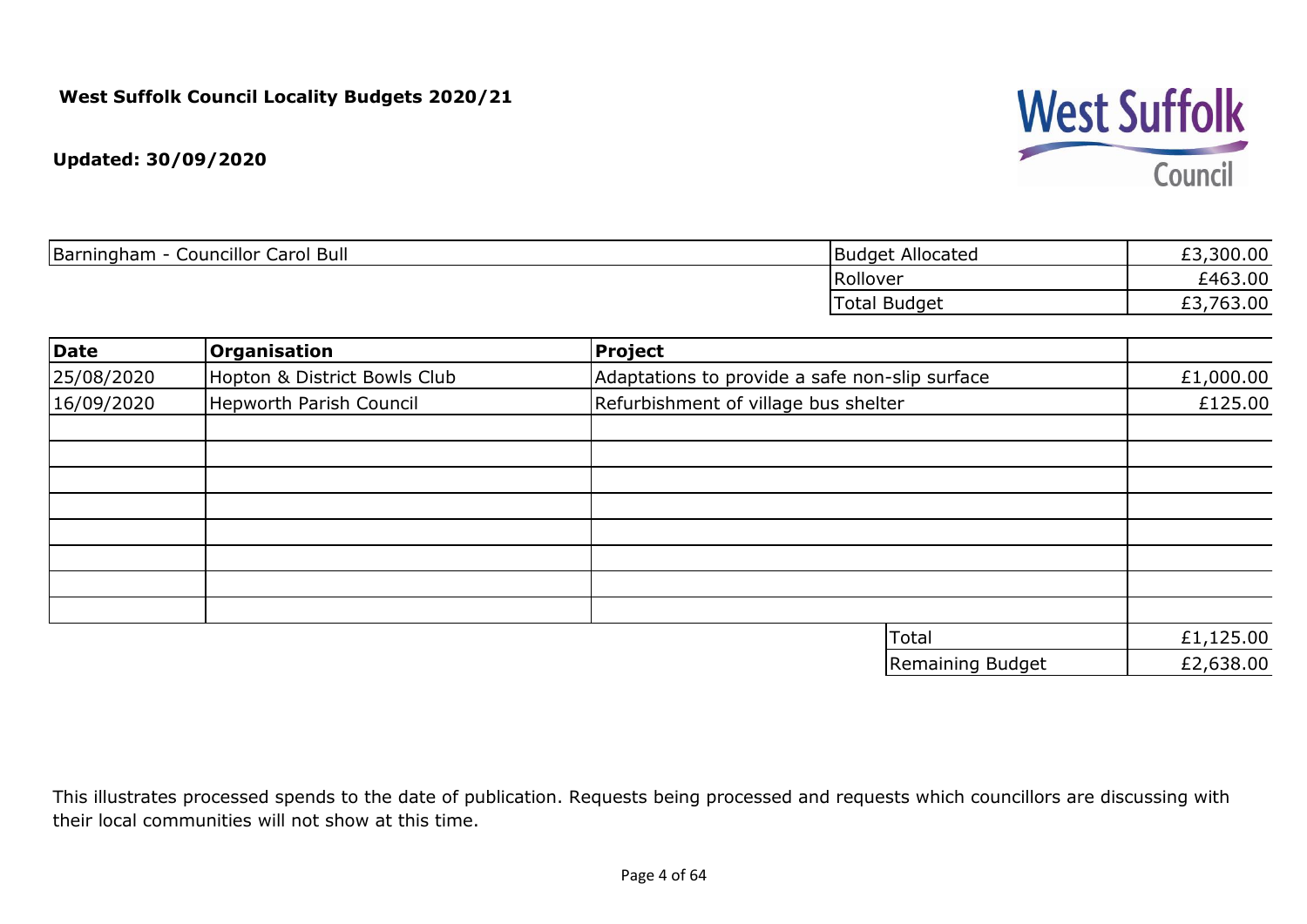# **West Suffolk** Council

**Updated: 30/09/2020**

| Councillor Ian Houlder<br>Barrow | Budget Allocated    | ,300.00<br><b>rn</b> |
|----------------------------------|---------------------|----------------------|
|                                  | Rollover            | £313.00              |
|                                  | <b>Total Budget</b> | £3,613.00            |

| Date       | Organisation                     | <b>Project</b>        |           |
|------------|----------------------------------|-----------------------|-----------|
| 04/08/2020 | Barrow cum Denham Parish Council | Community noticeboard | £1,500.00 |
|            |                                  |                       |           |
|            |                                  |                       |           |
|            |                                  |                       |           |
|            |                                  |                       |           |
|            |                                  |                       |           |
|            |                                  |                       |           |
|            |                                  |                       |           |
|            |                                  | Total                 | £1,500.00 |
|            |                                  | Remaining Budget      | £2,113.00 |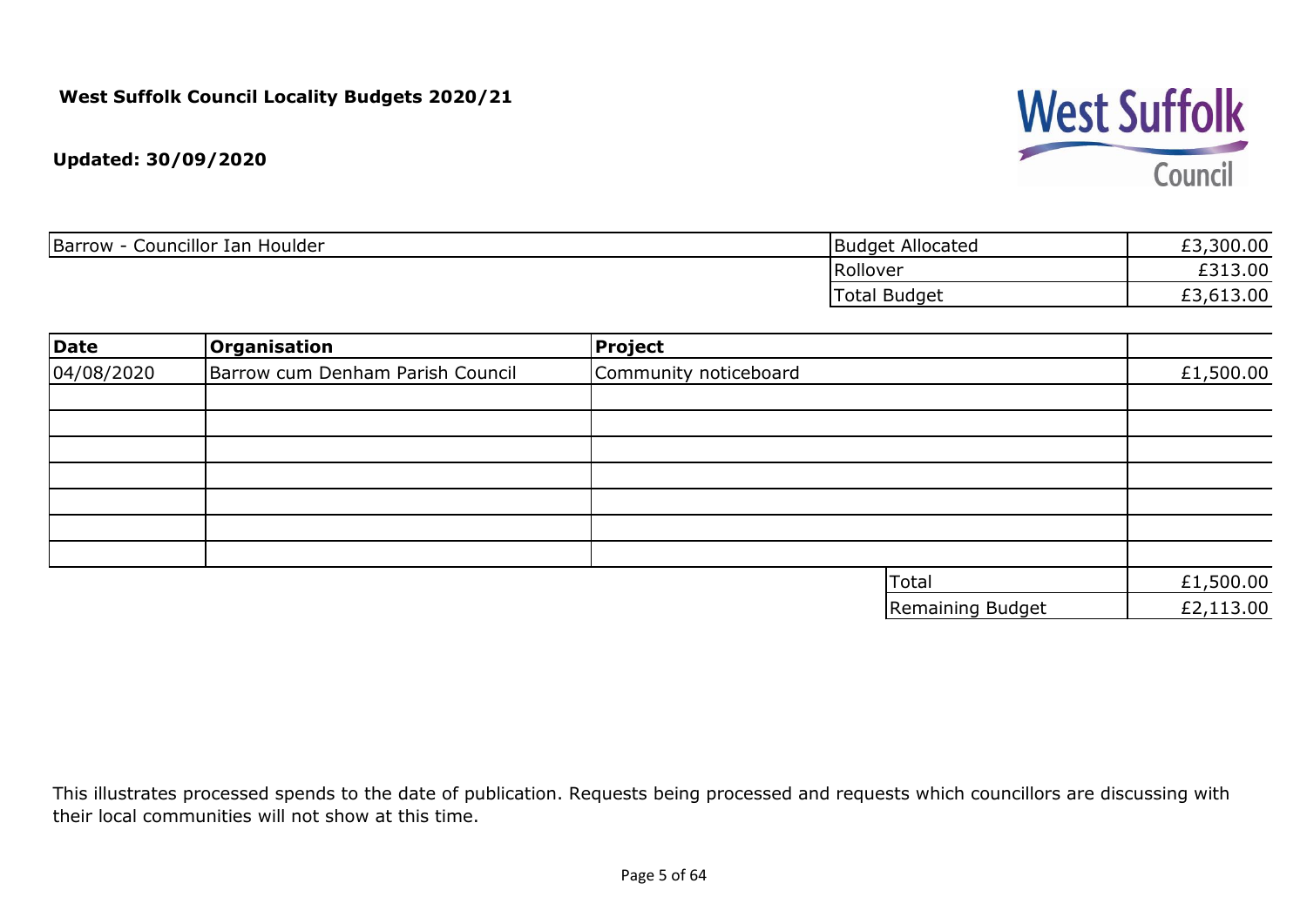

| Brandon Central - Councillor Victor Lukaniuk | Budget Allocated | £3,300.00 |
|----------------------------------------------|------------------|-----------|
|                                              | Rollover         | £313.00   |
|                                              | Total Budget     | £3,613.00 |

| Date       | <b>Organisation</b>              | Project                                              |           |
|------------|----------------------------------|------------------------------------------------------|-----------|
| 11/05/2020 | Brandon Parochial Church Council | Assist the Church Institute during COVID-19 response | £500.00   |
| 13/05/2020 | Epic Dad                         | <b>Family Support Project</b>                        | £200.00   |
| 03/06/2020 | Brandon Heritage Centre          | Refurbishment to Brandon Heritage Centre             | £500.00   |
| 20/07/2020 | Suffolk West Citizens Advice     | Refurbishment of Brandon Citizens Advice             | £500.00   |
| 25/08/2020 | Brandon Methodist Church         | Upgrading the windows to improve energy efficiency   |           |
|            |                                  |                                                      |           |
|            |                                  |                                                      |           |
|            |                                  | Total                                                | £2,100.00 |
|            |                                  | Remaining Budget                                     | £1,513.00 |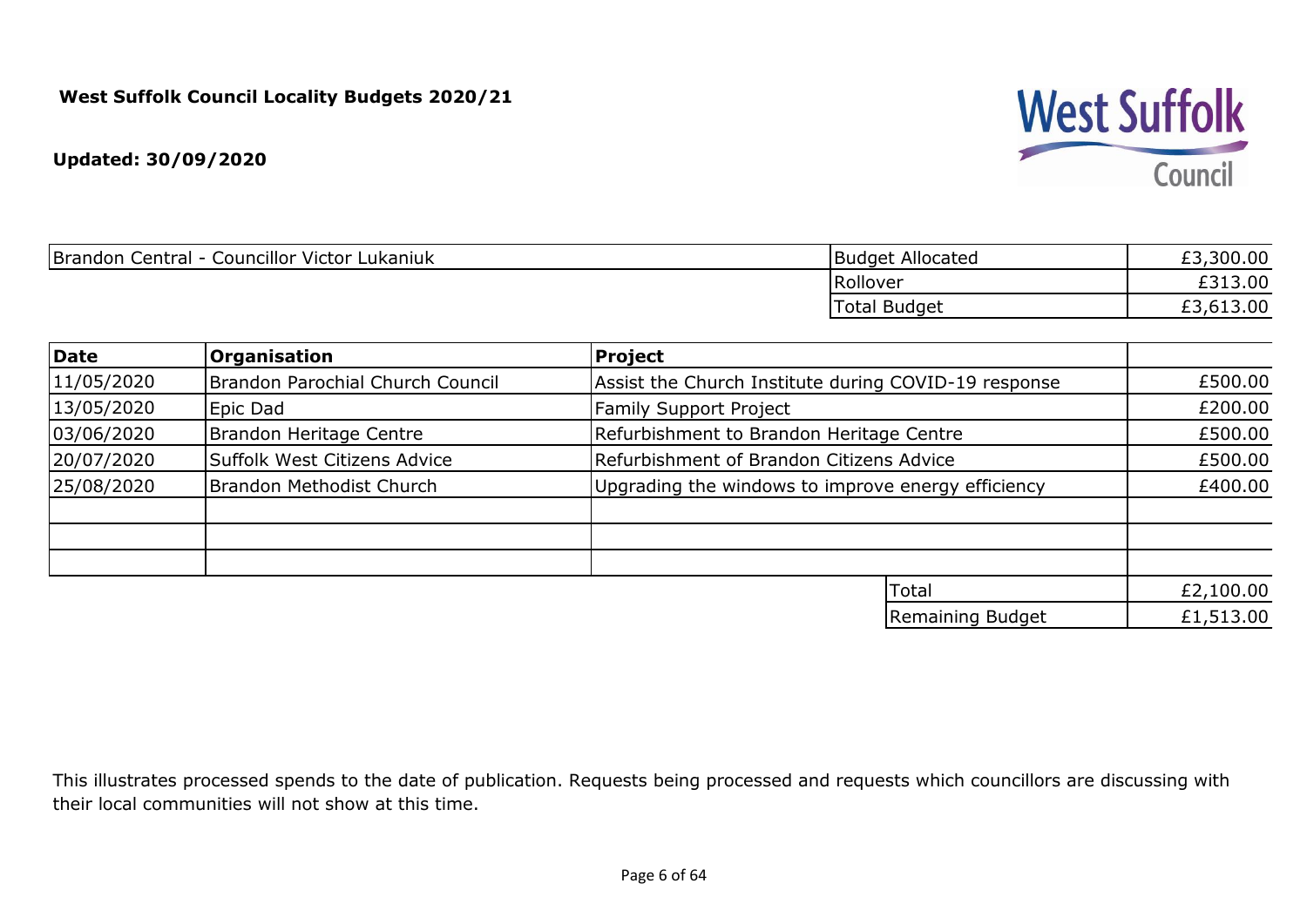**Updated: 30/09/2020**

| <b>Councillor Philip</b><br>Wittam<br><b>Brandon</b><br>. Fast.<br>ᆫᇅᇰᄔ | TBudget Allocated    | $\sim$<br>$^{\circ}$ 300.0 $\cup$<br>__ |
|-------------------------------------------------------------------------|----------------------|-----------------------------------------|
|                                                                         | Rollover             | £500.00                                 |
|                                                                         | .012<br>Total Budget | $\sim$ $\sim$<br>RUU<br>vv.vu<br>--     |

| Date       | <b>Organisation</b>              | <b>Project</b>                                       | <b>Amount</b> |
|------------|----------------------------------|------------------------------------------------------|---------------|
| 11/05/2020 | Brandon Parochial Church Council | Assist the Church Institute during COVID-19 response | £500.00       |
| 13/05/2020 | Epic Dad                         | Family Support Project                               | £200.00       |
| 03/06/2020 | Brandon Heritage Centre          | Refurbishment to Brandon Heritage Centre             | £500.00       |
| 20/07/2020 | Suffolk West Citizens Advice     | Refurbishment of Brandon Citizens Advice             | £500.00       |
| 25/08/2020 | Brandon Methodist Church         | Upgrading the windows to improve energy efficiency   | £400.00       |
|            |                                  |                                                      |               |
|            |                                  |                                                      |               |
|            |                                  | Total                                                | £2,100.00     |
|            |                                  | Remaining Budget                                     | £1,700.00     |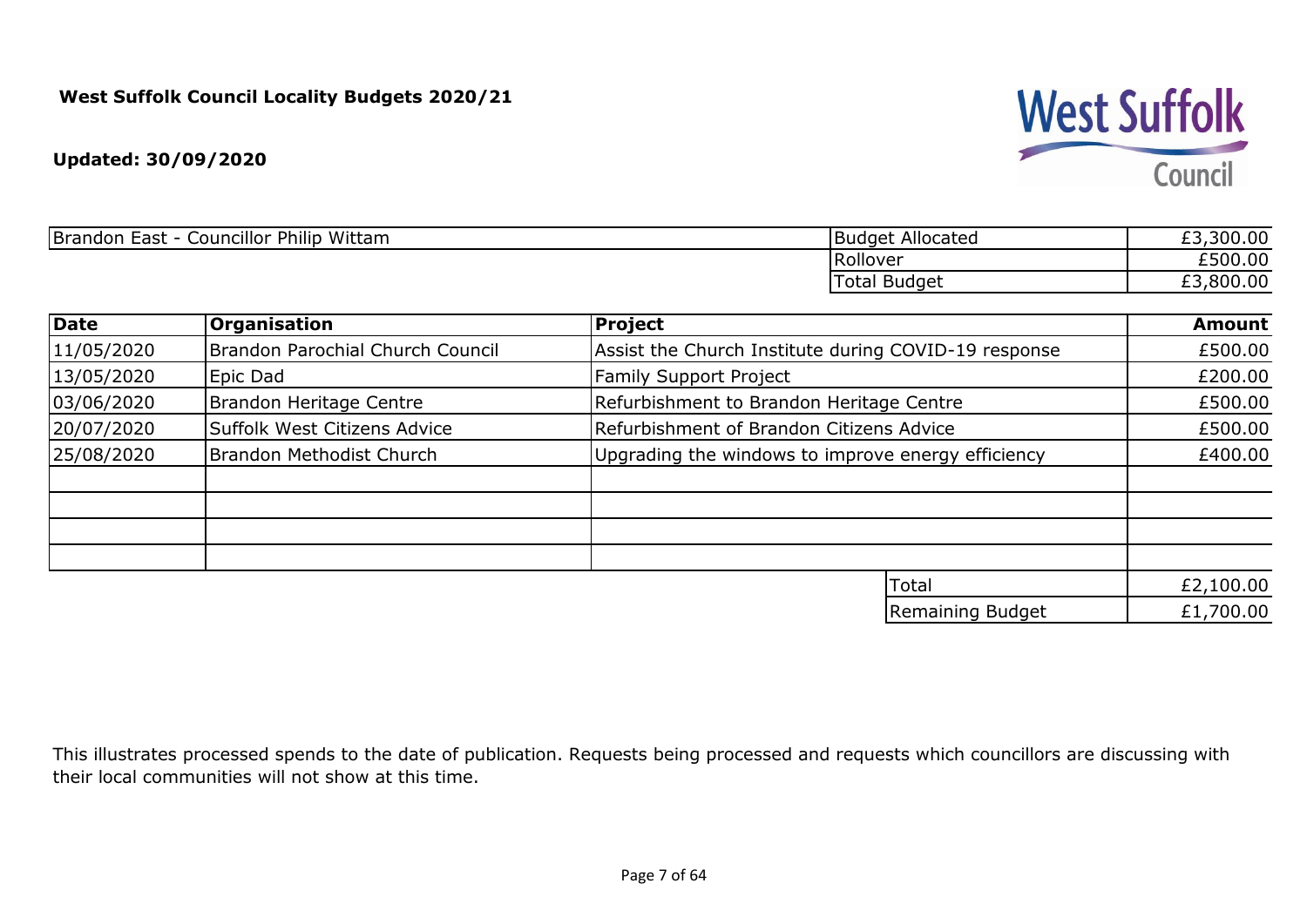

| Brandon West - Councillor David Palmer | Budget Allocated    | £3,300.00 |
|----------------------------------------|---------------------|-----------|
|                                        | Rollover            | £0.00     |
|                                        | <b>Total Budget</b> | £3,300.00 |

| Date       | <b>Organisation</b>              | <b>Project</b>                                       | <b>Amount</b> |
|------------|----------------------------------|------------------------------------------------------|---------------|
| 11/05/2020 | Brandon Parochial Church Council | Assist the Church Institute during COVID-19 response | £500.00       |
| 13/05/2020 | Epic Dad                         | <b>Family Support Project</b>                        | £125.00       |
| 03/06/2020 | Brandon Heritage Centre          | Refurbishment to Brandon Heritage Centre             | £500.00       |
| 20/07/2020 | Suffolk West Citizens Advice     | Refurbishment of Brandon Citizens Advice             | £500.00       |
| 25/08/2020 | Brandon Methodist Church         | Upgrading the windows to improve energy efficiency   | £400.00       |
|            |                                  |                                                      |               |
|            |                                  |                                                      |               |
|            |                                  | Total                                                | £2,025.00     |
|            |                                  | Remaining Budget                                     | £1,275.00     |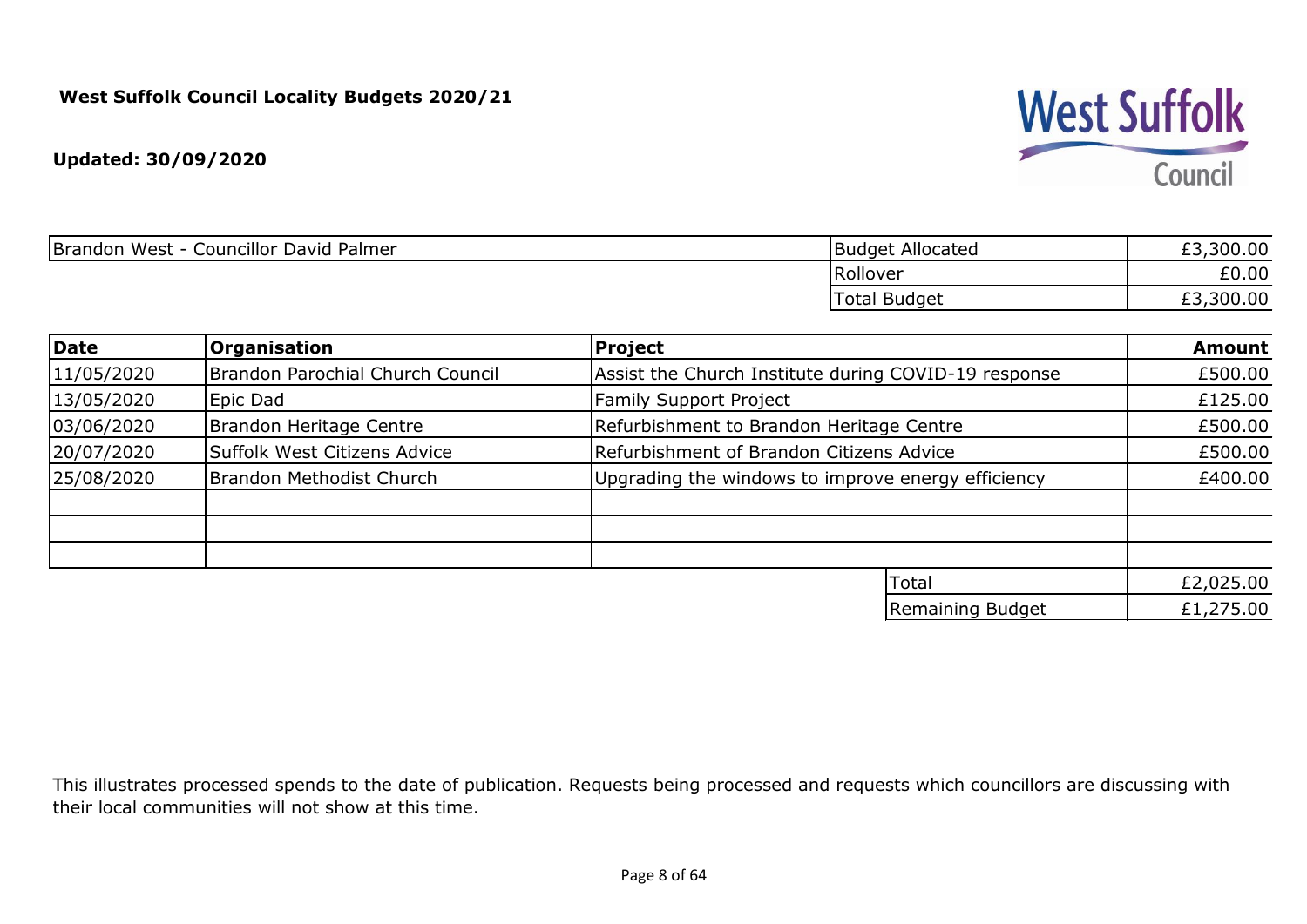

| Chedburgh & Chevington - Councillor Mike Chester | Budget Allocated    | £3,300.00 |
|--------------------------------------------------|---------------------|-----------|
|                                                  | Rollover            | £500.00   |
|                                                  | <b>Total Budget</b> | £3,800.00 |

| Date       | <b>Organisation</b>                                                 | Project                                |                  | <b>Amount</b> |
|------------|---------------------------------------------------------------------|----------------------------------------|------------------|---------------|
| 12/06/2020 | Rede Village Hall                                                   | Repaint all external windows and doors |                  | £250.00       |
| 12/06/2020 | Chevington Community Speed Watch Team Help towards speed watch team |                                        |                  | £475.00       |
| 17/09/2020 | Ousden Village Hall & Playing Fields                                | Pop up Cafe resources                  |                  | £475.00       |
| 18/09/2020 | Chedburgh Parish Council                                            | Installation of a Defibrillator        |                  | £475.00       |
|            |                                                                     |                                        |                  |               |
|            |                                                                     |                                        | Total            | £1,675.00     |
|            |                                                                     |                                        | Remaining Budget | £2,125.00     |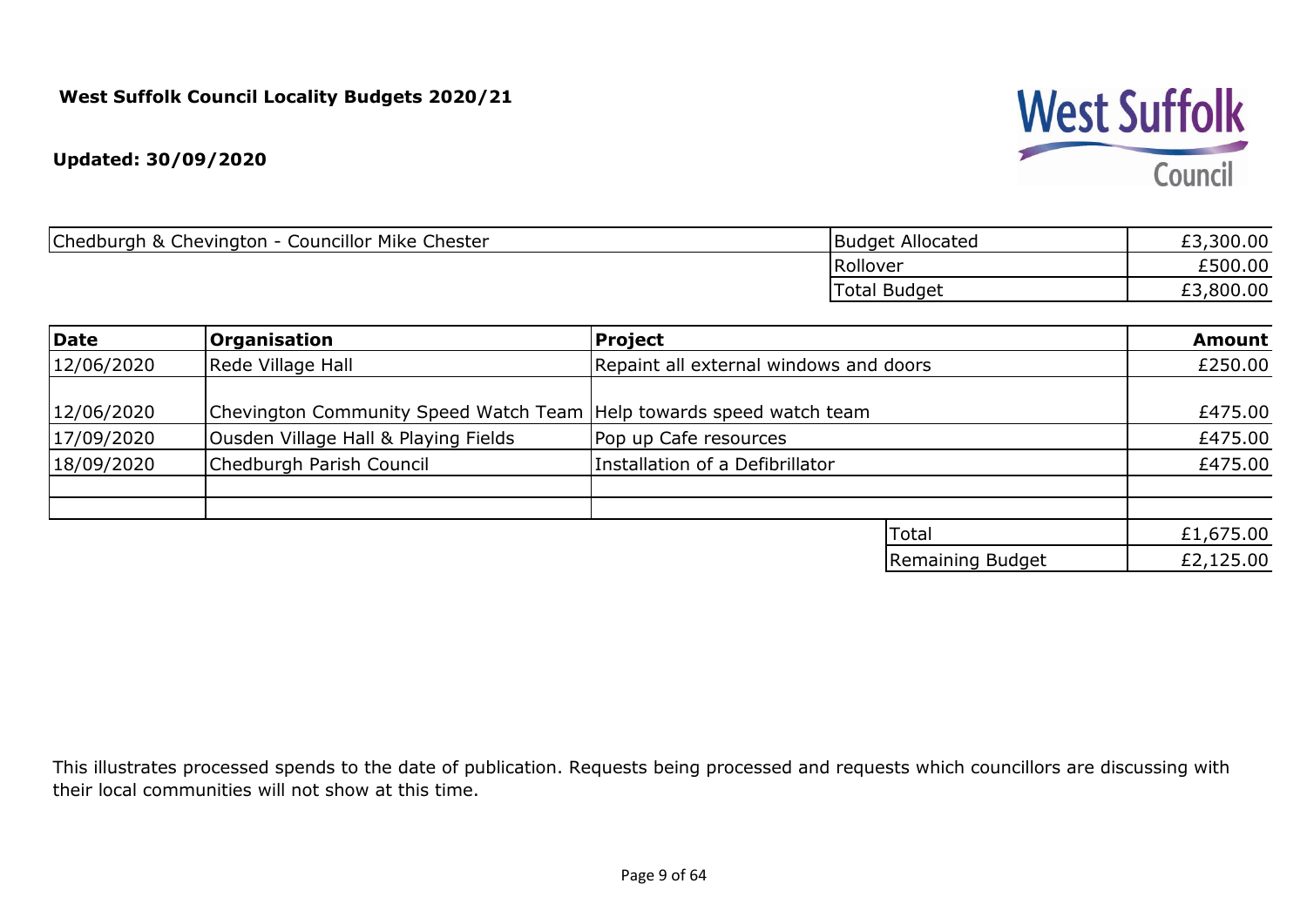**Updated: 30/09/2020**

| Clare,<br>Hundon & Kedington - Councillor Jim Meikle | Budget Allocated    | £3,300.00 |
|------------------------------------------------------|---------------------|-----------|
|                                                      | Rollover            | £113.00   |
|                                                      | <b>Total Budget</b> | £3,413.00 |

| Date       | <b>Organisation</b>       | Project                                        | <b>Amount</b> |
|------------|---------------------------|------------------------------------------------|---------------|
| 02/07/2020 | <b>Clare Town Council</b> | Covid 19 response                              | £500.00       |
| 20/07/2020 | Kedington Parish Council  | Replacement of worn out dog waste bins         | £333.00       |
| 30/07/2020 | <b>Clare Town Council</b> | Support provision of disabled access for Clare | £1,000.00     |
|            |                           |                                                |               |
|            |                           |                                                |               |
|            |                           |                                                |               |
|            |                           | <b>Total</b>                                   | 1,833.00      |
|            |                           | Remaining Budget                               | £3,413.00     |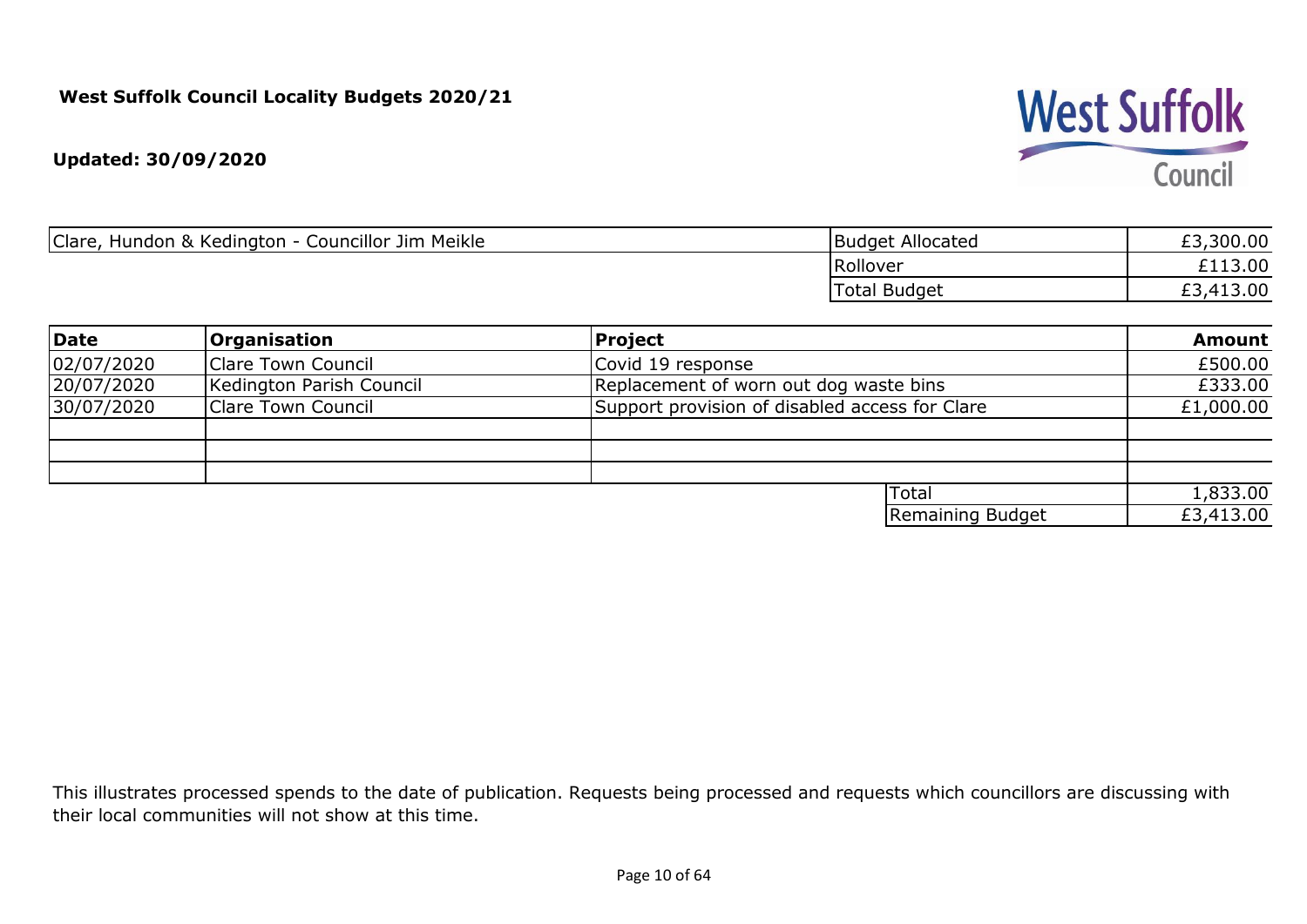#### **Updated: 30/09/2020**

| Clare,<br>Councillor Karen Richardson<br>Hundon & Kedington - | <b>Budget Allocated</b>      | £3,300.00        |
|---------------------------------------------------------------|------------------------------|------------------|
|                                                               | Rollover                     | £457.00          |
|                                                               | Total<br><sup>'</sup> Budget | ,757.00<br>ر . ب |

| Date       | Organisation                       | <b>Project</b>                                 | <b>Amount</b> |
|------------|------------------------------------|------------------------------------------------|---------------|
| 17/06/2020 | <b>Clare Town Council</b>          | Speed awareness campaign                       | £100.00       |
| 20/07/2020 | Kedington Parish Council           | Replacement of worn out dog waste bins         | £333.00       |
| 21/07/2020 | <b>Clare Community Association</b> | Purchase of storage equipment                  | £300.00       |
| 30/07/2020 | <b>Clare Town Council</b>          | Support provision of disabled access for Clare | £500.00       |
|            |                                    |                                                |               |
|            |                                    |                                                |               |
|            |                                    |                                                |               |
|            |                                    | Total                                          | £1,233.00     |
|            |                                    | Remaining Budget                               | £2,524.00     |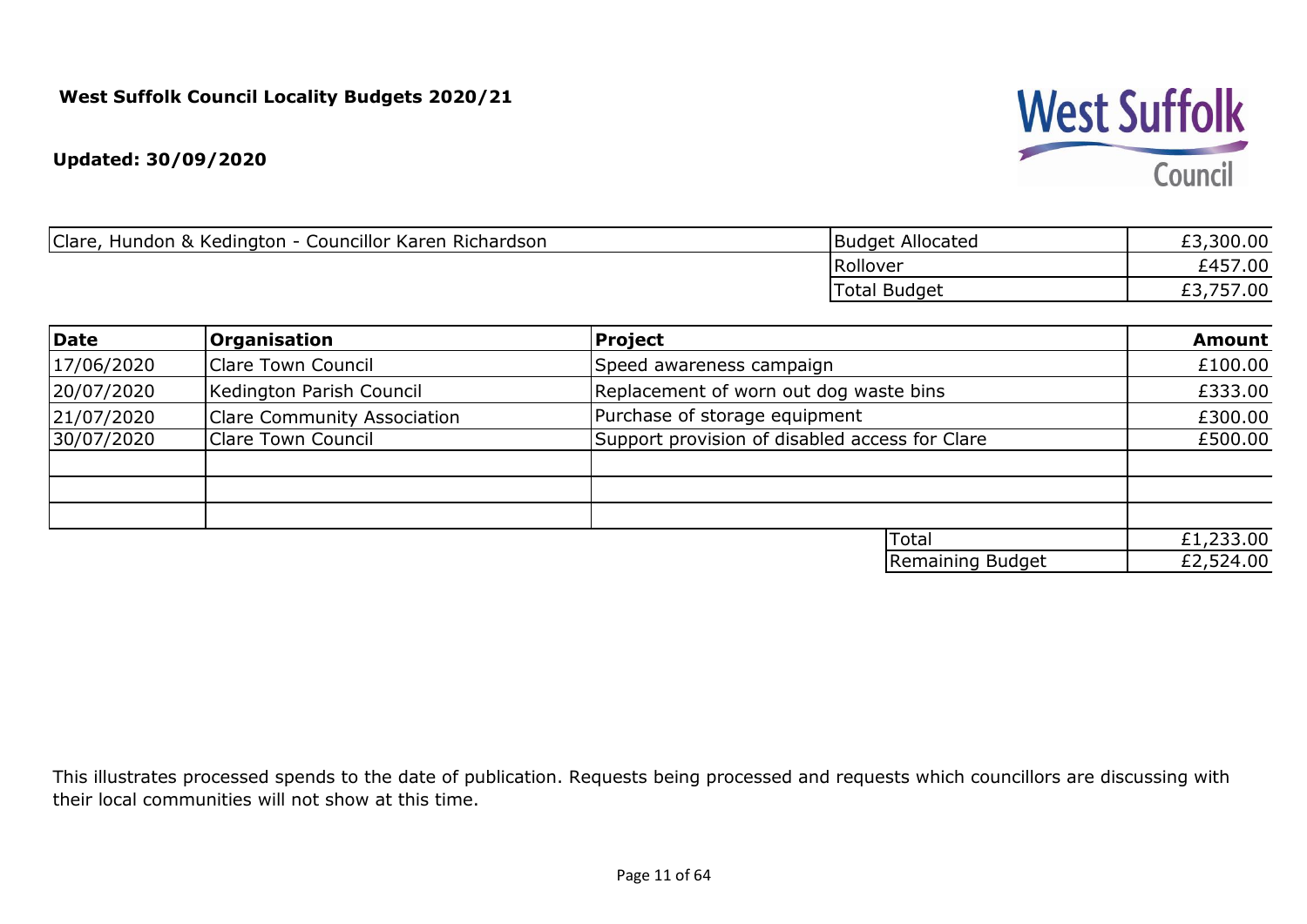#### **Updated: 30/09/2020**

| Clare,<br><b>Councillor Marion Rushbrook</b><br>Hundon & Kedington - | <b>Budget Allocated</b> | £3,300.00 |
|----------------------------------------------------------------------|-------------------------|-----------|
|                                                                      | Rollover                | £337.00   |
|                                                                      | <b>Total Budget</b>     | £3,637.00 |

| Date       | <b>Organisation</b>                | Project                                        | <b>Amount</b> |
|------------|------------------------------------|------------------------------------------------|---------------|
| 20/07/2020 | Kedington Parish Council           | Replacement of worn out dog waste bins         | £333.00       |
| 21/07/2020 | <b>Clare Community Association</b> | Purchase of storage equipment                  | £300.00       |
| 30/07/2020 | <b>Clare Town Council</b>          | Support provision of disabled access for Clare | £500.00       |
|            |                                    |                                                |               |
|            |                                    |                                                |               |
|            |                                    |                                                |               |
|            |                                    |                                                |               |
|            |                                    |                                                |               |
|            |                                    | Total                                          | £1,133.00     |
|            |                                    | Remaining Budget                               | £2,504.00     |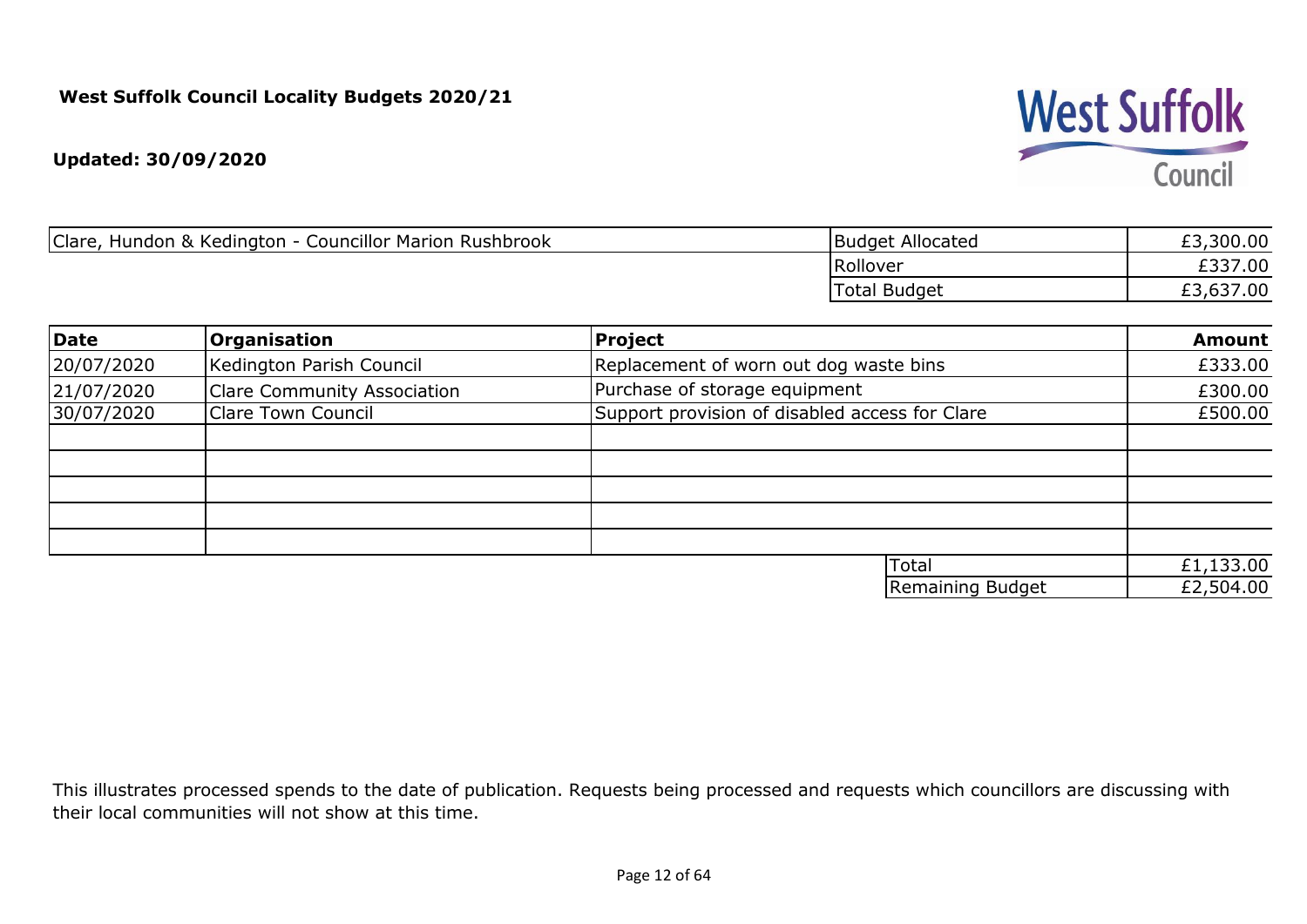

| Councillor Cliff Waterman<br>Eastgate | Allocated<br>Budget | _ | ,300.00     |
|---------------------------------------|---------------------|---|-------------|
|                                       | Rollover            | _ | 363.00      |
|                                       | Budget<br>otal.     | _ | 63.00<br>hh |

| Date       | Organisation              | Project                                            | <b>Amount</b> |
|------------|---------------------------|----------------------------------------------------|---------------|
| 28/04/2020 | <b>XR Bury St Edmunds</b> | Supply of PPE for key workers as Covid 19 response | £200.00       |
|            |                           |                                                    |               |
|            |                           |                                                    |               |
|            |                           |                                                    |               |
|            |                           |                                                    |               |
|            |                           |                                                    |               |
|            |                           | Total                                              | £200.00       |
|            |                           | Remaining Budget                                   | £3,463.00     |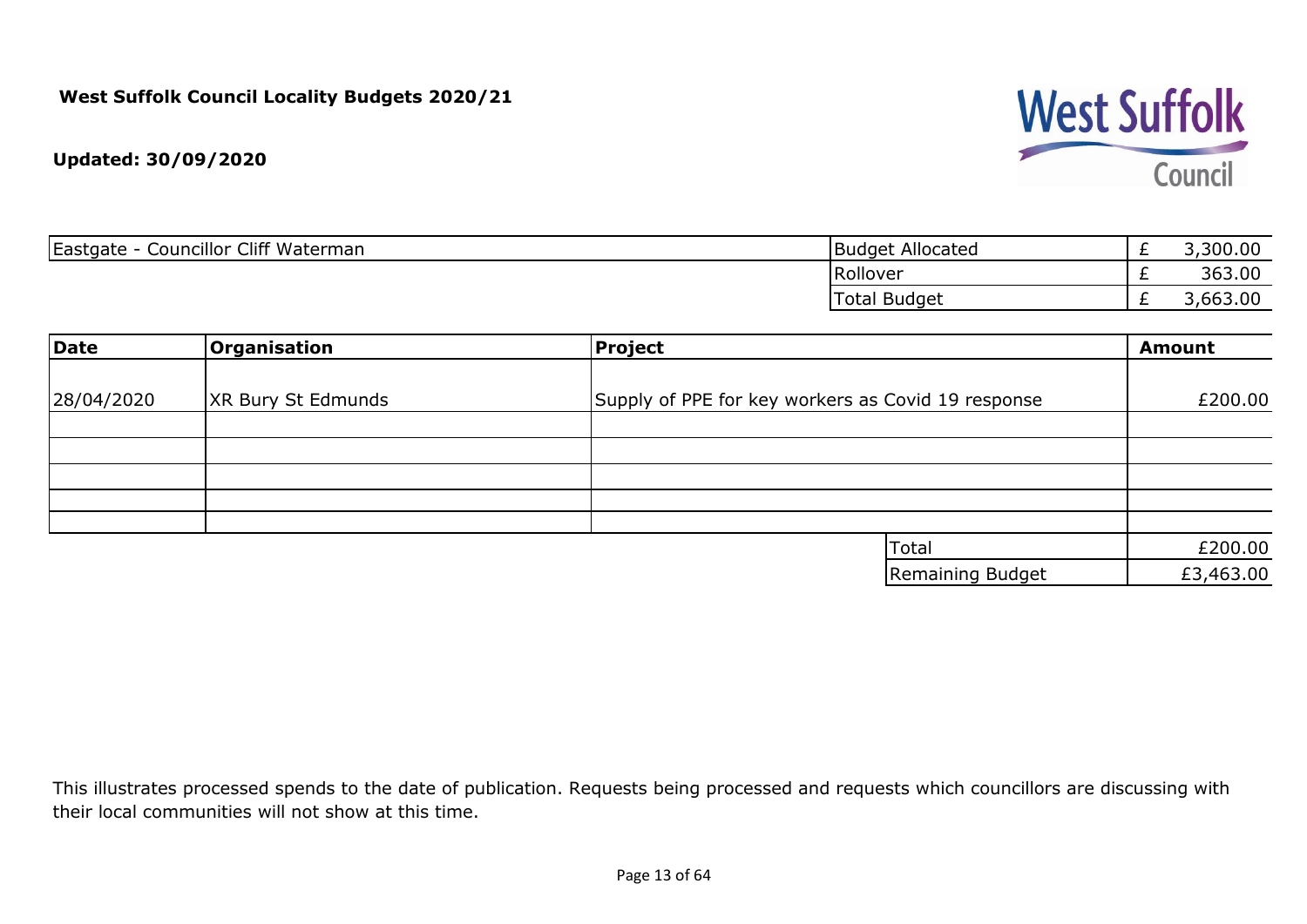# **West Suffolk** Council

**Updated: 30/09/2020**

| <b>Councillor Simon Cole</b><br>Exning<br>$-$ | Budget Allocated    | 300.00<br>$\sim$ |
|-----------------------------------------------|---------------------|------------------|
|                                               | Rollover            | L3.00<br>0.21    |
|                                               | <b>Total Budget</b> | £3,613.00        |

| Date | Organisation | <b>Project</b> |                  | <b>Amount</b> |
|------|--------------|----------------|------------------|---------------|
|      |              |                |                  |               |
|      |              |                |                  |               |
|      |              |                |                  |               |
|      |              |                |                  |               |
|      |              |                |                  |               |
|      |              |                |                  |               |
|      |              |                | Total            | E0.00         |
|      |              |                | Remaining Budget | £3,613.00     |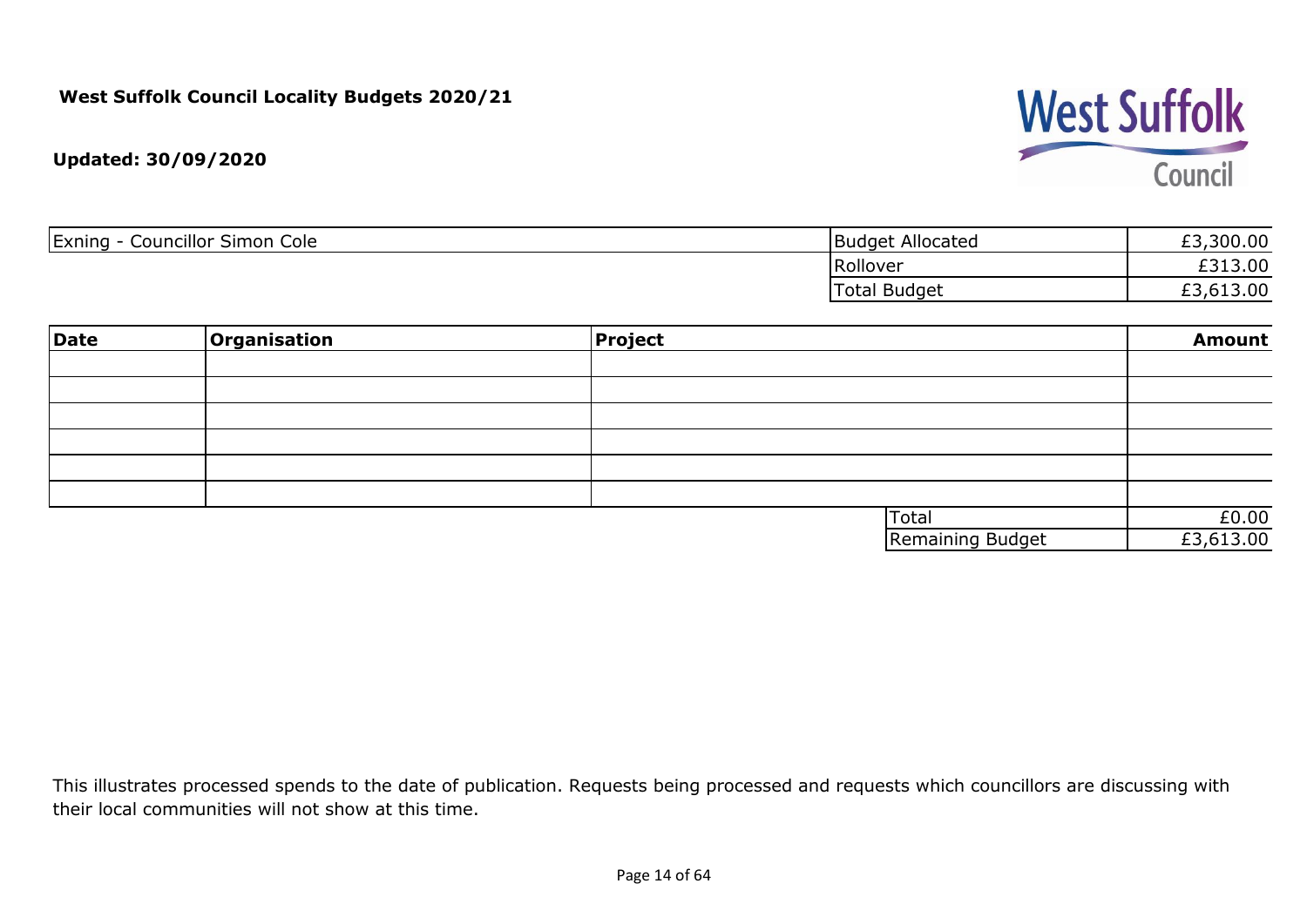

| Haverhill Central - Councillor Aron Luccarini | Budget Allocated    | £3,300.00 |
|-----------------------------------------------|---------------------|-----------|
|                                               | Rollover            | £88.00    |
|                                               | <b>Total Budget</b> | £3,388.00 |

| Date       | Organisation              | Project                             |                  | <b>Amount</b> |
|------------|---------------------------|-------------------------------------|------------------|---------------|
|            |                           |                                     |                  |               |
| 19/05/2020 | Matilda Rose Action Squad | Food delivery for Covid 19 response |                  | £150.00       |
|            |                           |                                     |                  |               |
|            |                           |                                     |                  |               |
|            |                           |                                     |                  |               |
|            |                           |                                     |                  |               |
|            |                           |                                     | Total            | £150.00       |
|            |                           |                                     | Remaining Budget | £3,238.00     |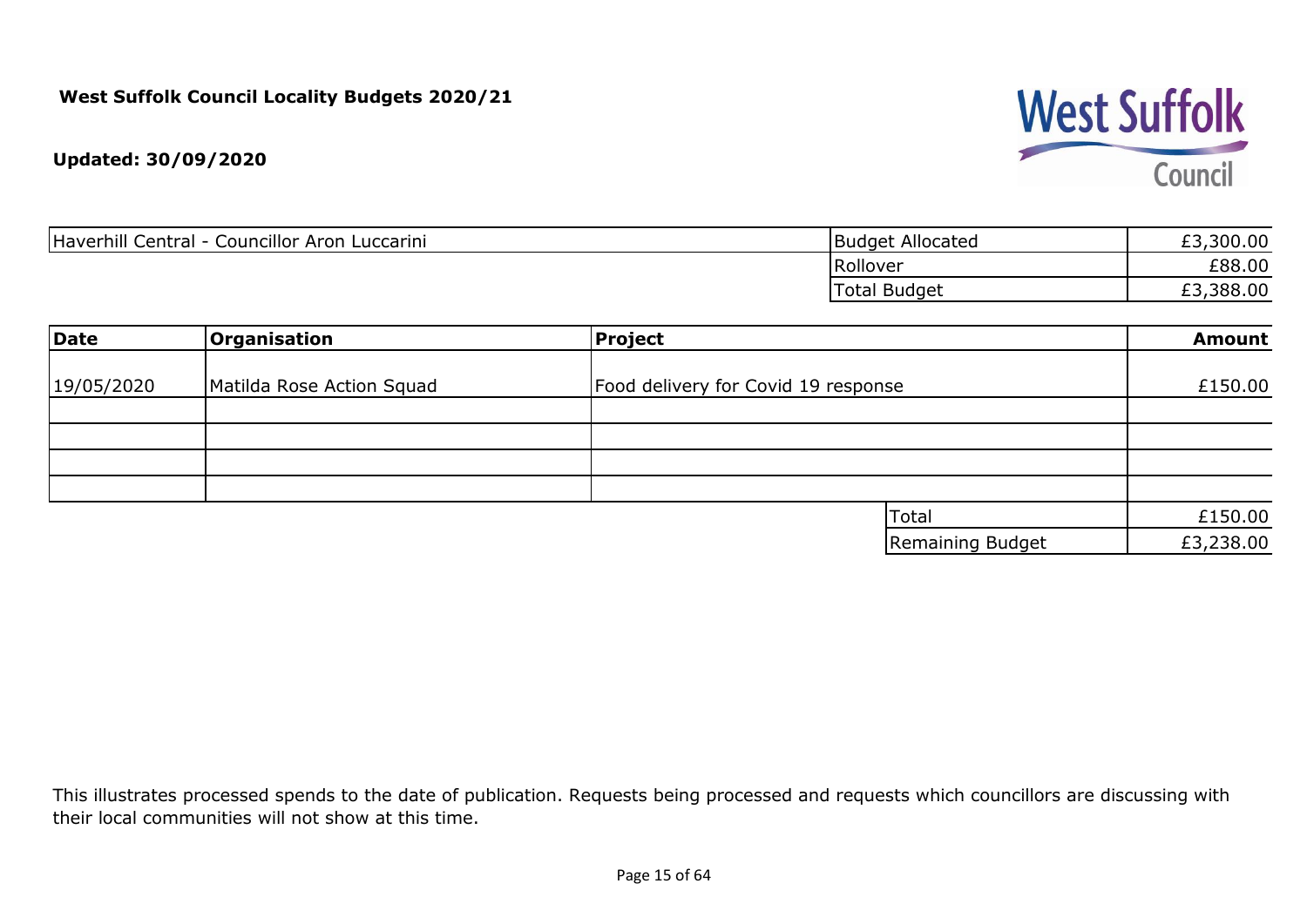

| Haverhill Central -<br>Councillor John Burns | <b>Budget Allocated</b> | 300.00    |
|----------------------------------------------|-------------------------|-----------|
|                                              | Rollover                | £3.00     |
|                                              | <b>Total Budget</b>     | £3,303.00 |

| <b>Date</b> | Organisation                           | <b>Project</b>                            | <b>Amount</b> |
|-------------|----------------------------------------|-------------------------------------------|---------------|
|             |                                        |                                           |               |
| 29/05/2020  | Haverhill Community Sports Association | Support for grounds maintenance equipment | £750.00       |
|             |                                        |                                           |               |
|             |                                        |                                           |               |
|             |                                        |                                           |               |
|             |                                        |                                           |               |
|             |                                        |                                           |               |
|             |                                        |                                           |               |
|             |                                        | <b>Total</b>                              | £750.00       |
|             |                                        | Remaining Budget                          | £2,553.00     |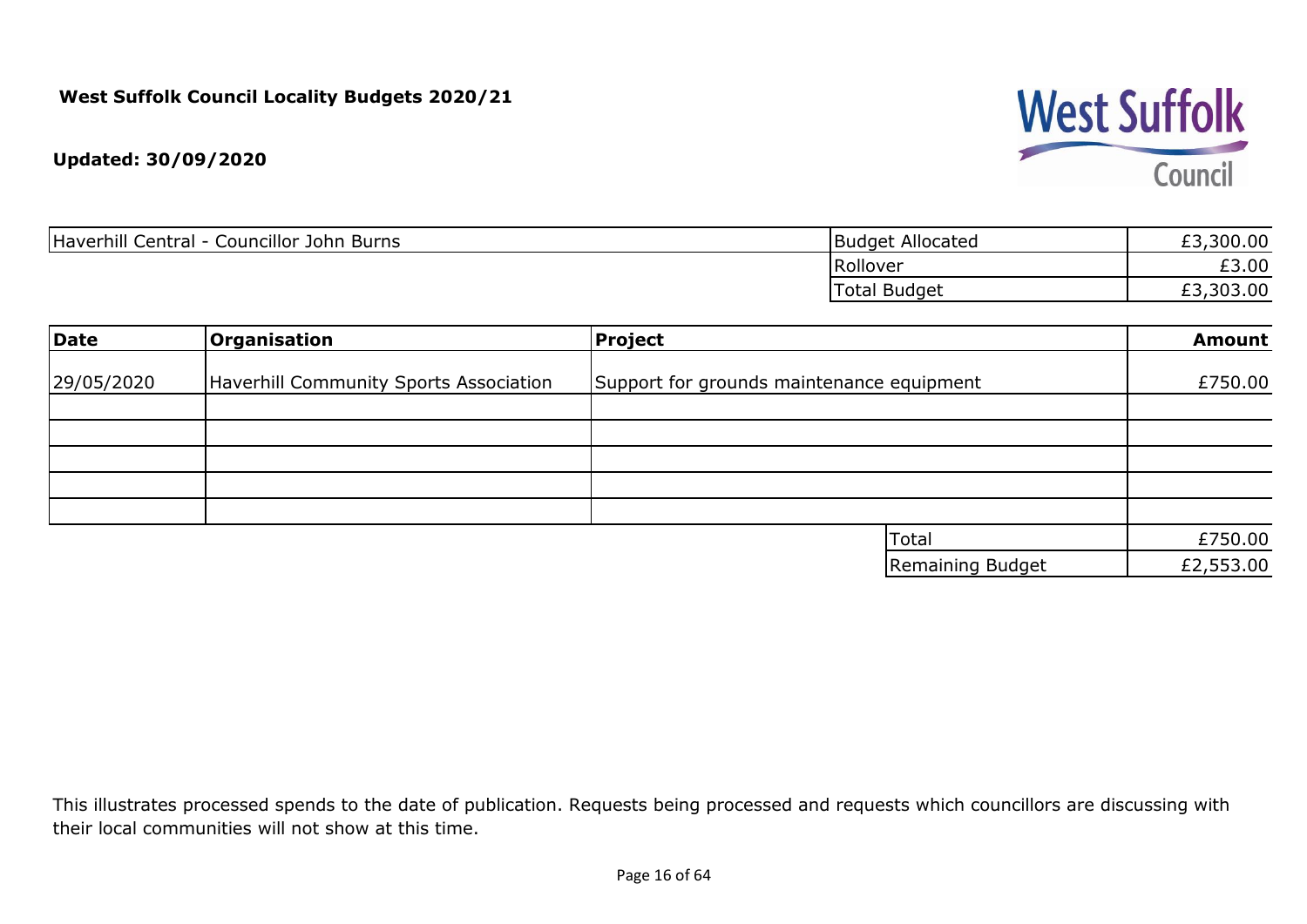

| Haverhill East<br><b>Councillor Patrick Hanion</b> | Budget Allocated    | £3,300.00 |
|----------------------------------------------------|---------------------|-----------|
|                                                    | Rollover            | £3.00     |
|                                                    | <b>Total Budget</b> | £3,303.00 |

| Date       | <b>Organisation</b>                           | <b>Project</b>                            | <b>Amount</b> |
|------------|-----------------------------------------------|-------------------------------------------|---------------|
|            |                                               |                                           |               |
| 28/04/2020 | Haverhill Bough                               | Support for Football Club                 | £300.00       |
| 29/05/2020 | <b>Haverhill Community Sports Association</b> | Support for grounds maintenance equipment | £400.00       |
|            |                                               |                                           |               |
|            |                                               |                                           |               |
|            |                                               |                                           |               |
|            |                                               |                                           |               |
|            |                                               | Total                                     | £700.00       |
|            |                                               | Remaining Budget                          | £2,603.00     |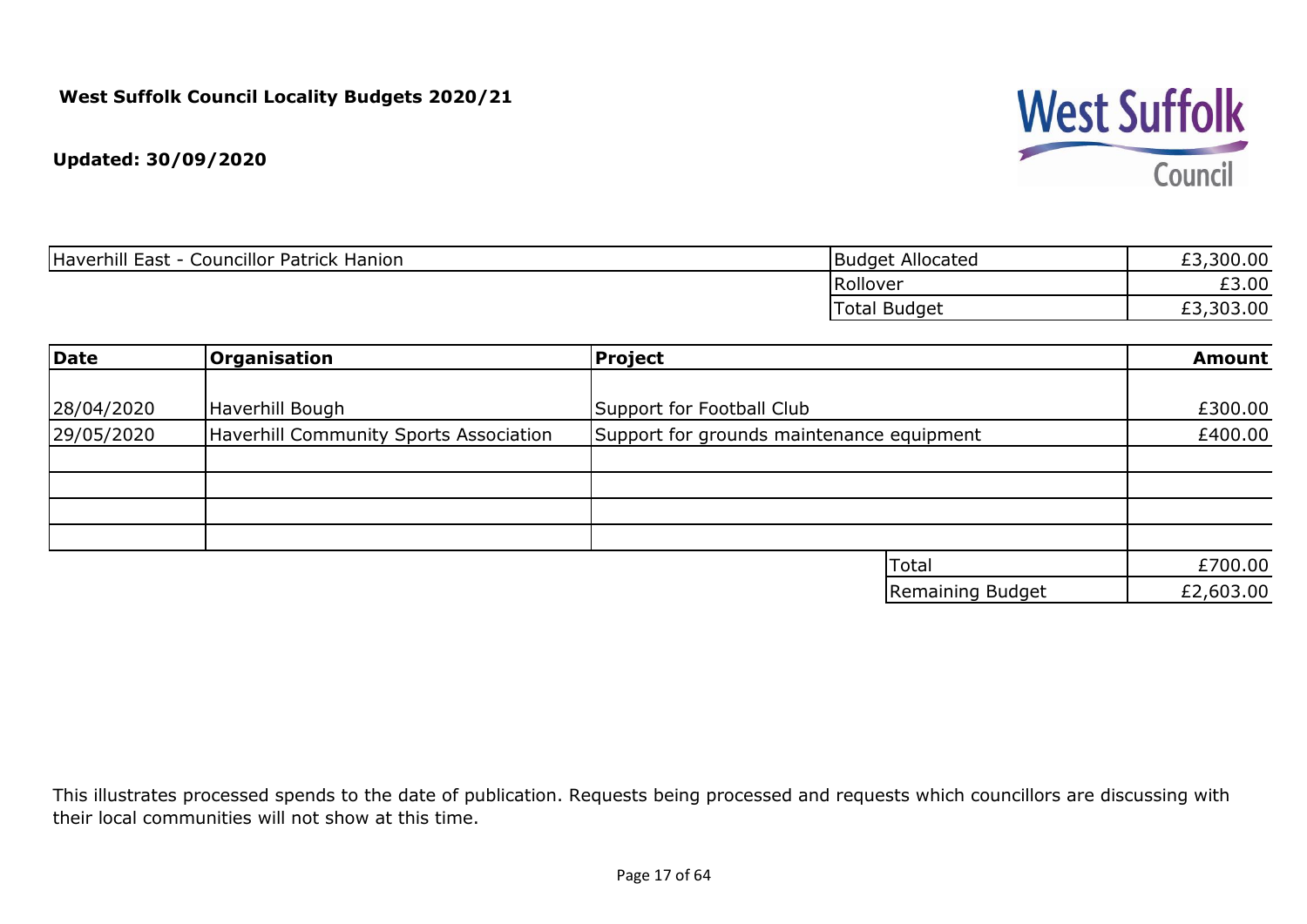

| Haverhill East<br>Councillor Joe Mason<br>- 1 | Budget Allocated    | £3,300.00 |
|-----------------------------------------------|---------------------|-----------|
|                                               | Rollover            | £63.00    |
|                                               | <b>Total Budget</b> | £3,363.00 |

| Date       | Organisation                    | <b>Project</b>                                           | <b>Amount</b> |
|------------|---------------------------------|----------------------------------------------------------|---------------|
| 29/06/2020 | Suffolk Accident Rescue Service | Purchase of medical equipment and supplies for 12 months | £500.00       |
|            |                                 |                                                          |               |
|            |                                 |                                                          |               |
|            |                                 |                                                          |               |
|            |                                 |                                                          |               |
|            |                                 | Total                                                    | £500.00       |
|            |                                 | Remaining Budget                                         | £2,863.00     |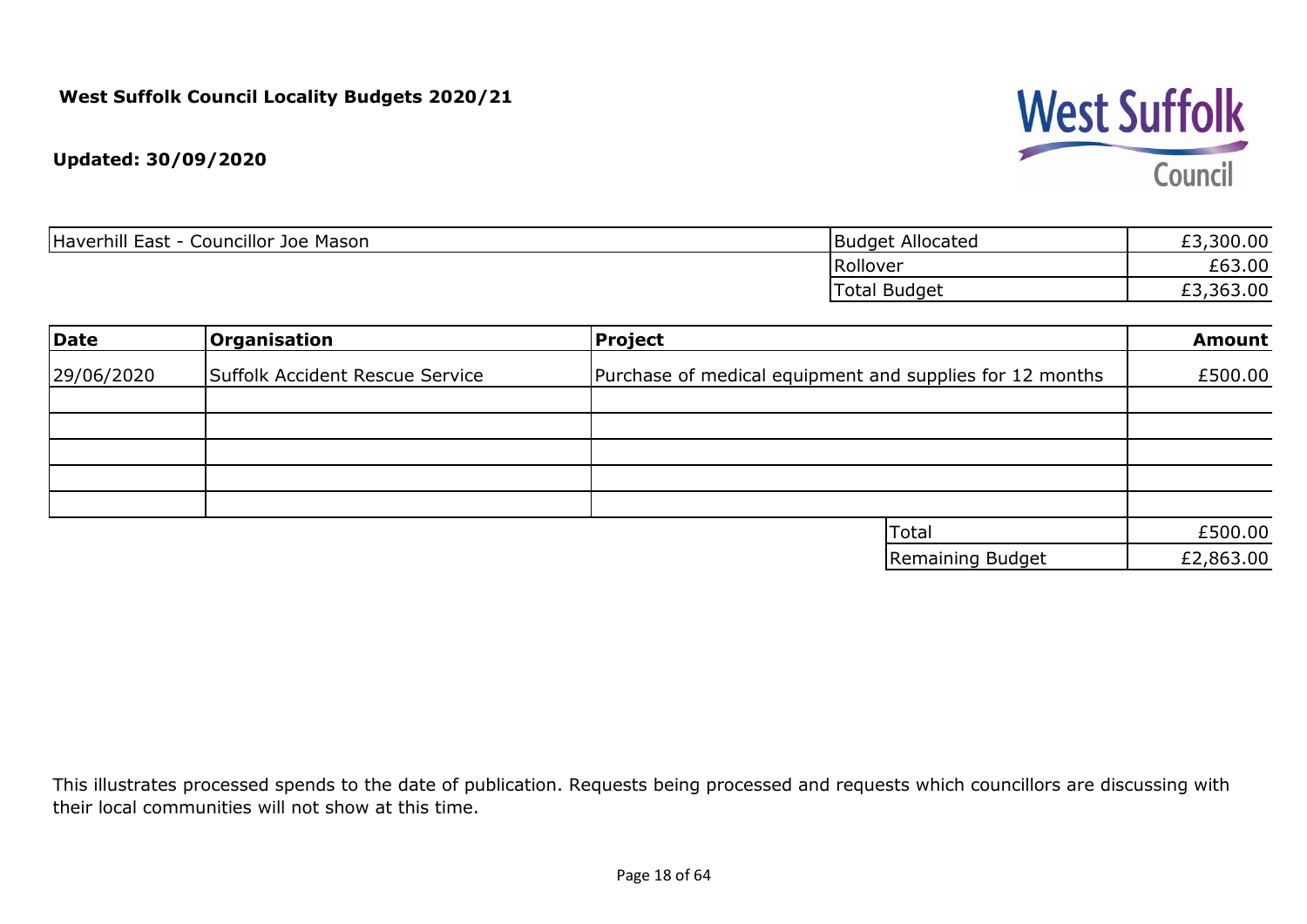**Updated: 30/09/2020**

| Haverhill North - Councillor Jason Crooks | <b>Budget Allocated</b> | ,300.00<br>E3 |
|-------------------------------------------|-------------------------|---------------|
|                                           | Rollover                | E1.00         |
|                                           | Total Budget            | ,301.00<br>E3 |

| Date       | <b>Organisation</b>              | Project                                                  | Amount    |
|------------|----------------------------------|----------------------------------------------------------|-----------|
| 15/04/2020 | <b>Haverhill Community Trust</b> | Hardship Fund to help with Covid 19                      | £150.00   |
| 16/04/2020 | <b>REACH</b>                     | Food Bank support for delivering food and transport      | £2,000.00 |
| 29/06/2020 | Suffolk Accident Rescue Service  | Purchase of medical equipment and supplies for 12 months | £500.00   |
|            |                                  |                                                          |           |
|            |                                  |                                                          |           |
|            |                                  |                                                          |           |
|            |                                  |                                                          |           |
|            |                                  |                                                          |           |
|            |                                  |                                                          |           |
|            |                                  | Total                                                    | £2,650.00 |
|            |                                  | Remaining Budget                                         | £651.00   |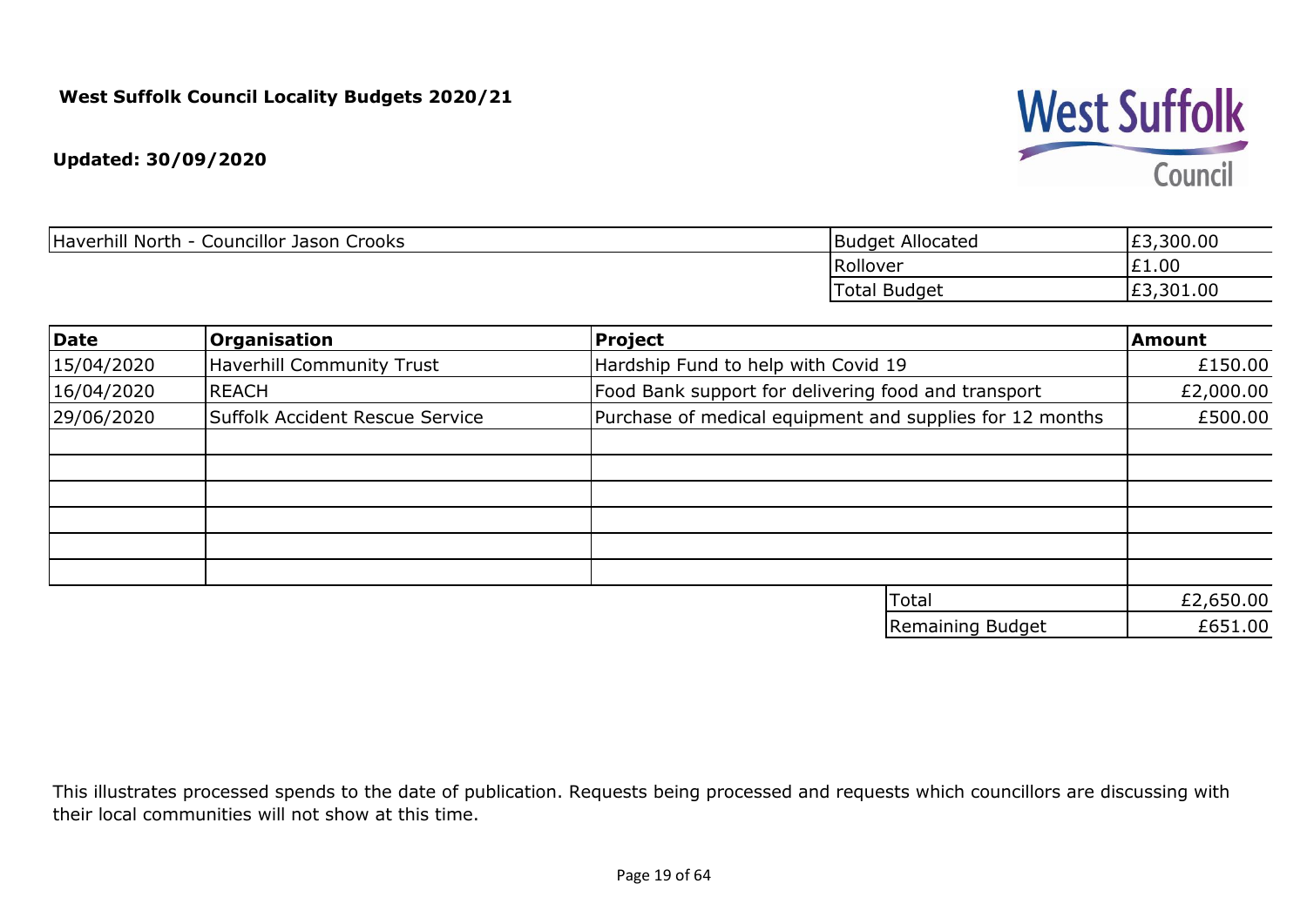

| Haverhill North - C<br><b>Councillor Elaine McManus</b> | <b>Budget Allocated</b> | ,300.00<br>ົິ<br>د±'    |
|---------------------------------------------------------|-------------------------|-------------------------|
|                                                         | Rollover                | £163.00                 |
|                                                         | Total Budget            | ,463.00<br>$\sim$<br>ェコ |

| Date       | <b>Organisation</b>                    | Project                                                  | <b>Amount</b> |
|------------|----------------------------------------|----------------------------------------------------------|---------------|
| 29/05/2020 | Haverhill Community Sports Association | Support for grounds maintenance equipment                | £500.00       |
| 29/06/2020 | Suffolk Accident Rescue Service        | Purchase of medical equipment and supplies for 12 months | £500.00       |
|            |                                        |                                                          |               |
|            |                                        |                                                          |               |
|            |                                        |                                                          |               |
|            |                                        |                                                          |               |
|            |                                        |                                                          |               |
|            |                                        |                                                          |               |
|            |                                        | Total                                                    | £1,000.00     |
|            |                                        | Remaining Budget                                         | £2,463.00     |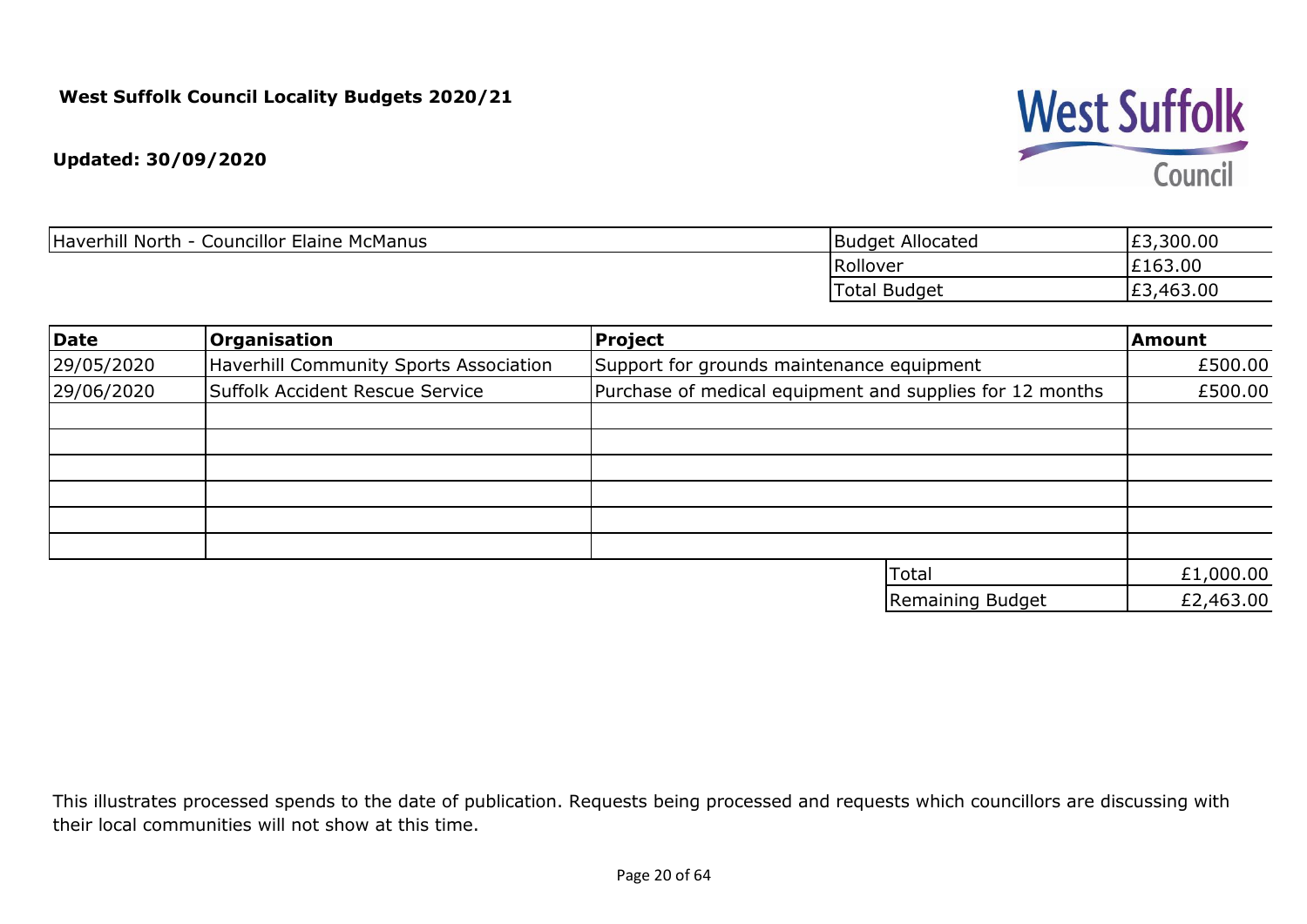# **West Suffolk** Council

**Updated: 30/09/2020**

| Haverhill South - Councillor David Smith |              |         | <b>Budget Allocated</b> | 3,300.00      |
|------------------------------------------|--------------|---------|-------------------------|---------------|
|                                          |              |         | Rollover                | 1.00          |
|                                          |              |         | Total Budget            | 3,301.00      |
| Date                                     | Organisation | Project |                         | <b>Amount</b> |
|                                          |              |         |                         |               |
|                                          |              |         |                         |               |
|                                          |              |         |                         |               |
|                                          |              |         |                         |               |
|                                          |              |         |                         |               |
|                                          |              |         |                         |               |
|                                          |              |         | Total                   | 0.00          |
|                                          |              |         | Remaining Budget        | 3,301.00      |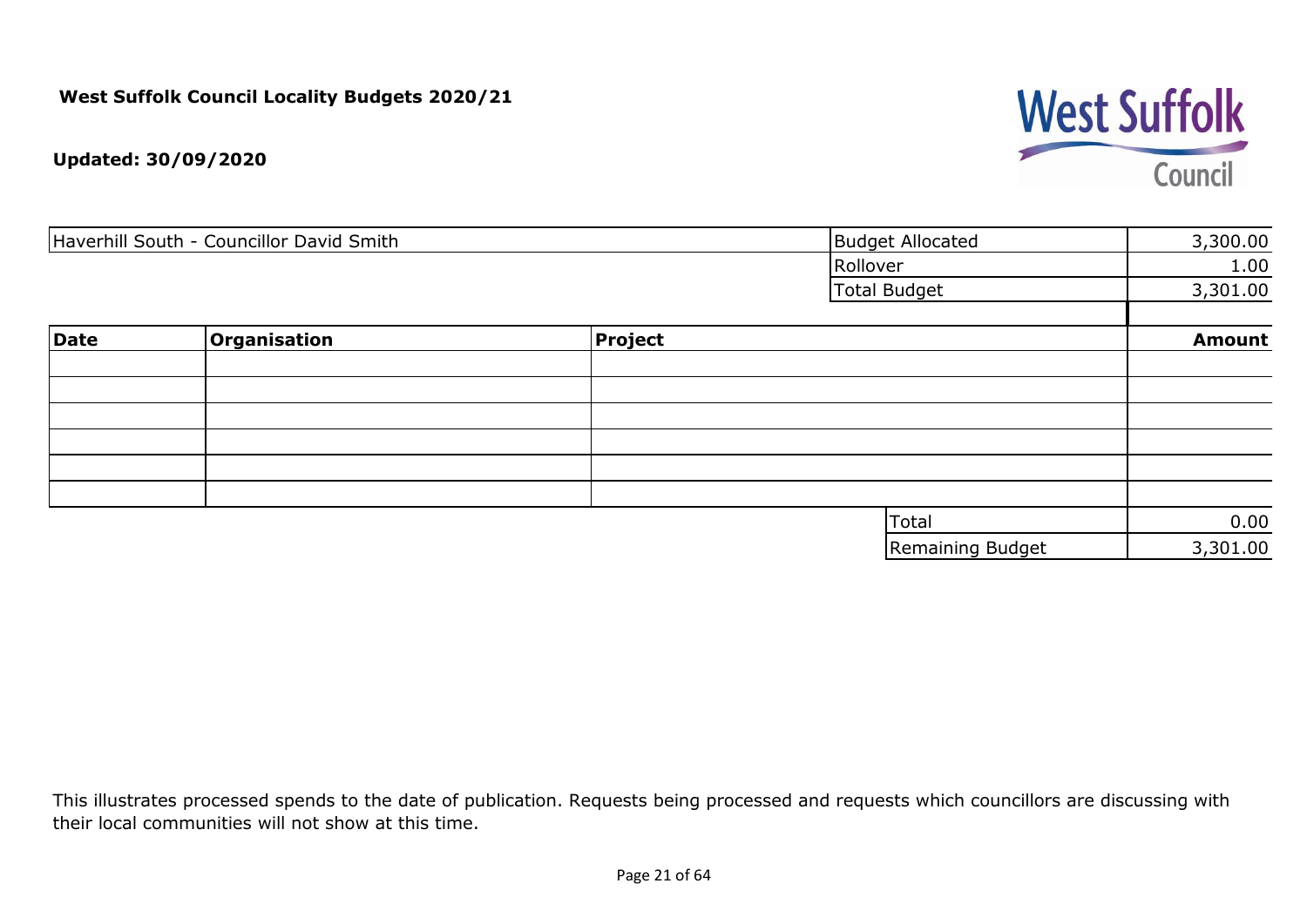

| Haverhill South East -<br><b>Councillor Tony Brown</b> | Budget Allocated    | £3,300.00 |
|--------------------------------------------------------|---------------------|-----------|
|                                                        | Rollover            | £69.00    |
|                                                        | <b>Total Budget</b> | £3,369.00 |

| Date       | Organisation                           | Project                                   | <b>Amount</b> |
|------------|----------------------------------------|-------------------------------------------|---------------|
| 28/04/2020 | Haverhill Borough Football Club        | Support for Football Club                 | £350.00       |
| 29/05/2020 | Haverhill Community Sports Association | Support for grounds maintenance equipment | £400.00       |
|            |                                        |                                           |               |
|            |                                        |                                           |               |
|            |                                        |                                           |               |
|            |                                        |                                           |               |
|            |                                        | Total                                     | £750.00       |
|            |                                        | Remaining Budget                          | £2,619.00     |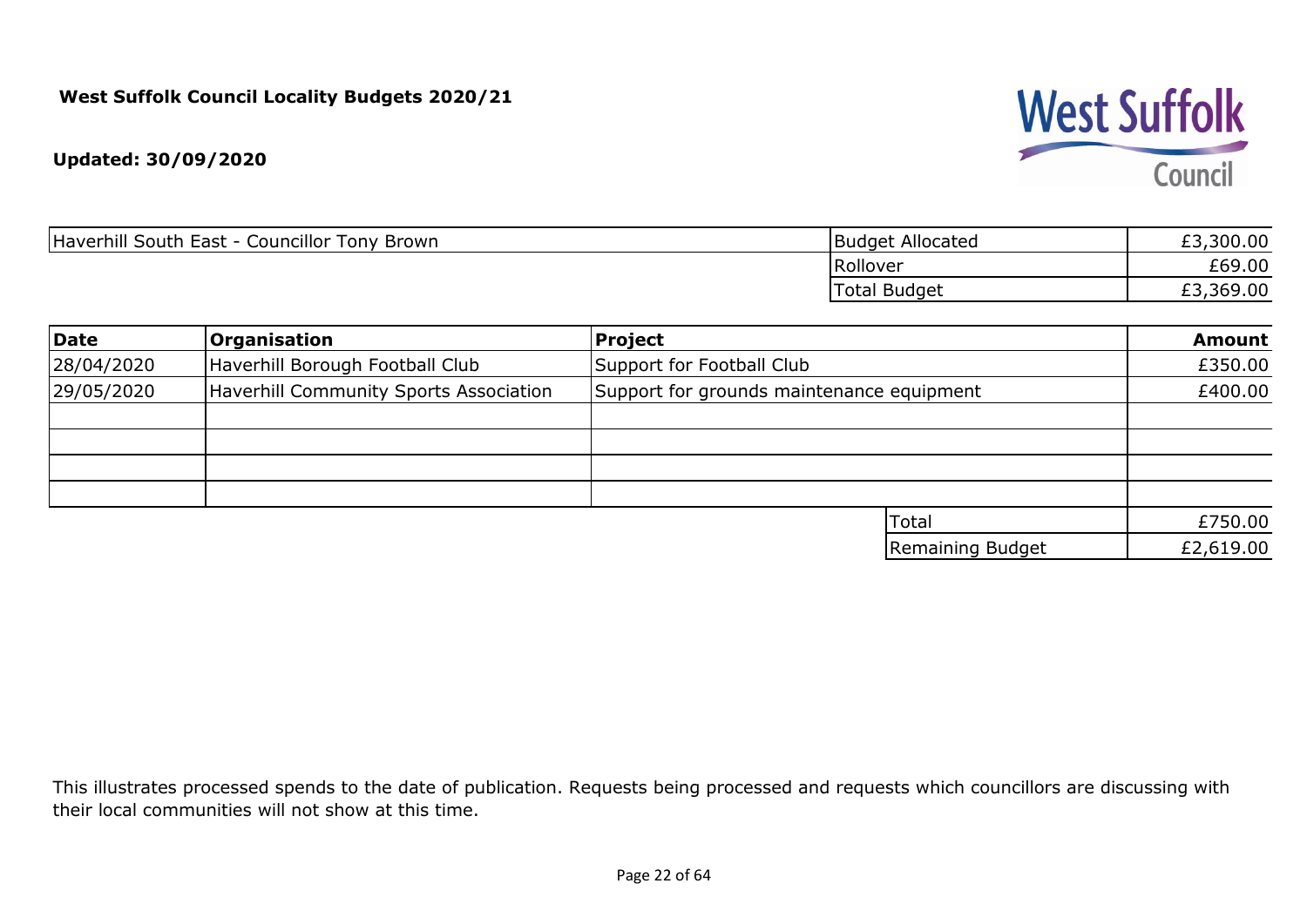

| Haverhill South East -<br><b>Councillor Margaret Marks</b> | Budget Allocated    | 300.00    |
|------------------------------------------------------------|---------------------|-----------|
|                                                            | Rollover            | £13.00    |
|                                                            | <b>Total Budget</b> | £3,313.00 |

| Date       | Organisation                                  | Project                                                  | <b>Amount</b> |
|------------|-----------------------------------------------|----------------------------------------------------------|---------------|
|            |                                               |                                                          |               |
| 29/05/2020 | <b>Haverhill Community Sports Association</b> | Support for grounds maintenance equipment                | £500.00       |
| 29/06/2020 | Suffolk Accident Rescue Service               | Purchase of medical equipment and supplies for 12 months | £500.00       |
|            |                                               |                                                          |               |
|            |                                               |                                                          |               |
|            |                                               |                                                          |               |
|            |                                               |                                                          |               |
|            |                                               | Total                                                    | £1,000.00     |
|            |                                               | Remaining Budget                                         | £2,313.00     |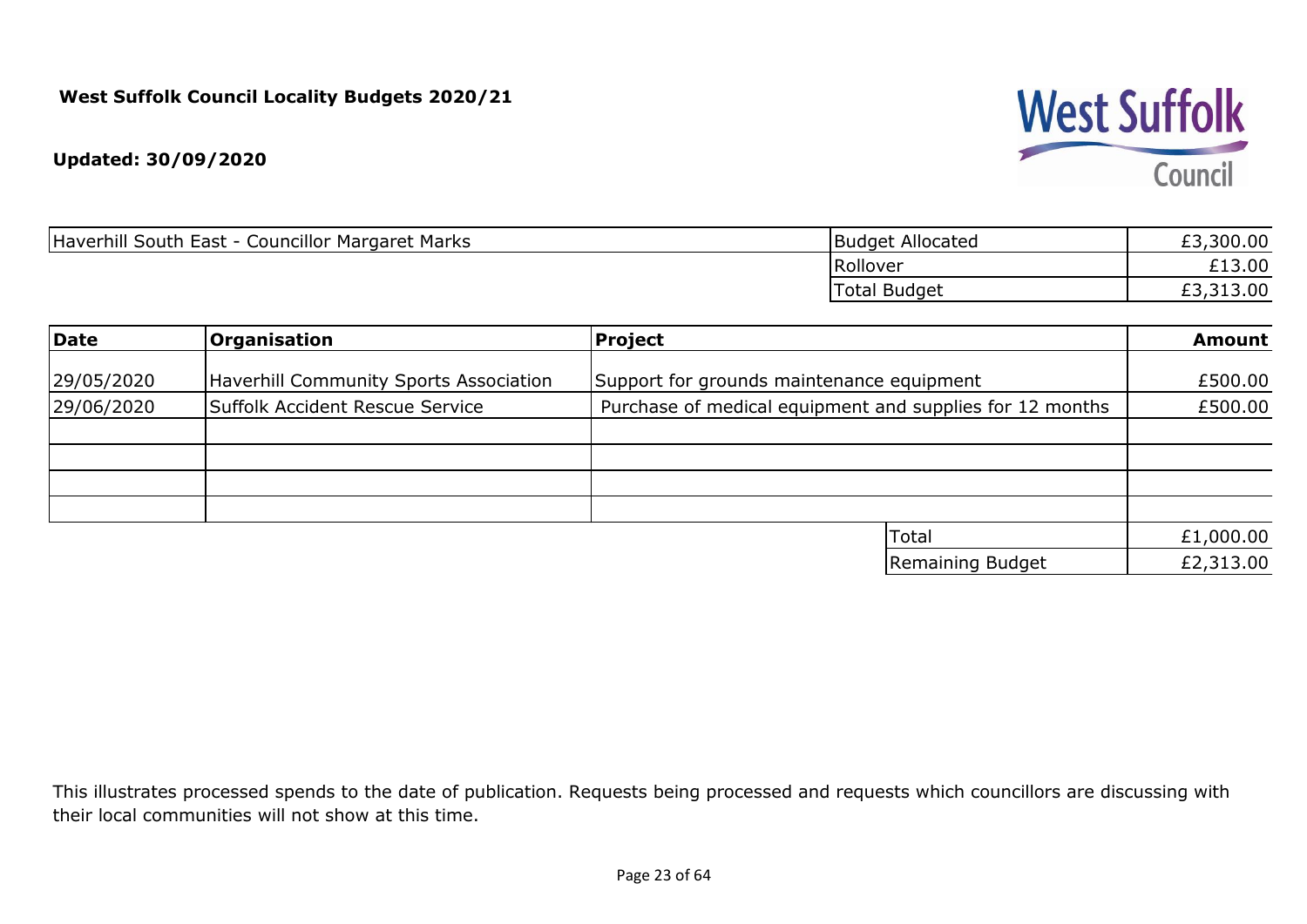

| Haverhill West - Councillor David Roach | <b>Budget Allocated</b> | £3,300.00 |
|-----------------------------------------|-------------------------|-----------|
|                                         | Rollover                | £313.00   |
|                                         | <b>Total Budget</b>     | £3,613.00 |

| Date       | <b>Organisation</b>                    | Project                                                  | <b>Amount</b> |
|------------|----------------------------------------|----------------------------------------------------------|---------------|
| 29/05/2020 | Haverhill Community Sports Association | Support for grounds maintenance equipment                | £400.00       |
| 29/06/2020 | Suffolk Accident Rescue Service        | Purchase of medical equipment and supplies for 12 months | £500.00       |
|            |                                        |                                                          |               |
|            |                                        |                                                          |               |
|            |                                        |                                                          |               |
|            |                                        |                                                          |               |
|            |                                        |                                                          |               |
|            |                                        | Total                                                    | £900.00       |
|            |                                        | Remaining Budget                                         | £2,713.00     |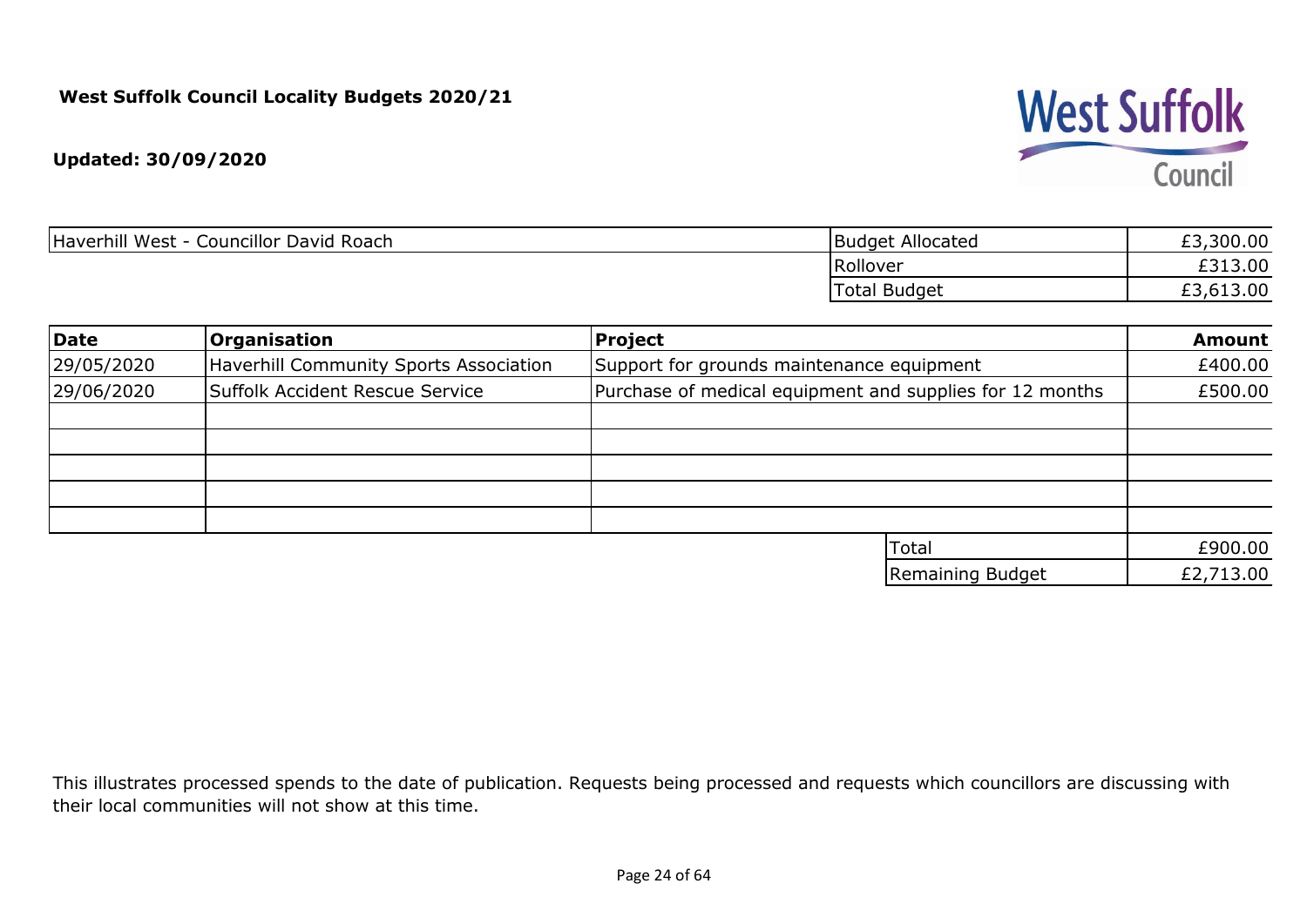

| Councillor Terry<br>Horringer<br>Clements | Budget Allocated    | £3,300.00 |
|-------------------------------------------|---------------------|-----------|
|                                           | Rollover            | £500.00   |
|                                           | <b>Total Budget</b> | £3,800.00 |

| Date       | Organisation                                      | <b>Project</b>                             | <b>Amount</b> |
|------------|---------------------------------------------------|--------------------------------------------|---------------|
| 03/06/2020 | Bury St Edmunds Rickshaw                          | Purchase of second Rickshaw                | £400.00       |
| 26/06/2020 | <b>Hawstead Parish Council</b>                    | Community picnic table/bench               | £435.00       |
| 22/07/2020 | Suffolk Virtual Pride 2020                        | Suffolk Virtual Pride 2020                 | £300.00       |
| 25/08/2020 | Bury St Edmunds Basketball Club                   | Purchase of new kit and equipment for club | £400.00       |
| 08/09/2020 | FOKES (King Edward VI School), Bury St<br>Edmunds | Mental Health and Wellbeing Project        | £500.00       |
|            |                                                   |                                            |               |
|            |                                                   | Total                                      | £2,035.00     |
|            |                                                   | Remaining Budget                           | £1,765.00     |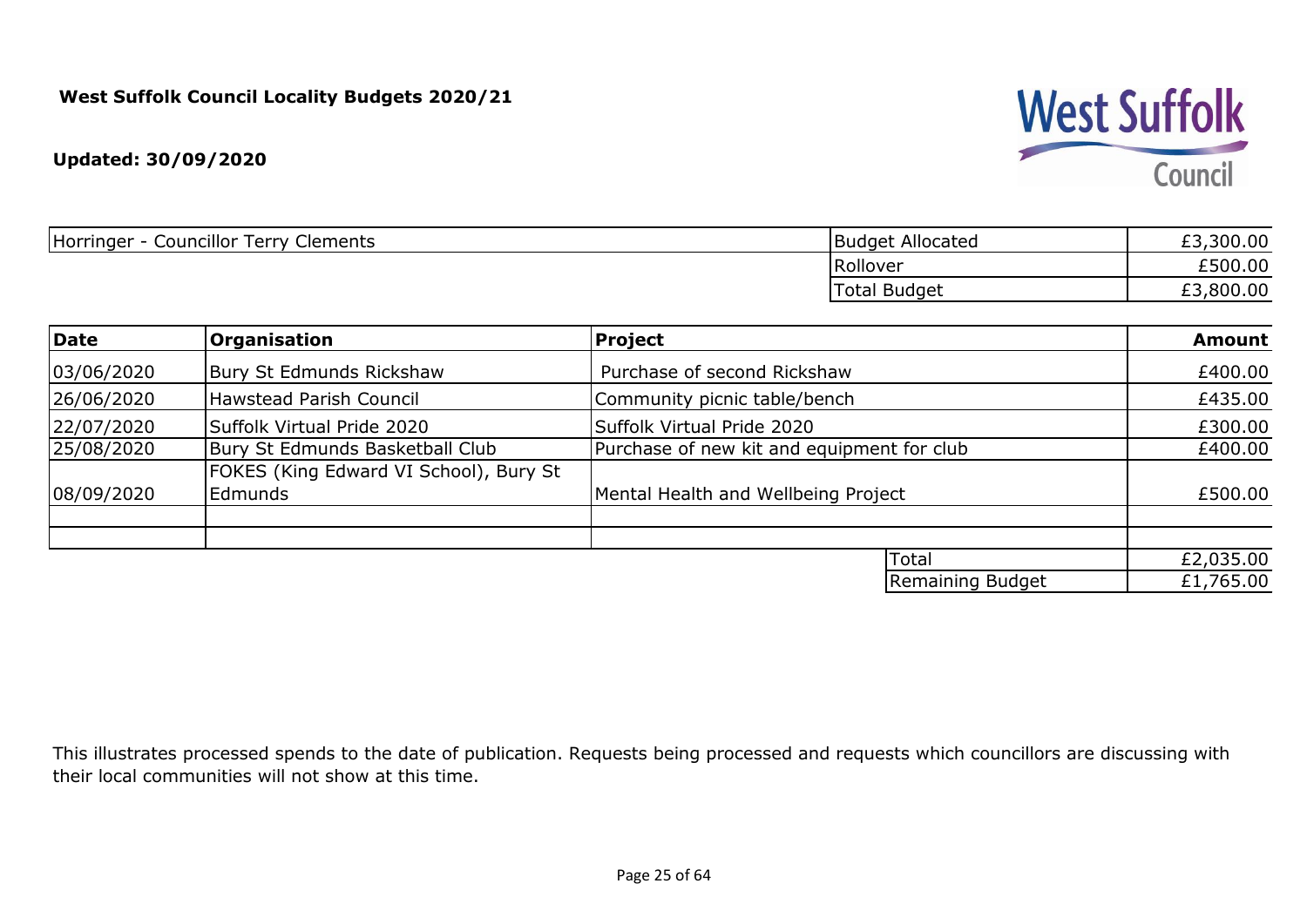

| <b>Councillor Mick Bradshaw</b><br>Iceni<br>$\overline{\phantom{a}}$ | Budget Allocated | £3,300.00           |
|----------------------------------------------------------------------|------------------|---------------------|
|                                                                      | <b>IRollover</b> | £500.00             |
|                                                                      | Budget<br>Total  | ,800.00<br>--<br>__ |

| <b>Date</b> | Organisation                  | Project                               | <b>Amount</b> |
|-------------|-------------------------------|---------------------------------------|---------------|
| 18/05/2020  | Lightwave Community Red Lodge | Lightwave Community COVID-19 Response | £400.00       |
|             |                               |                                       |               |
|             |                               |                                       |               |
|             |                               |                                       |               |
|             |                               |                                       |               |
|             |                               |                                       |               |
|             |                               | Total                                 | £400.00       |
|             |                               | Remaining Budget                      | £3,400.00     |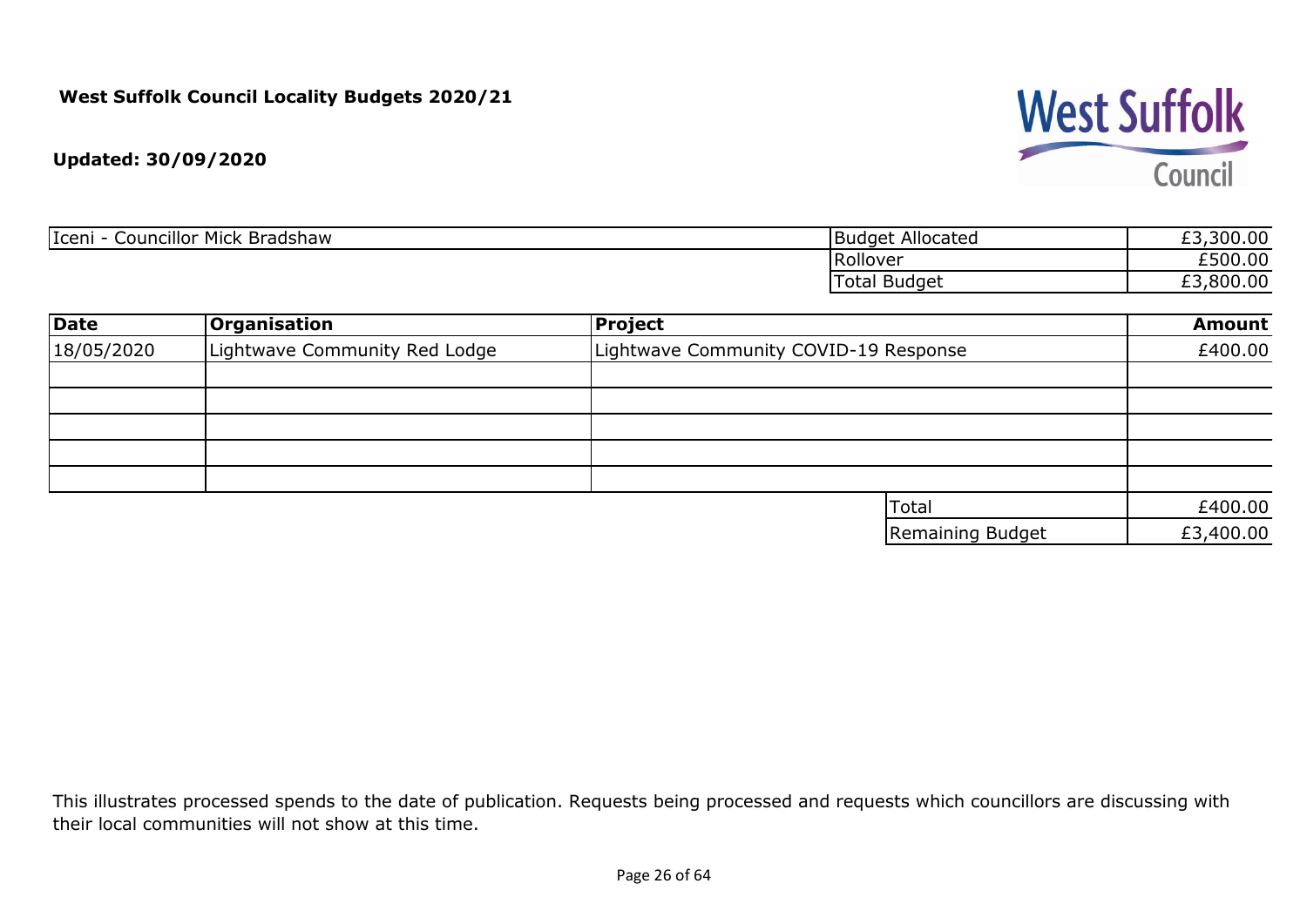# **West Suffolk** Council

**Updated: 30/09/2020**

| Iceni<br>Councillor Dawn Dicker | <b>Budget Allocated</b> | £3,300.00 |
|---------------------------------|-------------------------|-----------|
|                                 | Rollover                | £500.00   |
|                                 | <b>Total Budget</b>     | £3,800.00 |

| Date       | <b>Organisation</b>           | Project                               | <b>Amount</b> |
|------------|-------------------------------|---------------------------------------|---------------|
| 18/05/2020 | Lightwave Community Red Lodge | Lightwave Community COVID-19 Response | £400.00       |
|            |                               |                                       |               |
|            |                               |                                       |               |
|            |                               |                                       |               |
|            |                               |                                       |               |
|            |                               |                                       |               |
|            |                               | Total                                 | £400.00       |
|            |                               | Remaining Budget                      | £3,400.00     |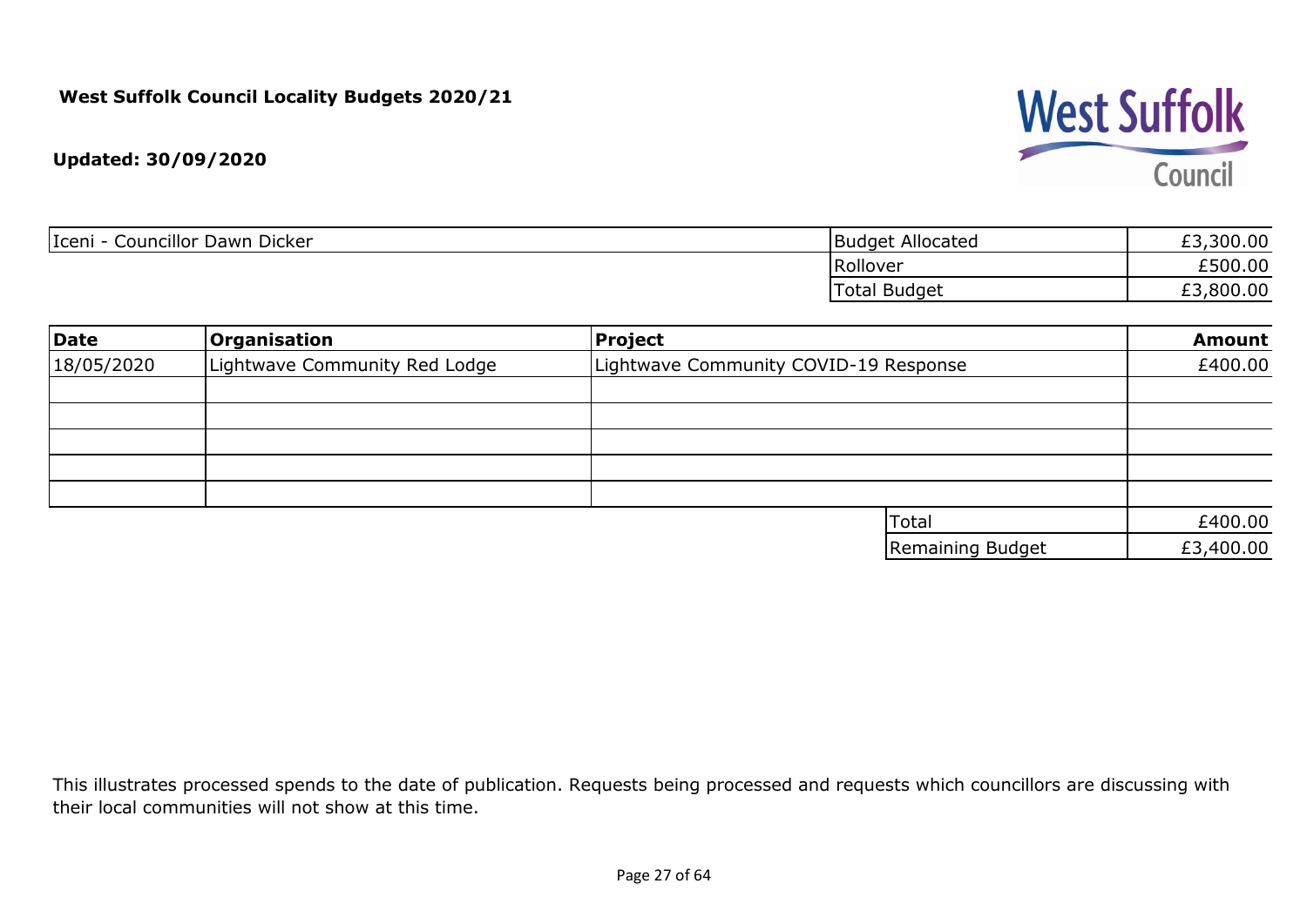# **West Suffolk** Council

**Updated: 30/09/2020**

| Councillor John Griffiths<br>Ixworth<br>$\overline{\phantom{0}}$ | Budget Allocated    | £3,300.00 |
|------------------------------------------------------------------|---------------------|-----------|
|                                                                  | Rollover            | £500.00   |
|                                                                  | <b>Total Budget</b> | £3,800.00 |

| Date | Organisation | <b>Project</b> |                  | <b>Amount</b> |
|------|--------------|----------------|------------------|---------------|
|      |              |                |                  |               |
|      |              |                |                  |               |
|      |              |                |                  |               |
|      |              |                |                  |               |
|      |              |                |                  |               |
|      |              |                |                  |               |
|      |              |                | Total            | £0.00         |
|      |              |                | Remaining Budget | £3,800.00     |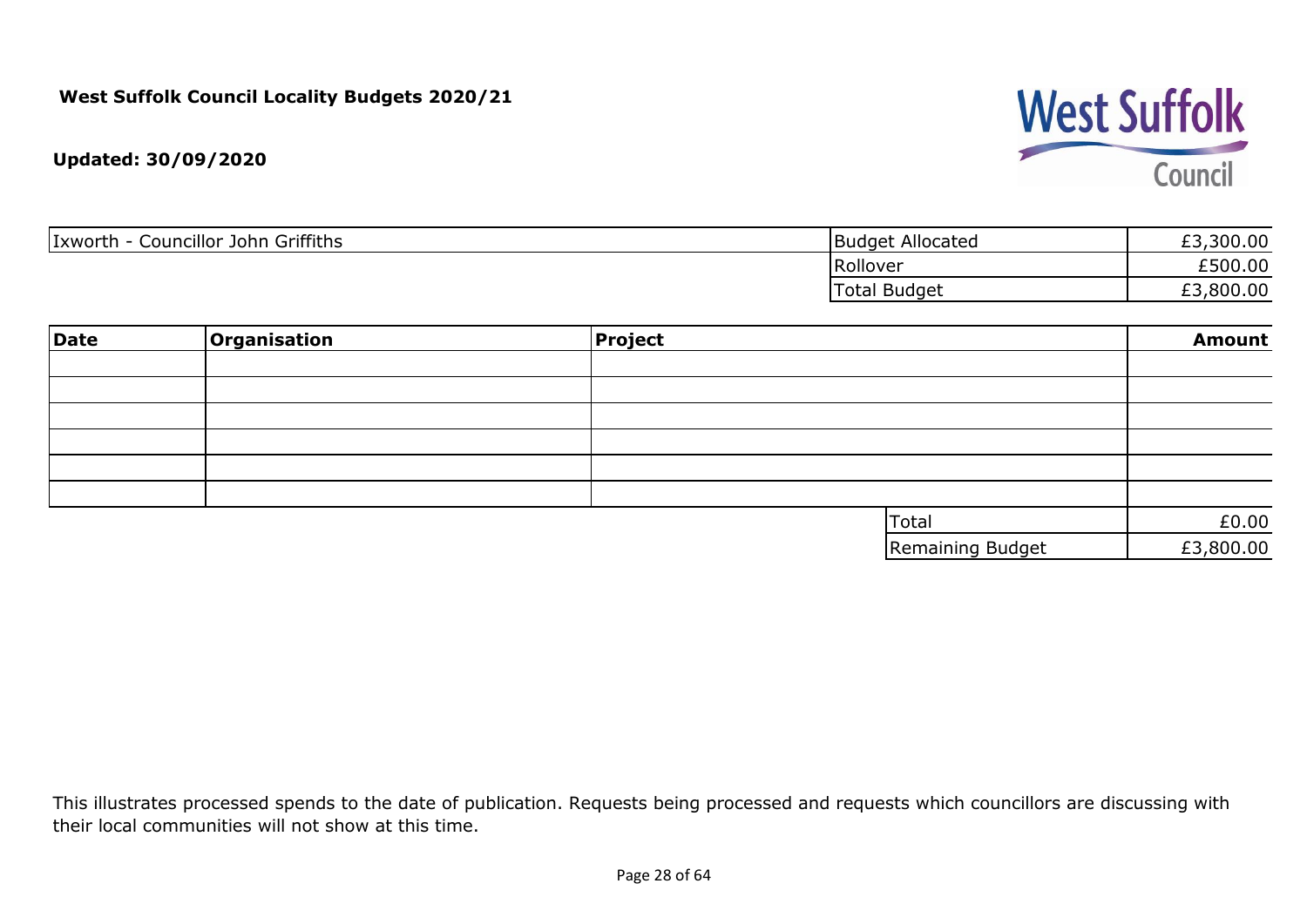

| Kentford and Moulton<br>Councillor Roger Dicker | Budget Allocated    | ,300.00   |
|-------------------------------------------------|---------------------|-----------|
|                                                 | Rollover            | £0.00     |
|                                                 | <b>Total Budget</b> | £3,300.00 |

| Date       | <b>Organisation</b> | Project          |                  | Amount    |
|------------|---------------------|------------------|------------------|-----------|
| 18/05/2020 | Moulton Primary PTA | Covid-19 Support |                  | £400.00   |
|            |                     |                  |                  |           |
|            |                     |                  |                  |           |
|            |                     |                  |                  |           |
|            |                     |                  |                  |           |
|            |                     |                  |                  |           |
|            |                     |                  | Total            | £400.00   |
|            |                     |                  | Remaining Budget | £2,900.00 |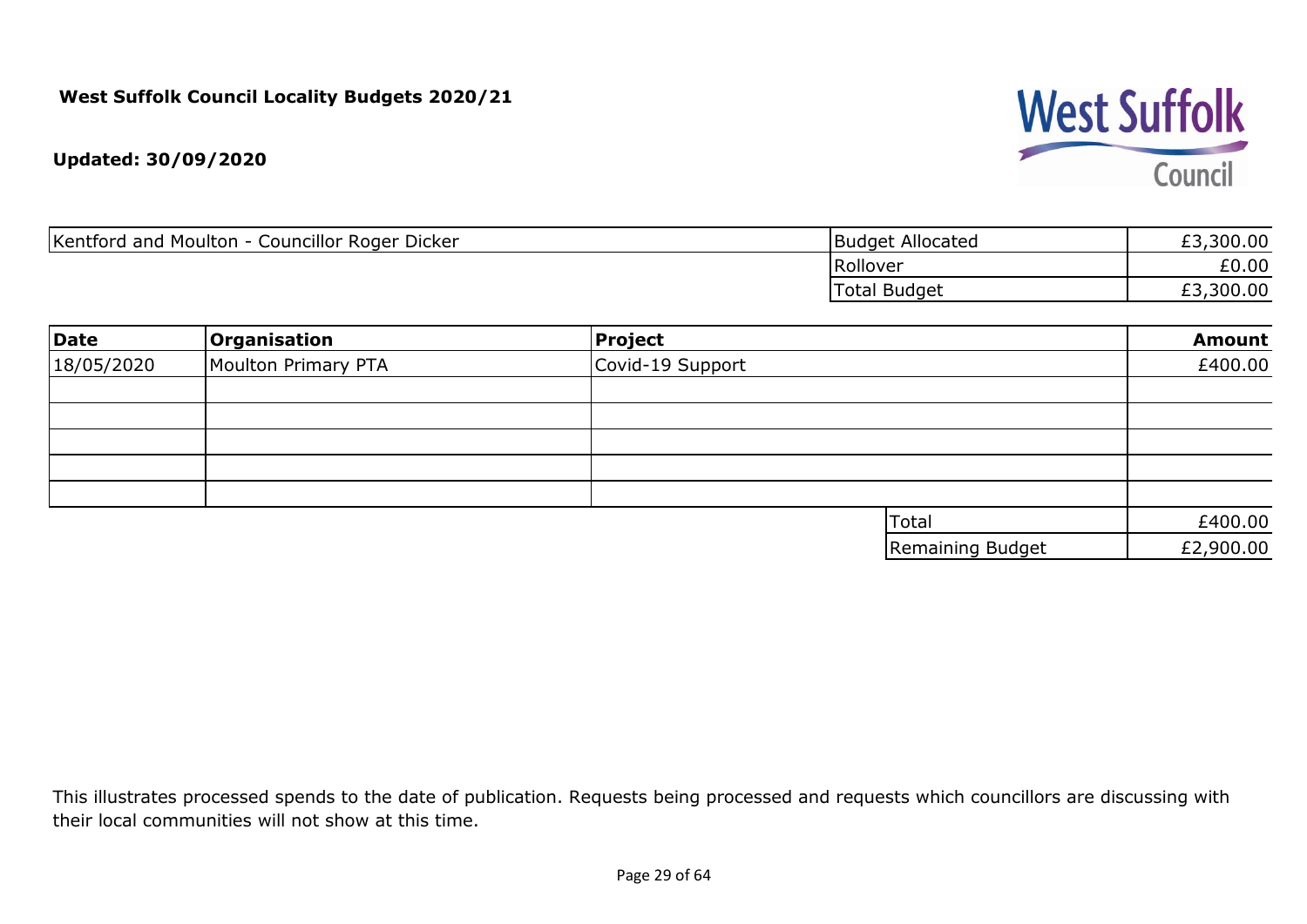**Updated: 30/09/2020**

| <b>Councillor Stephen</b><br>Lakenheath<br>Frost | : Allocated<br>Budget  | ,300.00<br>£3 |
|--------------------------------------------------|------------------------|---------------|
|                                                  | Rollover               | £500.00       |
|                                                  | Totai<br><b>Budget</b> | ,800.00<br>£3 |

| Date       | Organisation                 | <b>Project</b>                                  | <b>Amount</b> |
|------------|------------------------------|-------------------------------------------------|---------------|
| 13/05/2020 | Epic Dad                     | <b>Family Support Project</b>                   | £150.00       |
| 29/06/2020 | Lakenheath Football Club     | New maintenance Equipment                       | £500.00       |
| 03/09/2020 | Lakenheath Indoor Bowls Club | Contribution towards junior section of the Club | £400.00       |
|            |                              |                                                 |               |
|            |                              |                                                 |               |
|            |                              |                                                 |               |
|            |                              |                                                 |               |
|            |                              |                                                 |               |
|            |                              | Total                                           | £1,050.00     |
|            |                              | Remaining Budget                                | £2,750.00     |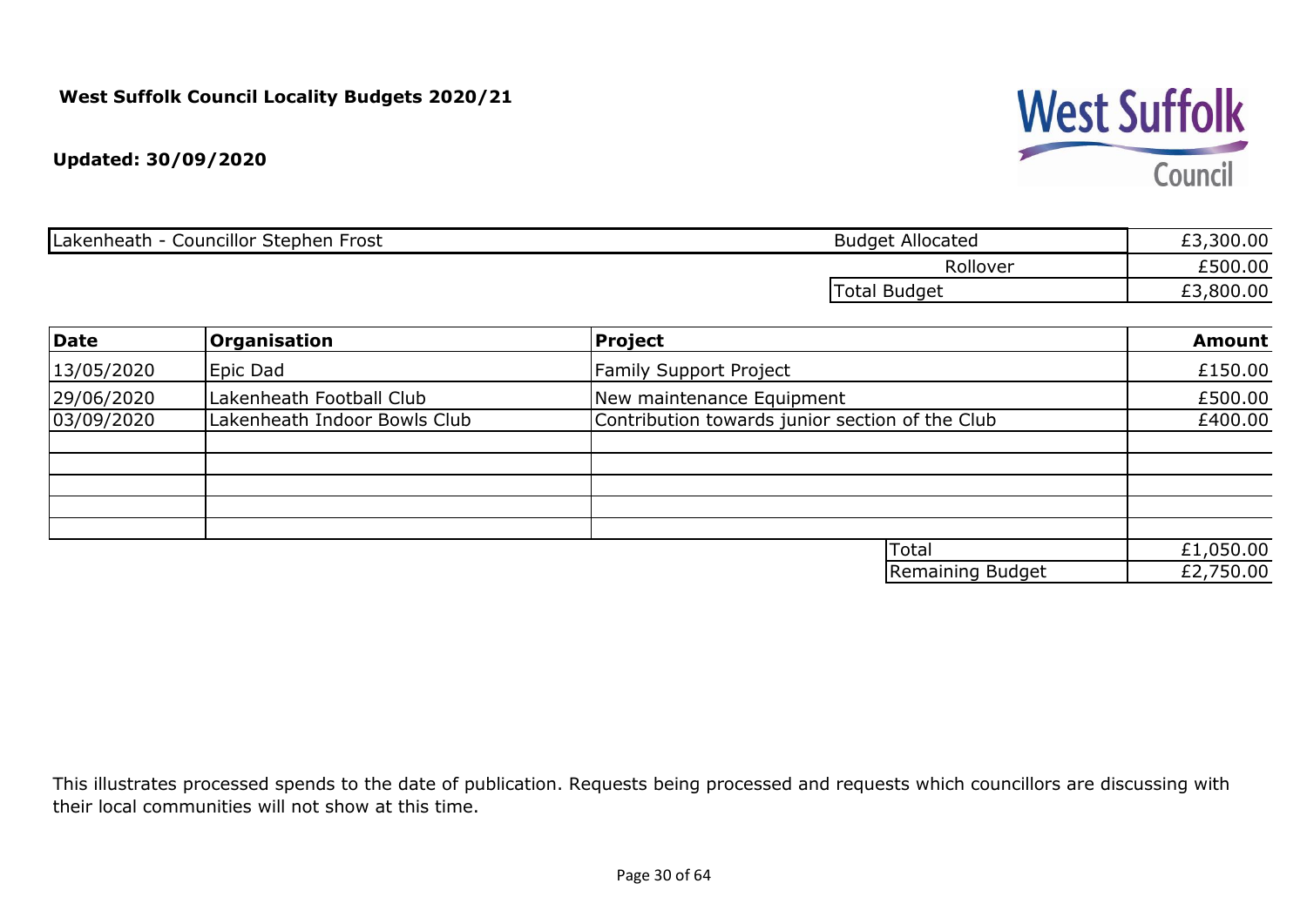

| <b>Councillor David Gathercole</b><br>Lakenheath | <b>Budget Allocated</b> | ,300.00 |
|--------------------------------------------------|-------------------------|---------|
|                                                  | Rollover                | £500.00 |
|                                                  | Total Budget            | ,800.00 |

| Date       | Organisation                          | Project                         | <b>Amount</b> |
|------------|---------------------------------------|---------------------------------|---------------|
| 11/05/2020 | Lakenheath Football Club              | New pitch maintenance equipment | £250.00       |
| 25/06/2020 | Lakenheath Playing fields Association | Storage facilities              | £2,220.00     |
|            |                                       |                                 |               |
|            |                                       |                                 |               |
|            |                                       |                                 |               |
|            |                                       | Total                           | £2,470.00     |
|            |                                       | Remaining Budget                | £1,330.00     |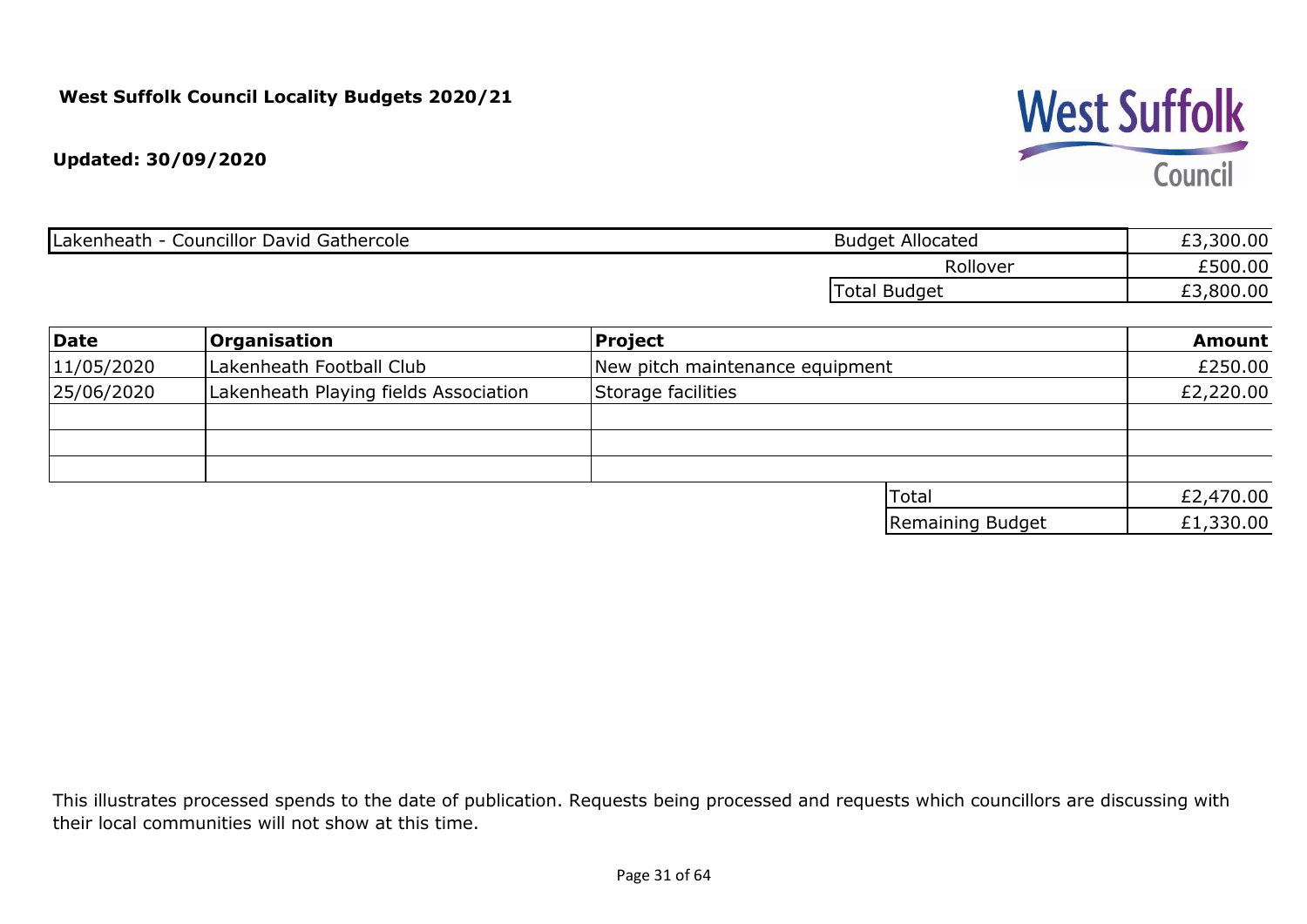

| <b>Councillor Brian Harvey</b><br>Manor | <b>Budget Allocated</b> | ,300.00<br>$\sim$<br>ر_ |
|-----------------------------------------|-------------------------|-------------------------|
|                                         | Rollover                | £446.00                 |
|                                         | Total Budget            | ,746.00<br>~~<br>ر__    |

| Date       | <b>Organisation</b>                | Project                                                  | <b>Amount</b> |
|------------|------------------------------------|----------------------------------------------------------|---------------|
|            |                                    | Assistance in good neighbour scheme during the Covid-19  |               |
| 05/04/2020 | Barton Mills Good Neighbour Scheme | <b>crisis</b>                                            | £200.00       |
| 16/04/2020 | Worlington Parish Council          | Community speed watch data laptop                        | £390.00       |
| 20/04/2020 | Freckenham Community Group         | Phone tree                                               | £200.00       |
| 20/04/2020 | <b>Worlington Community Group</b>  | Worlington community phone tree                          | £200.00       |
| 13/05/2020 | Epic Dad                           | <b>Family Support Project</b>                            | £200.00       |
| 18/06/2020 | Worlington Cricket Club            | Club boundary safety rope and winder                     | £500.00       |
| 29/06/2020 | Suffolk Accident Rescue Service    | Purchase of medical equipment and supplies for 12 months | £250.00       |
|            |                                    |                                                          |               |
|            |                                    |                                                          |               |
|            |                                    |                                                          |               |
|            |                                    |                                                          |               |
|            |                                    | Total                                                    | £1,940.00     |

£1,806.00 Remaining Budget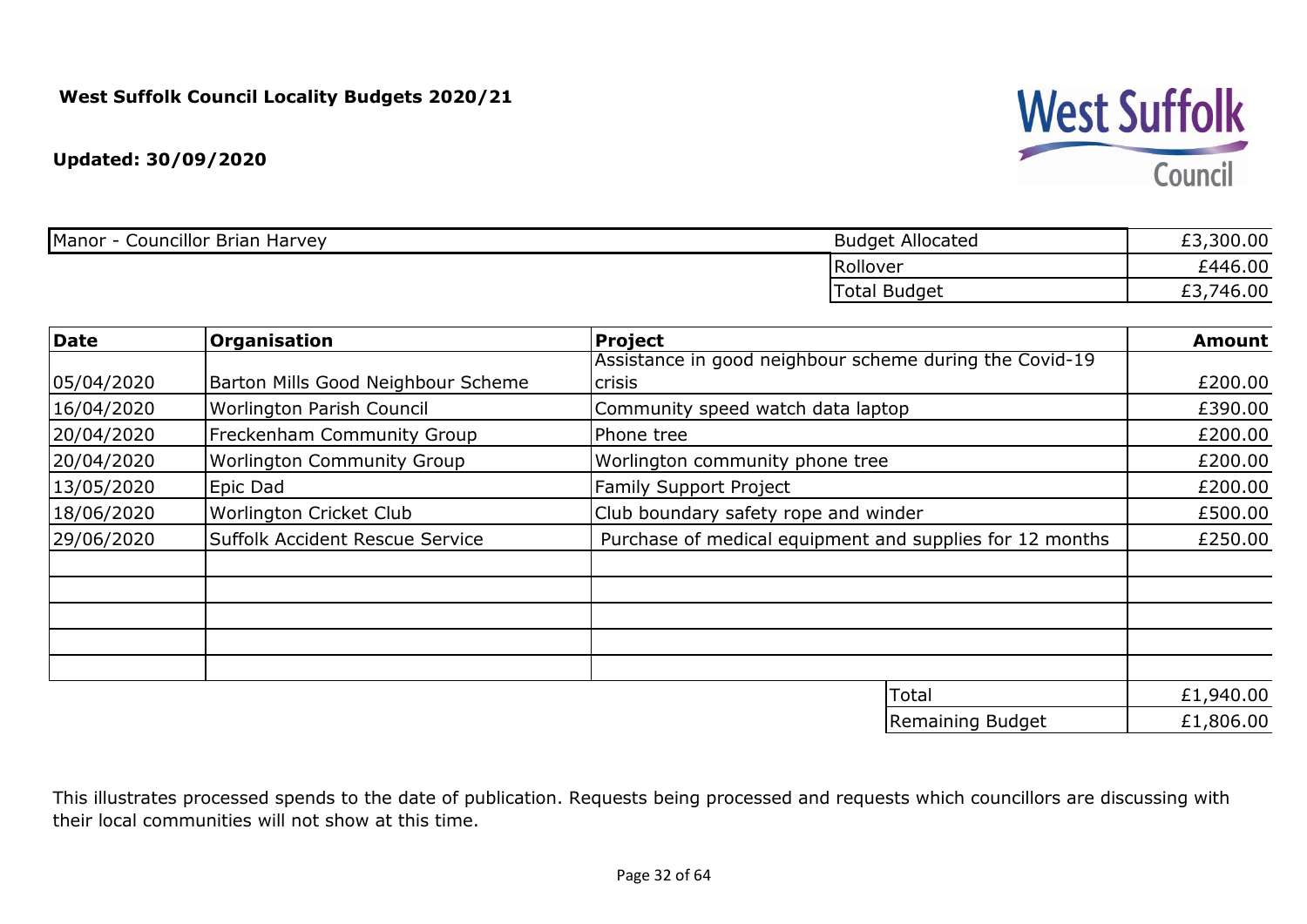**Updated: 30/09/2020**

| Mildenhall Great Heath<br><b>Councillor Richard Alecock</b> | <b>Budget Allocated</b> | ,300.00 |
|-------------------------------------------------------------|-------------------------|---------|
|                                                             | Rollover                | £500.00 |
|                                                             | <b>Total Budget</b>     | ,800.00 |

| Date                                        | <b>Organisation</b>            | Project                                             | <b>Amount</b> |
|---------------------------------------------|--------------------------------|-----------------------------------------------------|---------------|
| 22/04/2020                                  | Mildenhall Town Council        | Support for Covid 19 volunteers in their activities | £200.00       |
| 13/05/2020                                  | Epic Dad                       | <b>Family Support Project</b>                       | £200.00       |
| 21/05/2020                                  | <b>Great Heath Academy PTA</b> | Adaptations to enhance the school community space   | £200.00       |
| 18/09/2020<br>Mildenhall Town Football Club |                                | Supply of equipment/kit                             | £200.00       |
|                                             |                                |                                                     |               |
|                                             |                                | Total                                               | £800.00       |
|                                             |                                | Remaining Budget                                    | £3,000.00     |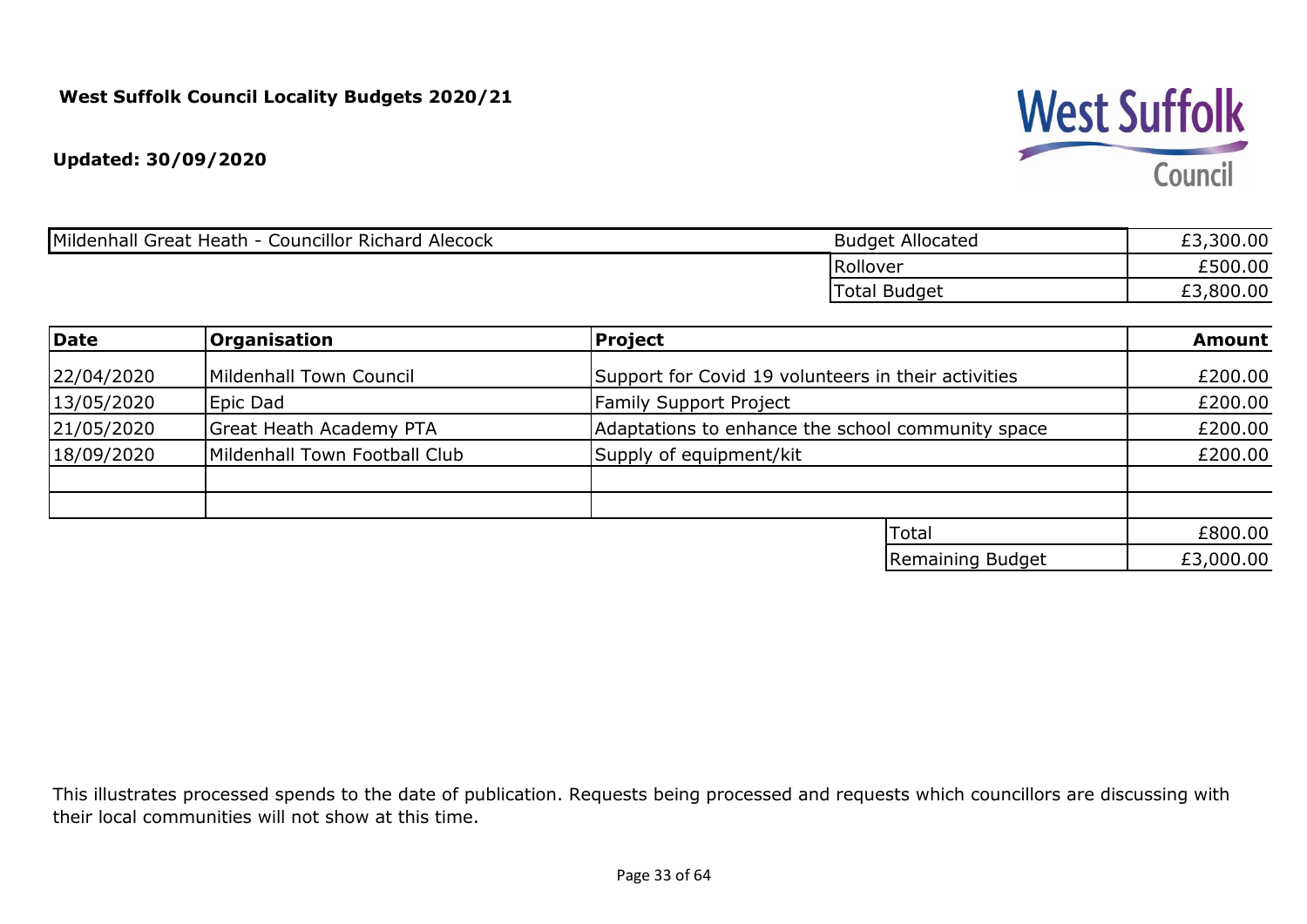**Updated: 30/09/2020**

| <b>Budget Allocated</b> | £3,300.00 |
|-------------------------|-----------|
| Rollover                | 1500.00   |
| <b>Total Budget</b>     | £3,800.00 |
|                         |           |

| Date       | <b>Organisation</b>            | Project                                             | <b>Amount</b> |
|------------|--------------------------------|-----------------------------------------------------|---------------|
| 22/04/2020 | Mildenhall Town Council        | Support for Covid 19 volunteers in their activities | £200.00       |
| 13/05/2020 | Epic Dad                       | <b>Family Support Project</b>                       | £200.00       |
| 21/05/2020 | <b>Great Heath Academy PTA</b> | Adaptations to enhance the school community space   | £200.00       |
| 18/09/2020 | Mildenhall Town Football Club  | Supply of equipment/kit                             | £200.00       |
|            |                                |                                                     |               |
|            |                                | Total                                               | £800.00       |
|            |                                | Remaining Budget                                    | £3,000.00     |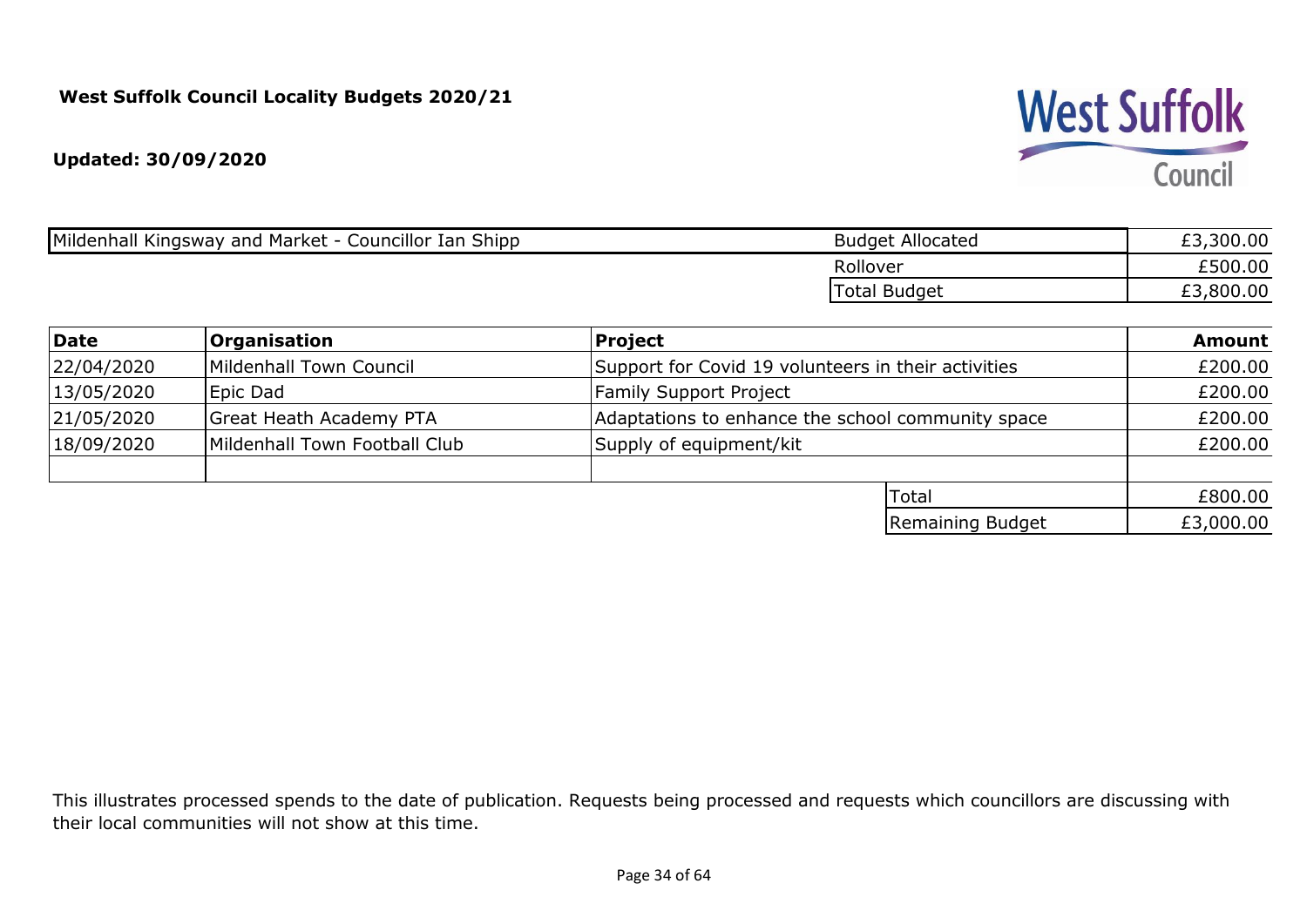

| Mildenhall Queensway -<br>Councillor Andy Neal | <b>Budget Allocated</b> | ,300.00<br>້ |
|------------------------------------------------|-------------------------|--------------|
|                                                | Rollover                | £500.00      |
|                                                | 'Total Budget           | ,800.00      |

| Date                                        | <b>Organisation</b>            | Project                                             | <b>Amount</b> |
|---------------------------------------------|--------------------------------|-----------------------------------------------------|---------------|
| 22/04/2020                                  | Mildenhall Town Council        | Support for Covid 19 volunteers in their activities | £200.00       |
| 13/05/2020                                  | Epic Dad                       | <b>Family Support Project</b>                       | £200.00       |
| 21/05/2020                                  | <b>Great Heath Academy PTA</b> | Adaptations to enhance the school community space   | £200.00       |
| 18/09/2020<br>Mildenhall Town Football Club |                                | Supply of equipment/kit                             | £200.00       |
|                                             |                                |                                                     |               |
|                                             |                                | Total                                               | £800.00       |
|                                             |                                | Remaining Budget                                    | £3,000.00     |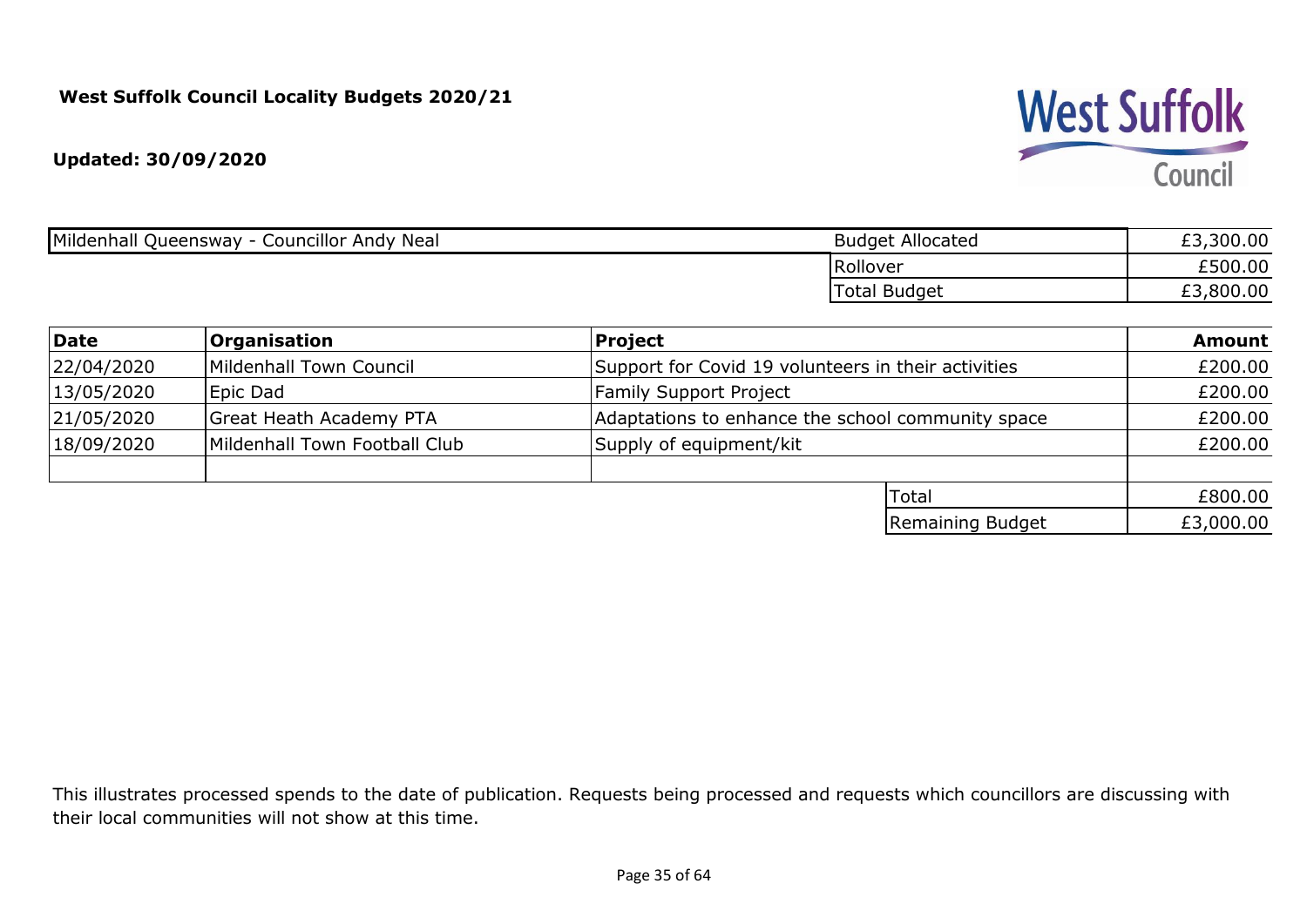**Updated: 30/09/2020**

| Minden<br><b>Councillor Robert</b><br>Everitt | <b>Budget Allocated</b>      | £3,300.00      |
|-----------------------------------------------|------------------------------|----------------|
|                                               | Rollover                     | £0.00          |
|                                               | <sup>'</sup> Budget<br>Total | ,300.00<br>ر__ |

| Date       | <b>Organisation</b>             | Project                                    |                  | <b>Amount</b> |
|------------|---------------------------------|--------------------------------------------|------------------|---------------|
| 03/06/2020 | Bury St Edmunds Rickshaw        | Purchase of second Rickshaw                |                  |               |
| 05/06/2020 | The Hive                        | Pre launch work for The Hive               |                  | £500.00       |
| 22/07/2020 | Suffolk Virtual Pride 2020      | Suffolk Virtual Pride 2020                 |                  | £500.00       |
| 25/08/2020 | Bury St Edmunds Basketball Club | Purchase of new kit and equipment for Club |                  | £200.00       |
| 03/09/2020 | Theatre Royal                   | 'Walking Stories'                          |                  | £500.00       |
|            |                                 |                                            |                  |               |
|            |                                 | Total                                      |                  | £1,915.00     |
|            |                                 |                                            | Remaining Budget | £1,385.00     |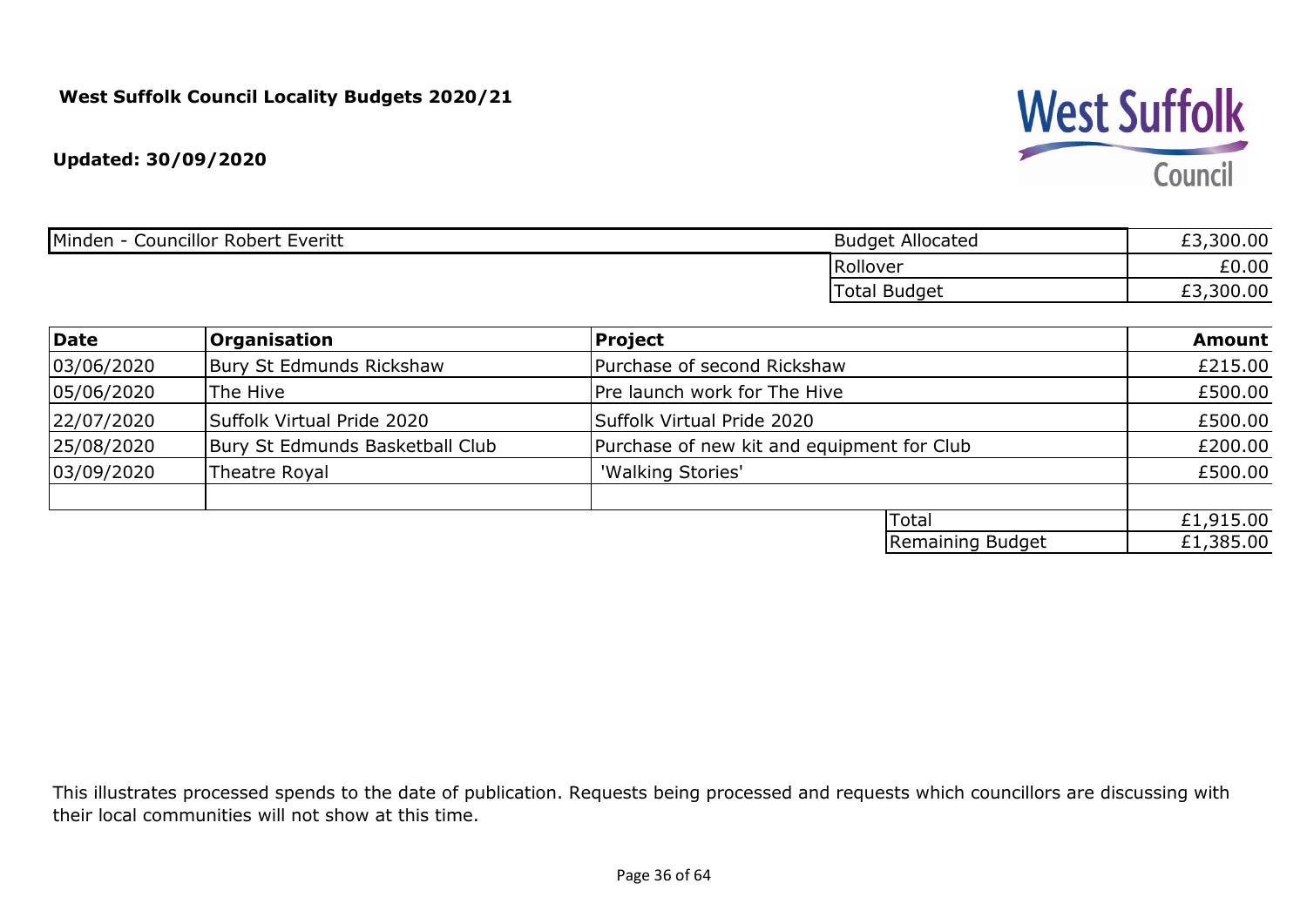

| <b>Councillor Clive Springett</b><br>Minden | <b>Budget Allocated</b> | £3,300.00     |
|---------------------------------------------|-------------------------|---------------|
|                                             | Rollover                | £500.00       |
|                                             | <b>Total Budget</b>     | ,800.00<br>__ |

| Date       | <b>Organisation</b>             | Project                                    | <b>Amount</b> |
|------------|---------------------------------|--------------------------------------------|---------------|
| 22/07/2020 | Suffolk Virtual Pride 2020      | Suffolk Virtual Pride 2020                 | £500.00       |
| 25/08/2020 | Bury St Edmunds Basketball Club | Purchase of new kit and equipment for Club | £200.00       |
| 03/09/2020 | Theatre Royal                   | 'Walking Stories'                          | £200.00       |
|            |                                 |                                            |               |
|            |                                 |                                            |               |
|            |                                 | Total                                      | £900.00       |
|            |                                 | Remaining Budget                           | £2,900.00     |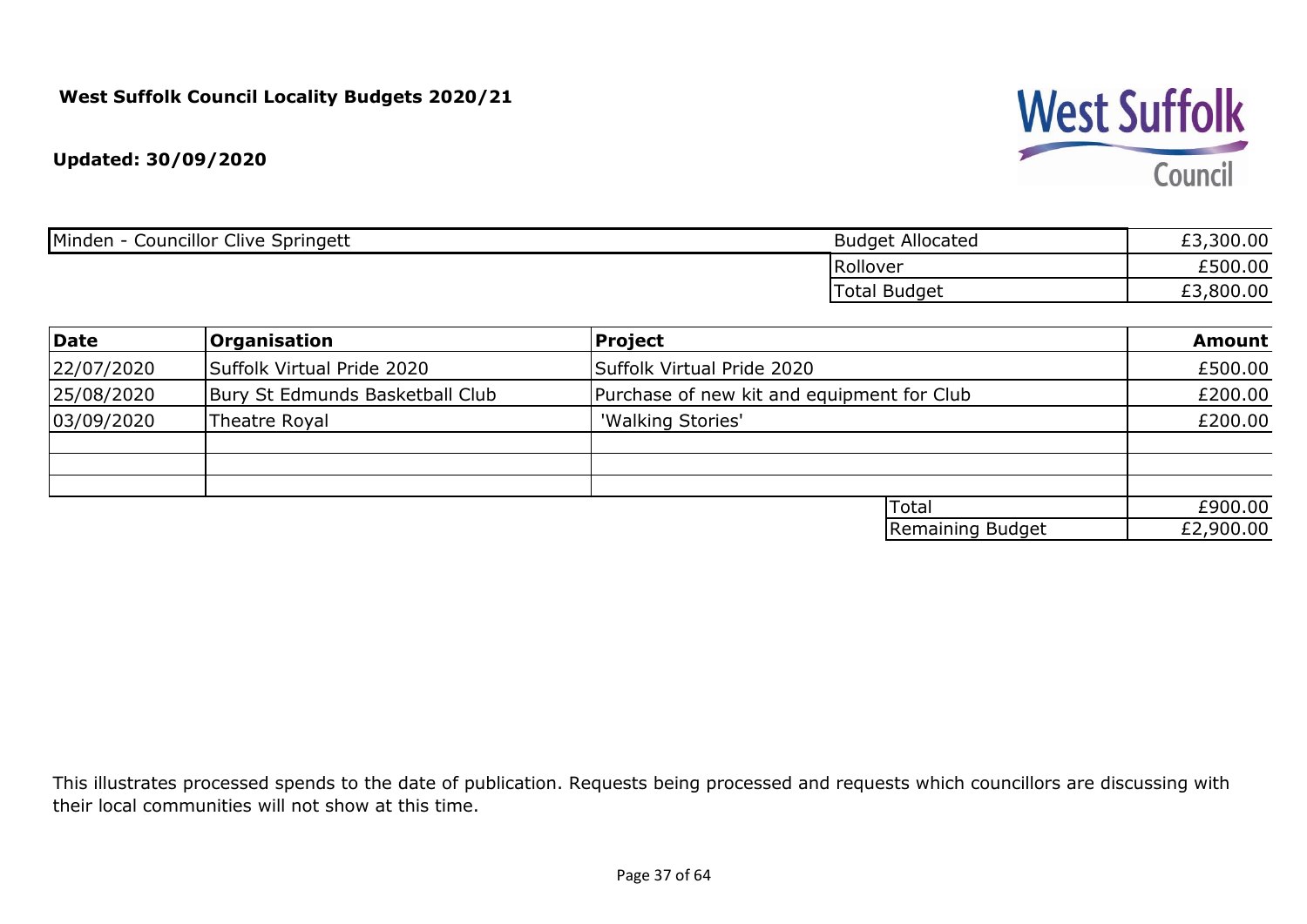

| <b>Councillor Trevor Beckwith</b><br>Moreton Hall | <b>Budget Allocated</b> | £3,300.00 |
|---------------------------------------------------|-------------------------|-----------|
|                                                   | Rollover                | £250.00   |
|                                                   | <b>Total Budget</b>     | 550.00    |

| Date       | <b>Organisation</b>      | Project                     |                  | <b>Amount</b> |
|------------|--------------------------|-----------------------------|------------------|---------------|
| 11/05/2020 | Bury In Bloom            | Best Display project        |                  | £500.00       |
| 03/09/2020 | Bury St Edmunds Rickshaw | Purchase of second Rickshaw |                  | £500.00       |
|            |                          |                             |                  |               |
|            |                          |                             |                  |               |
|            |                          |                             |                  |               |
|            |                          |                             | <b>Total</b>     | £1,000.00     |
|            |                          |                             | Remaining Budget | £2,550.00     |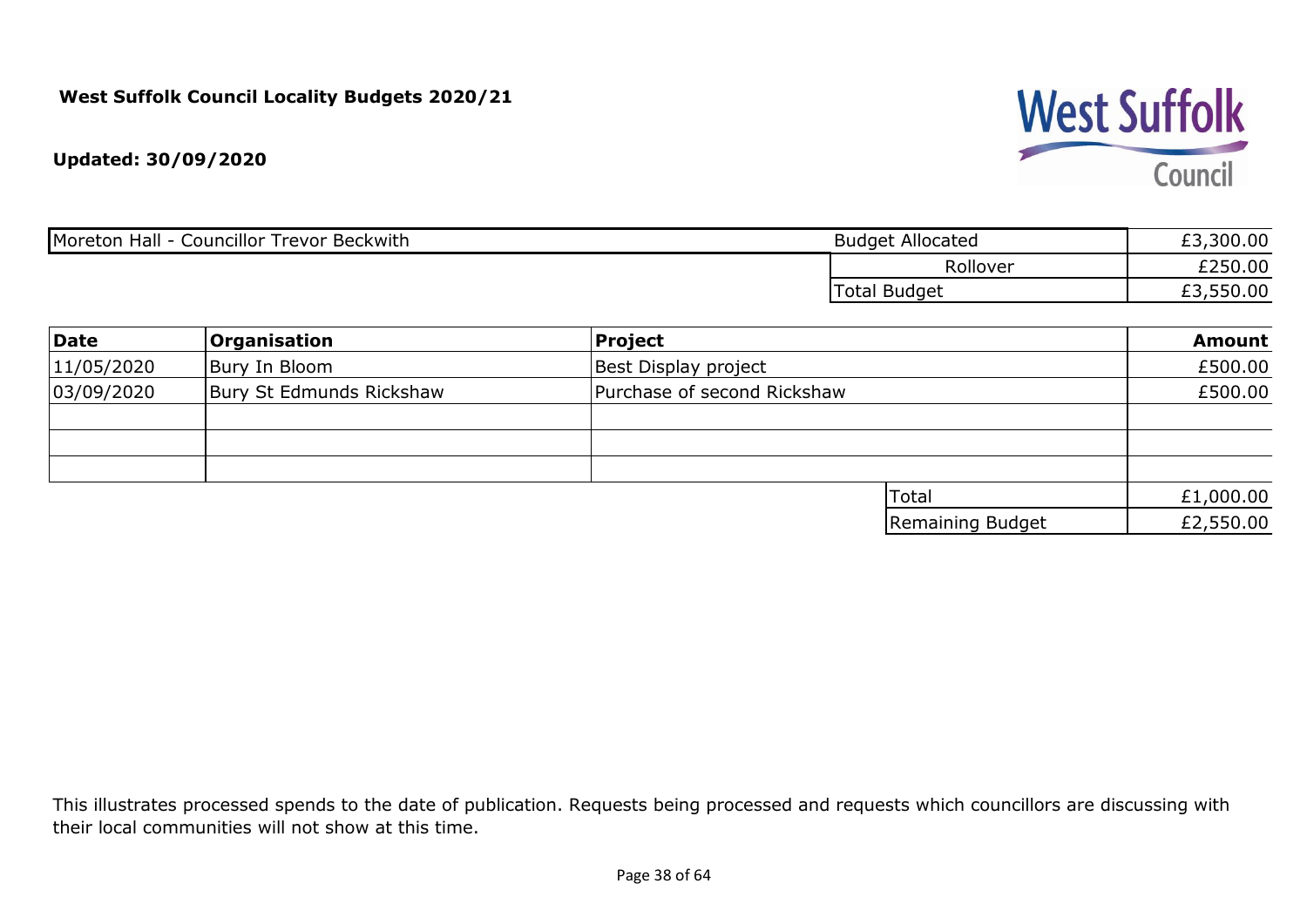# **West Suffolk** Council

**Updated: 30/09/2020**

| Moreton Hall -<br><b>Councillor Peter Thompson</b> | <b>Budget Allocated</b> | £3,300.00 |
|----------------------------------------------------|-------------------------|-----------|
|                                                    | Rollover                | £500.00   |
|                                                    | Total Budget            | ,800.00   |

| Date | Organisation | Project |                  | <b>Amount</b> |
|------|--------------|---------|------------------|---------------|
|      |              |         |                  |               |
|      |              |         |                  |               |
|      |              |         |                  |               |
|      |              |         |                  |               |
|      |              |         |                  |               |
|      |              |         |                  |               |
|      |              |         |                  |               |
|      |              |         | Total            | £0.00         |
|      |              |         | Remaining Budget | £3,800.00     |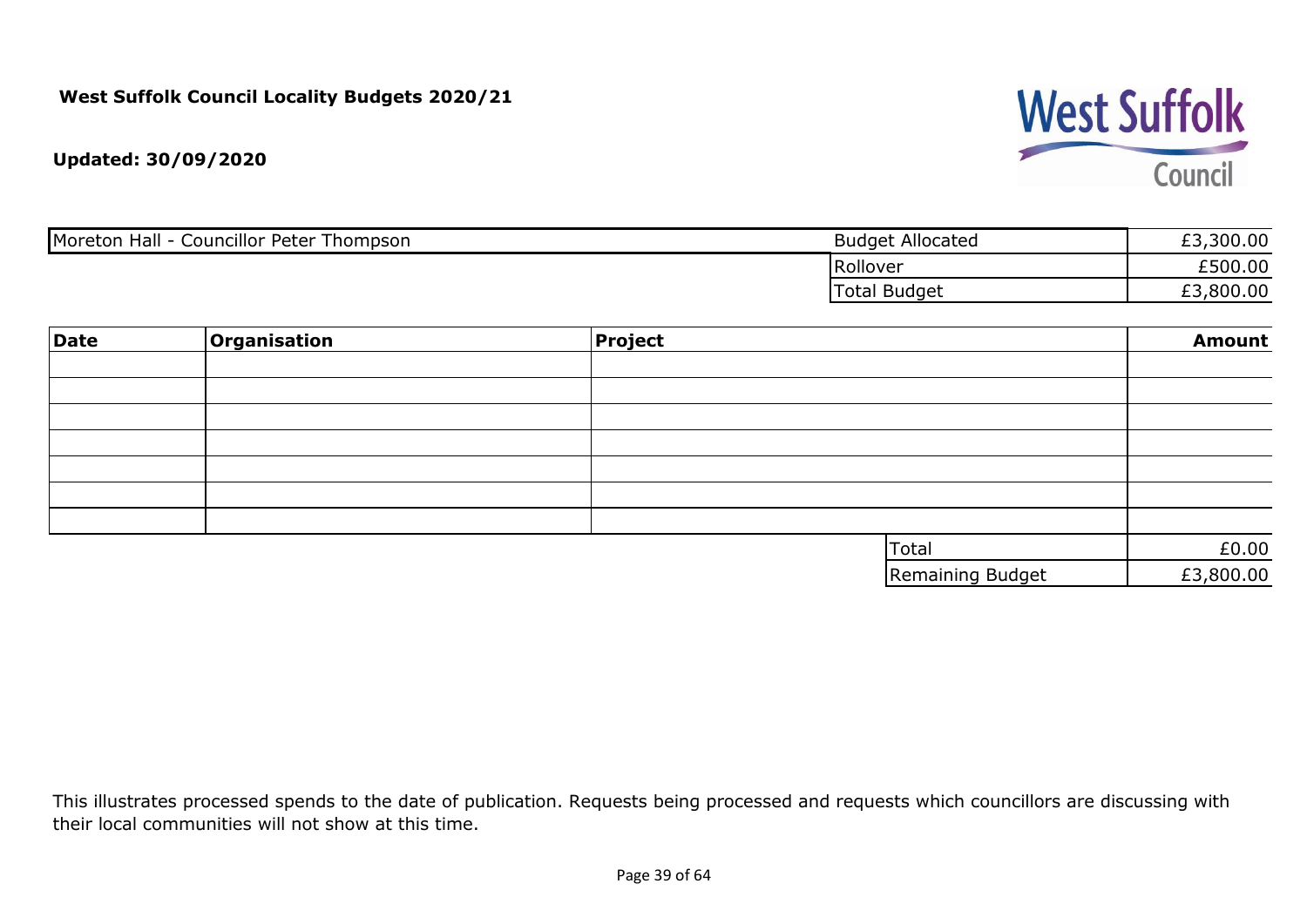

| Moreton Hall<br><b>Councillor Frank Warby</b> | <b>Budget Allocated</b> | £3,300.00 |
|-----------------------------------------------|-------------------------|-----------|
|                                               | Rollover                | £500.00   |
|                                               | <b>Total Budget</b>     | £3,800.00 |

| Date       | Organisation                | <b>Project</b>                           | <b>Amount</b> |
|------------|-----------------------------|------------------------------------------|---------------|
| 03/06/2020 | Bury St Edmunds Rickshaw    | Purchase of second Rickshaw              | £400.00       |
| 05/06/2020 | The Hive                    | Pre launch work for The Hive             | £400.00       |
| 25/06/2020 | 10th Bury St Edmunds Guides | Virtual guide meeting on Zoom and badges | £200.00       |
|            |                             |                                          |               |
|            |                             |                                          |               |
|            |                             |                                          |               |
|            |                             |                                          |               |
|            |                             | Total                                    | £1,000.00     |
|            |                             | Remaining Budget                         | £2,800.00     |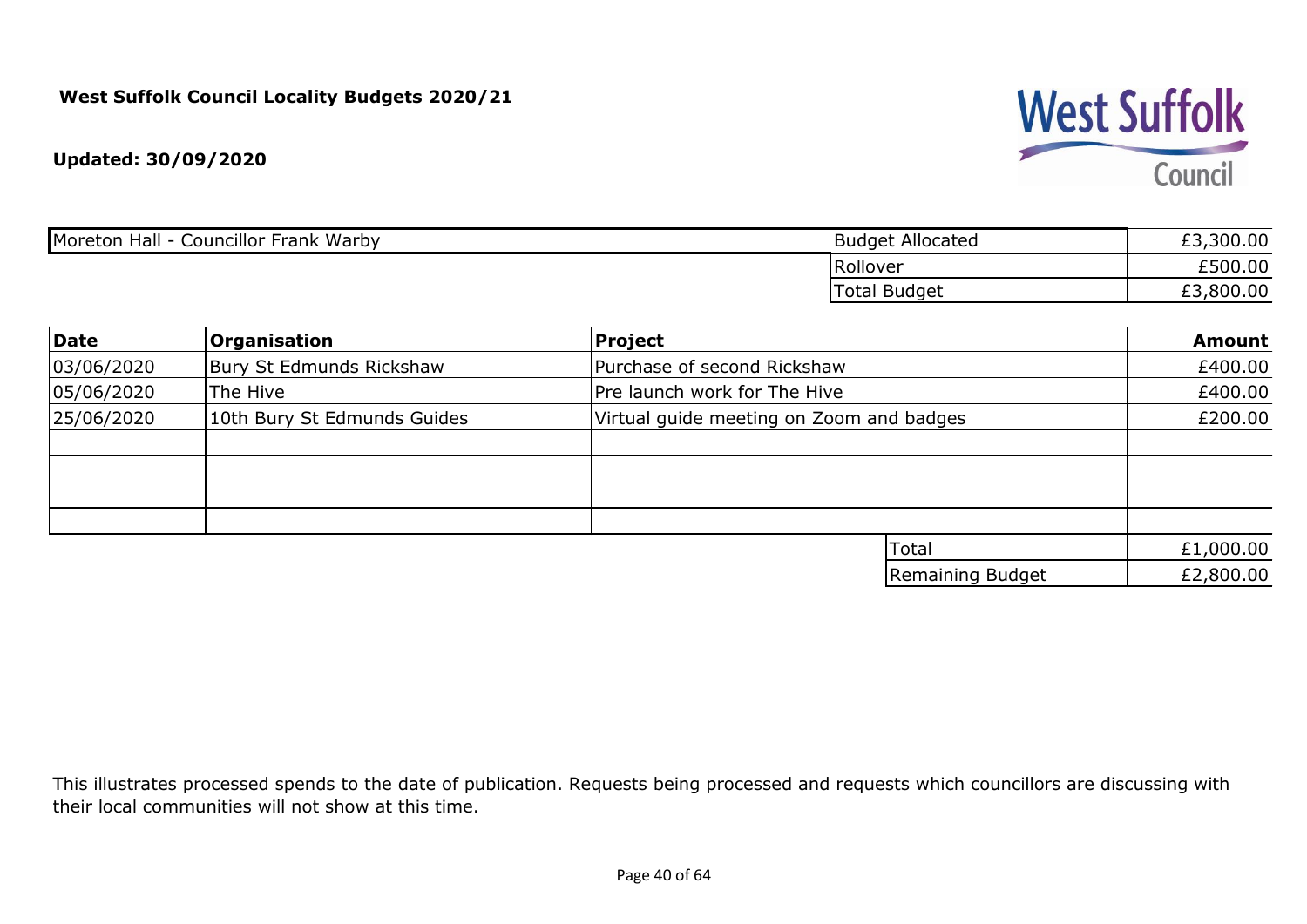

| Newmarket East -<br><b>Councillor Rachel Hood</b> | <b>Budget Allocated</b> | ,300.00<br>rn |
|---------------------------------------------------|-------------------------|---------------|
|                                                   | Rollover                | £31.00        |
|                                                   | Total Budget            | 1.00ش،<br>ェコ  |

| Date       | Organisation       | Project       |                  | <b>Amount</b> |
|------------|--------------------|---------------|------------------|---------------|
| 08/06/2020 | Newmarket Festival | Covid 19 fund |                  | £500.00       |
|            |                    |               |                  |               |
|            |                    |               |                  |               |
|            |                    |               |                  |               |
|            |                    |               |                  |               |
|            |                    |               |                  |               |
|            |                    |               |                  |               |
|            |                    |               | <b>Total</b>     | £500.00       |
|            |                    |               | Remaining Budget | £2,831.00     |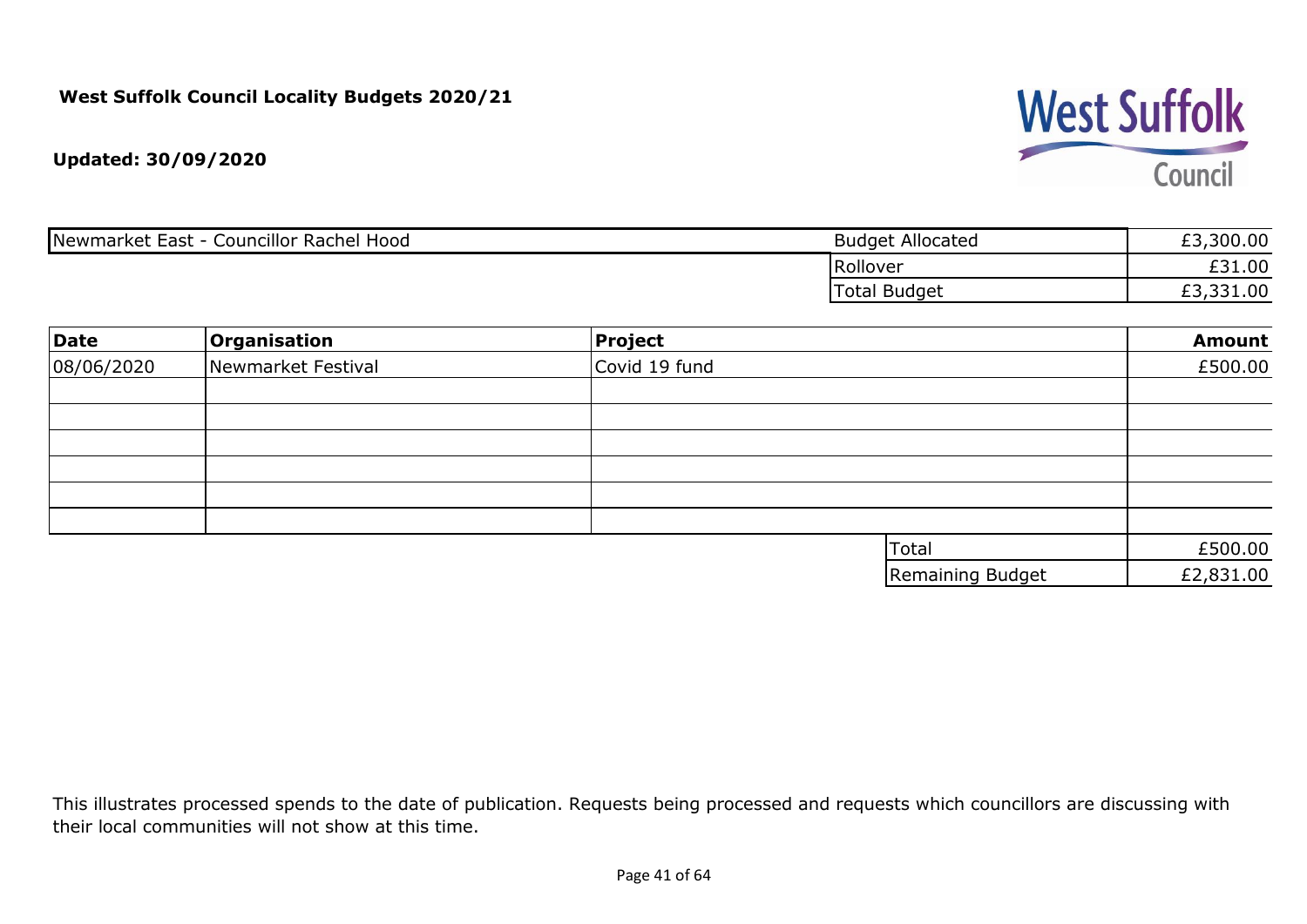

| Newmarket East - 0<br><b>Councillor Robert Nobbs</b> | <b>Budget Allocated</b> | £3,300.00 |
|------------------------------------------------------|-------------------------|-----------|
|                                                      | <b>Rollover</b>         | £1.00     |
|                                                      | Total Budget            | ,301.00   |

| Date       | Organisation       | Project       |                  | <b>Amount</b> |
|------------|--------------------|---------------|------------------|---------------|
| 08/06/2020 | Newmarket Festival | Covid 19 fund |                  | £500.00       |
|            |                    |               |                  |               |
|            |                    |               |                  |               |
|            |                    |               |                  |               |
|            |                    |               |                  |               |
|            |                    |               |                  |               |
|            |                    |               |                  |               |
|            |                    |               | Total            | £500.00       |
|            |                    |               | Remaining Budget | £2,801.00     |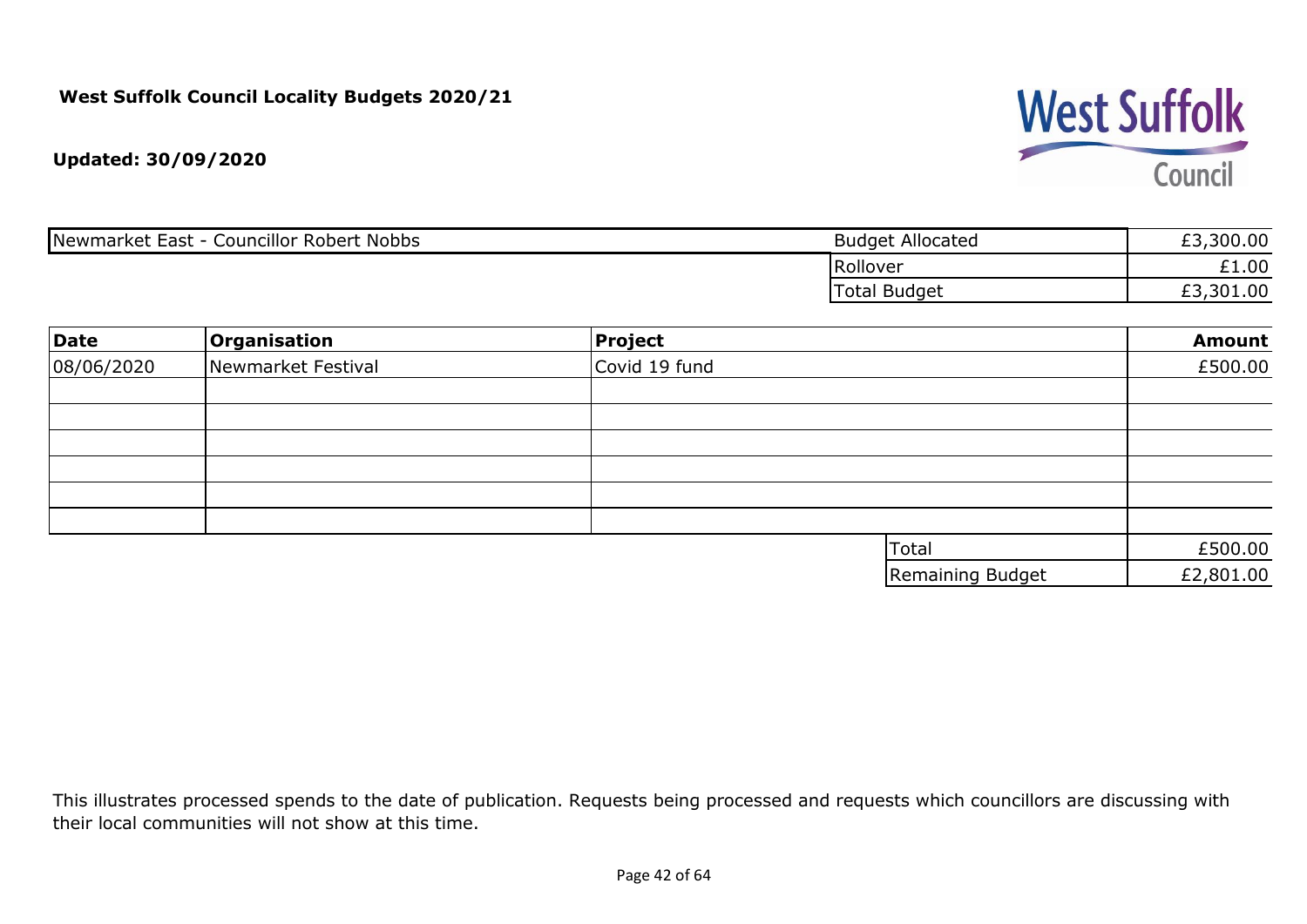

| Newmarket North - Councillor Michael Anderson | <b>Budget Allocated</b> | £3,300.00 |
|-----------------------------------------------|-------------------------|-----------|
|                                               | Rollover                | £0.00     |
|                                               | <b>Total Budget</b>     | £3,300.00 |

| Date       | Organisation       | Project       |                  | <b>Amount</b> |
|------------|--------------------|---------------|------------------|---------------|
| 08/06/2020 | Newmarket Festival | Covid 19 fund |                  | £500.00       |
|            |                    |               |                  |               |
|            |                    |               |                  |               |
|            |                    |               |                  |               |
|            |                    |               |                  |               |
|            |                    |               |                  |               |
|            |                    |               |                  |               |
|            |                    |               | <b>Total</b>     | £500.00       |
|            |                    |               | Remaining Budget | £2,800.00     |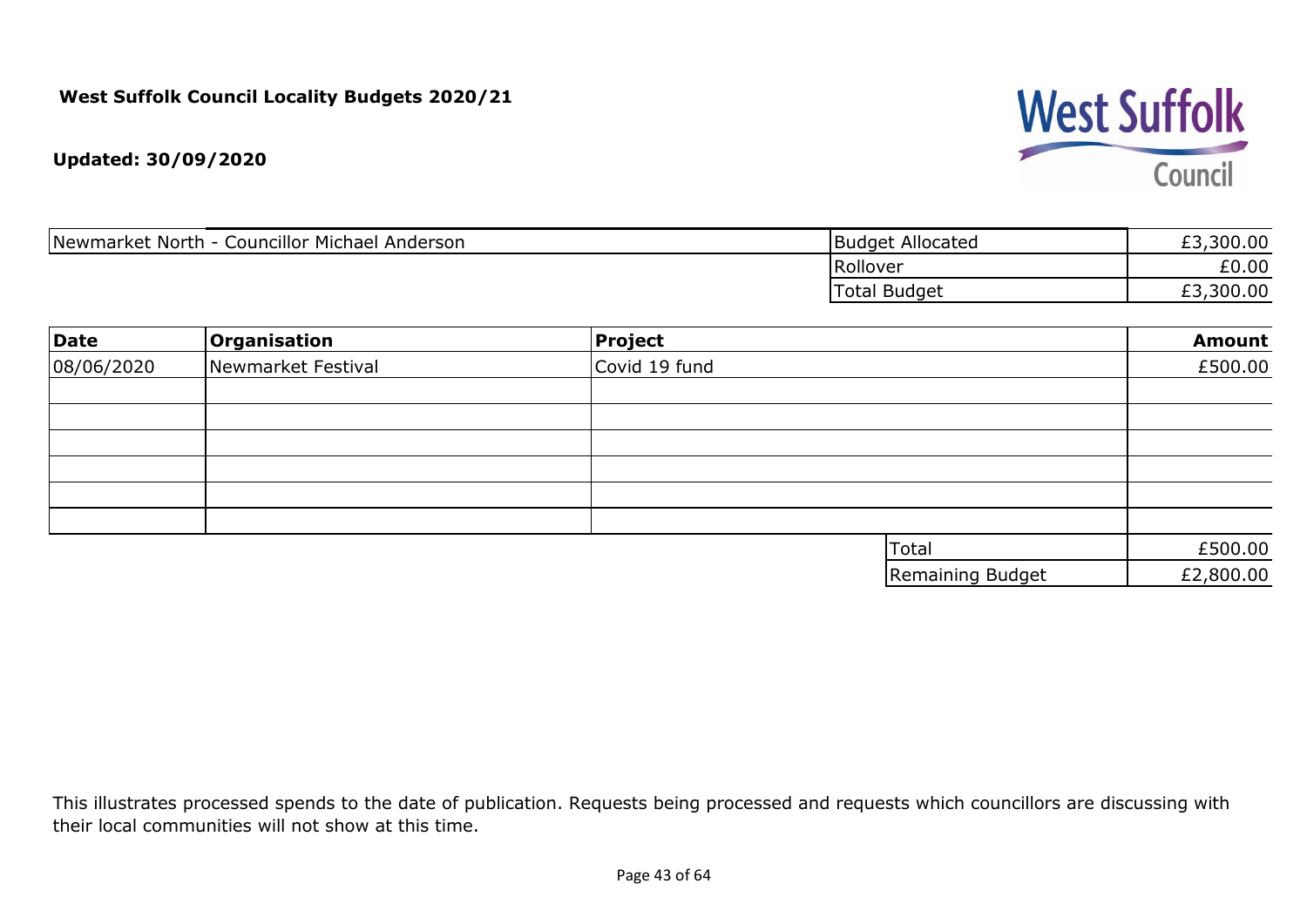

| Newmarket North - Councillor Karen Soons | <b>Budget Allocated</b> | £3,300.00 |
|------------------------------------------|-------------------------|-----------|
|                                          | Rollover                | £1.00     |
|                                          | <b>Total Budget</b>     | £3,301.00 |

| Date       | Organisation       | Project       |                  | <b>Amount</b> |
|------------|--------------------|---------------|------------------|---------------|
| 08/06/2020 | Newmarket Festival | Covid 19 fund |                  | £500.00       |
|            |                    |               |                  |               |
|            |                    |               |                  |               |
|            |                    |               |                  |               |
|            |                    |               |                  |               |
|            |                    |               |                  |               |
|            |                    |               |                  |               |
|            |                    |               | <b>Total</b>     | £500.00       |
|            |                    |               | Remaining Budget | £2,801.00     |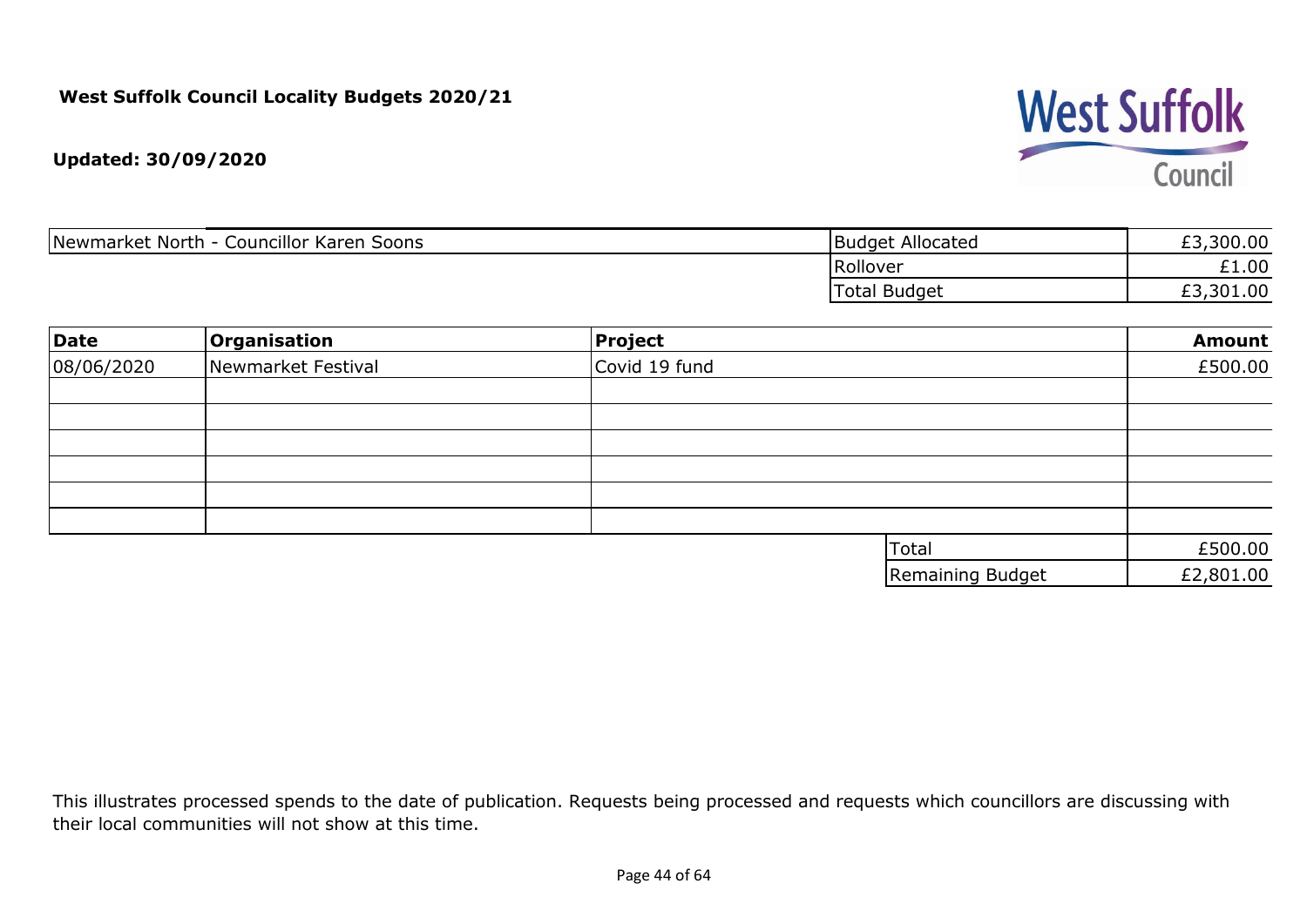

| <b>Councillor Andy Drummond</b><br>Newmarket West | <b>Budget Allocated</b> | ,300.00   |
|---------------------------------------------------|-------------------------|-----------|
|                                                   | Rollover                | £1.00     |
|                                                   | <b>Total Budget</b>     | £3,301.00 |

| Date       | Organisation       | Project       |                  | <b>Amount</b> |
|------------|--------------------|---------------|------------------|---------------|
| 08/06/2020 | Newmarket Festival | Covid 19 fund |                  | £500.00       |
|            |                    |               |                  |               |
|            |                    |               |                  |               |
|            |                    |               |                  |               |
|            |                    |               |                  |               |
|            |                    |               |                  |               |
|            |                    |               |                  |               |
|            |                    |               | Total            | £500.00       |
|            |                    |               | Remaining Budget | £2,801.00     |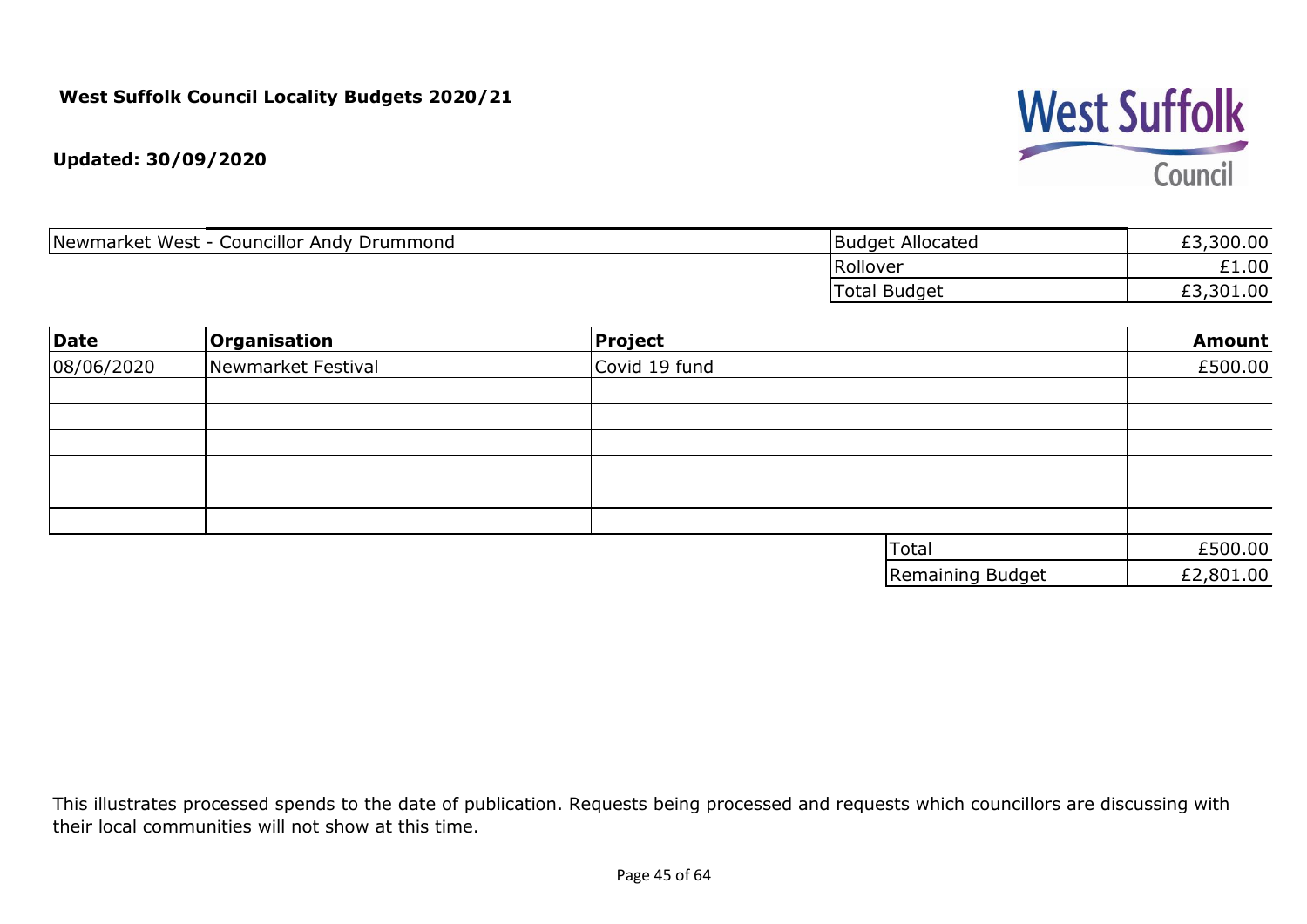

| Councillor James Lay<br>Newmarket West | Budget Allocated | 300.00<br>$\sim$<br>とつ |
|----------------------------------------|------------------|------------------------|
|                                        | Rollover         | £0.00                  |
|                                        | Total Budget     | 300.00<br>ົາ<br>ェコ     |

| Date       | Organisation                         | Project                                  | <b>Amount</b> |
|------------|--------------------------------------|------------------------------------------|---------------|
| 17/04/2020 | Newmarket Festival Covid 19 Response | Covid 19 help and response               | £500.00       |
| 29/06/2020 | Newmarket Day Centre Refurbishment   | Refurbishment and furniture for new cafe | £1,000.00     |
|            |                                      |                                          |               |
|            |                                      |                                          |               |
|            |                                      |                                          |               |
|            |                                      |                                          |               |
|            |                                      | Total                                    | £1,500.00     |
|            |                                      | Remaining Budget                         | £1,800.00     |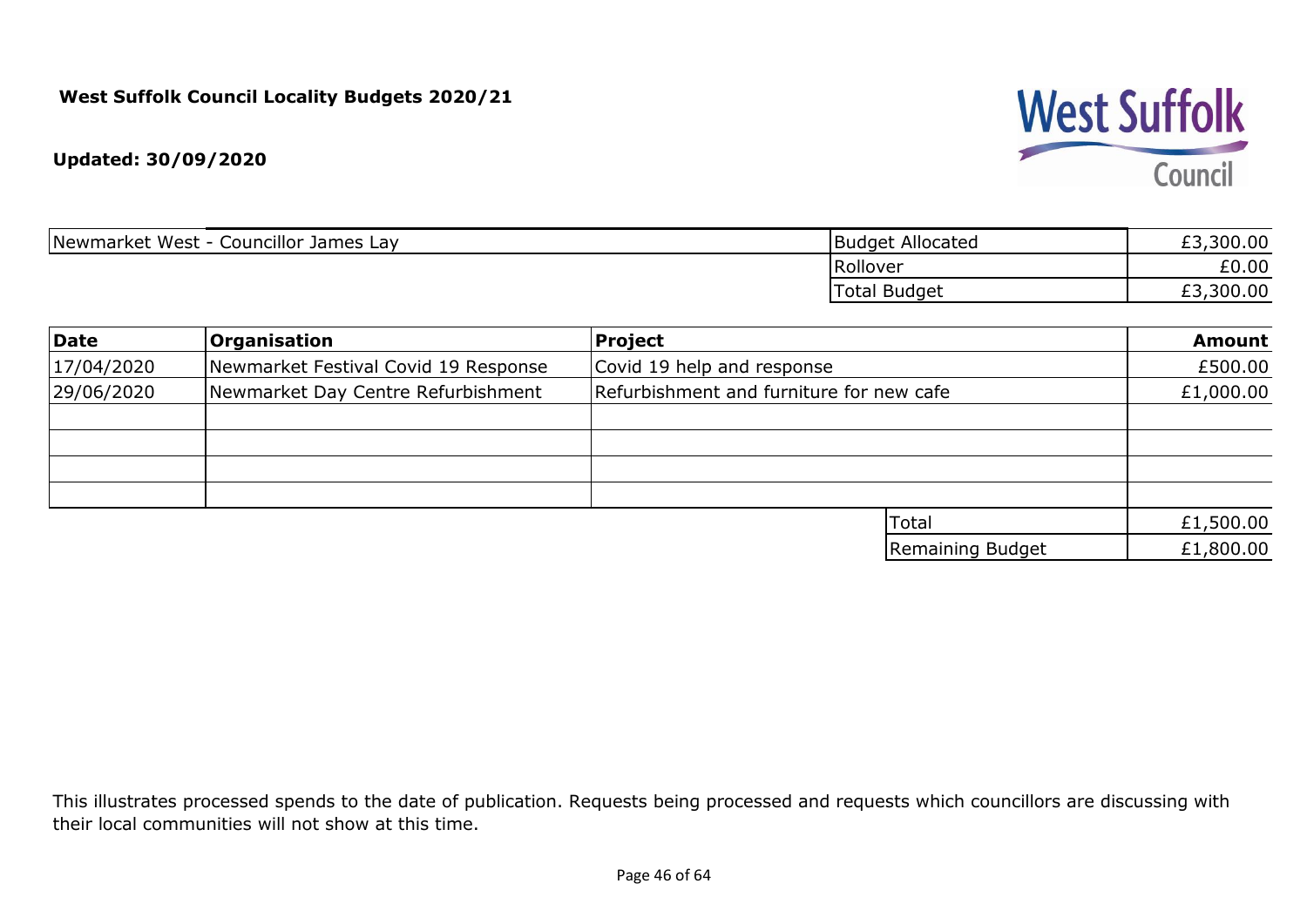# **West Suffolk** Council

**Updated: 30/09/2020**

| Pakenham and Troston - C<br><b>Councillor Simon Brown</b> | <b>Budget Allocated</b> | 300.00<br>£3 |
|-----------------------------------------------------------|-------------------------|--------------|
|                                                           | Rollover                | £0.00        |
|                                                           | Total<br>Budget         | £3,300.00    |

| Date | Organisation | Project |                  | <b>Amount</b> |
|------|--------------|---------|------------------|---------------|
|      |              |         |                  |               |
|      |              |         |                  |               |
|      |              |         |                  |               |
|      |              |         |                  |               |
|      |              |         |                  |               |
|      |              |         |                  |               |
|      |              |         |                  |               |
|      |              |         | Total            | £0.00         |
|      |              |         | Remaining Budget | £3,300.00     |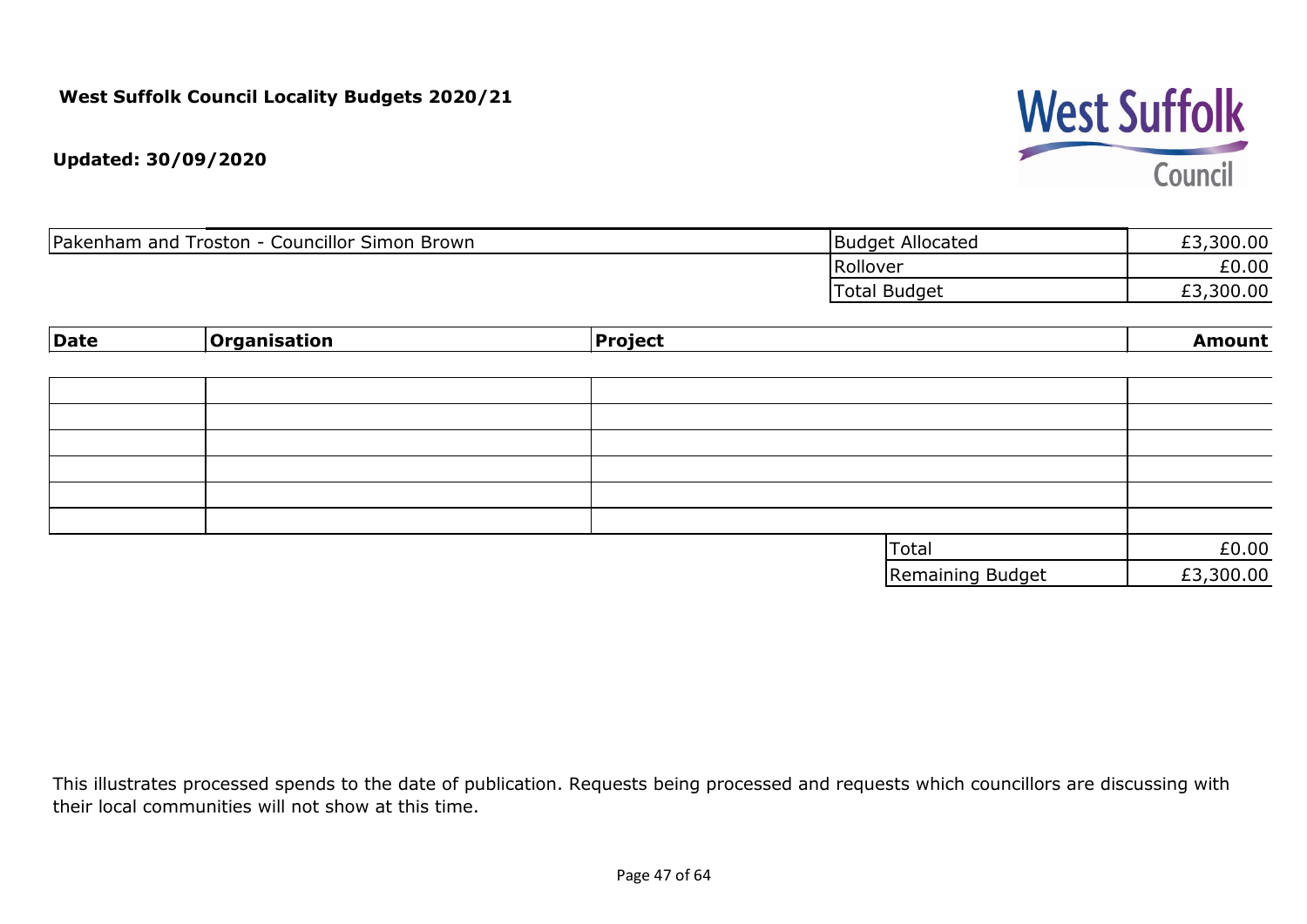

| <b>Risby</b><br><b>Councillor Susan Glossop</b> | Budget Allocated | £3,300.00 |
|-------------------------------------------------|------------------|-----------|
|                                                 | Rollover         | £0.00     |
|                                                 | Total Budget     | £3,300.00 |

| Date       | Organisation                                               | Project               |                  | <b>Amount</b> |
|------------|------------------------------------------------------------|-----------------------|------------------|---------------|
| 13/08/2020 | Ingham Play Area                                           | Improvements          |                  | £800.00       |
| 20/08/2020 | SESCA (St Edmundsbury Sailing and<br>Canoeing Association) | Picnic Area Equipment |                  | £484.20       |
|            |                                                            |                       |                  |               |
|            |                                                            |                       |                  |               |
|            |                                                            |                       |                  |               |
|            |                                                            |                       |                  |               |
|            |                                                            |                       |                  |               |
|            |                                                            |                       | Total            | £1,284.20     |
|            |                                                            |                       | Remaining Budget | £2,015.80     |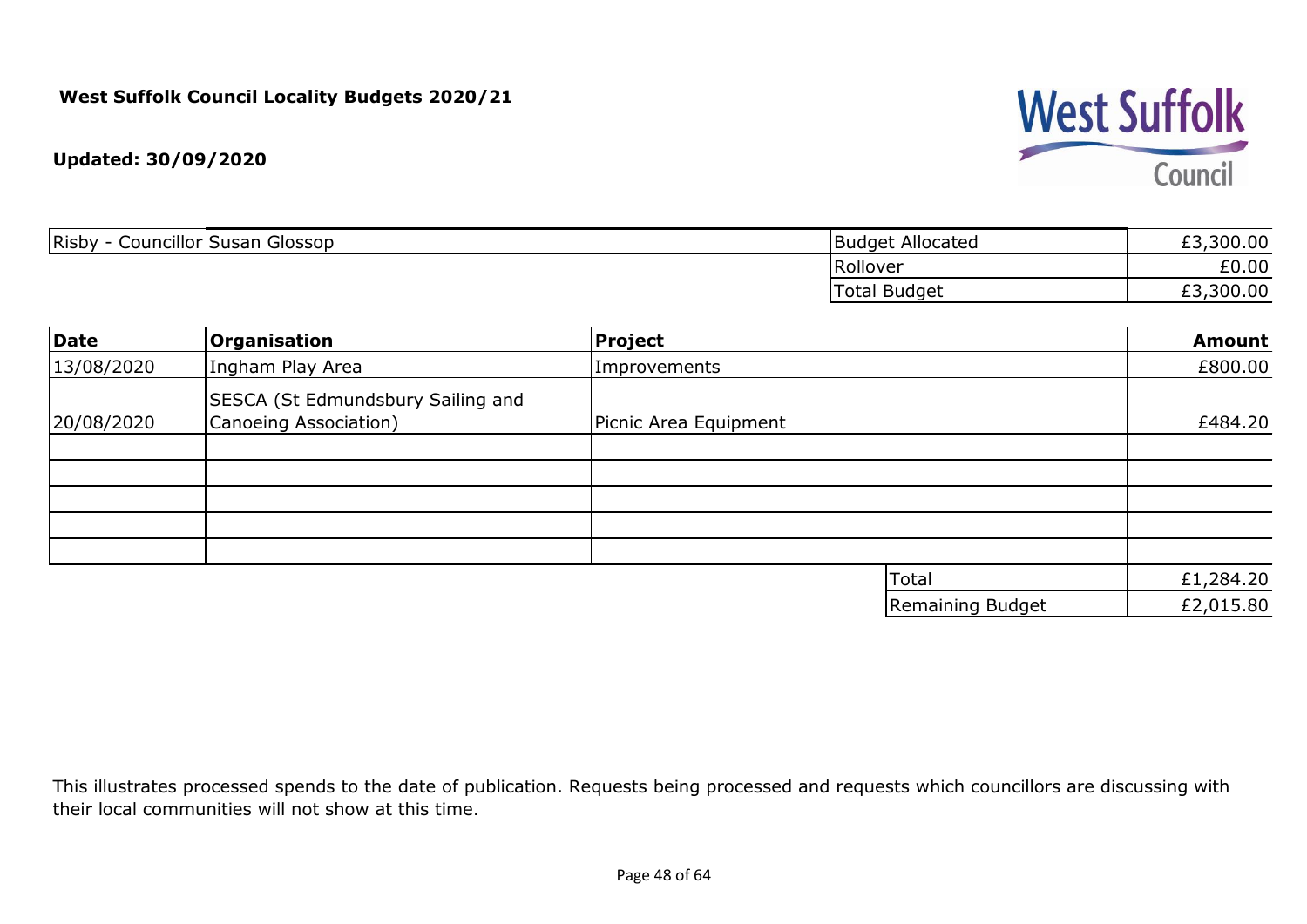

| Councillor Sara Mildmay-White<br>Rougham | <b>Budget Allocated</b> | £3,300.00 |
|------------------------------------------|-------------------------|-----------|
|                                          | Rollover                | £213.00   |
|                                          | <b>Total Budget</b>     | £3,513.00 |

| Date       | Organisation | Project                      |                  | <b>Amount</b> |
|------------|--------------|------------------------------|------------------|---------------|
| 05/06/2020 | The Hive     | Pre launch work for The Hive |                  | £300.00       |
|            |              |                              |                  |               |
|            |              |                              |                  |               |
|            |              |                              |                  |               |
|            |              |                              |                  |               |
|            |              |                              |                  |               |
|            |              |                              |                  |               |
|            |              |                              | Total            | £300.00       |
|            |              |                              | Remaining Budget | £3,213.00     |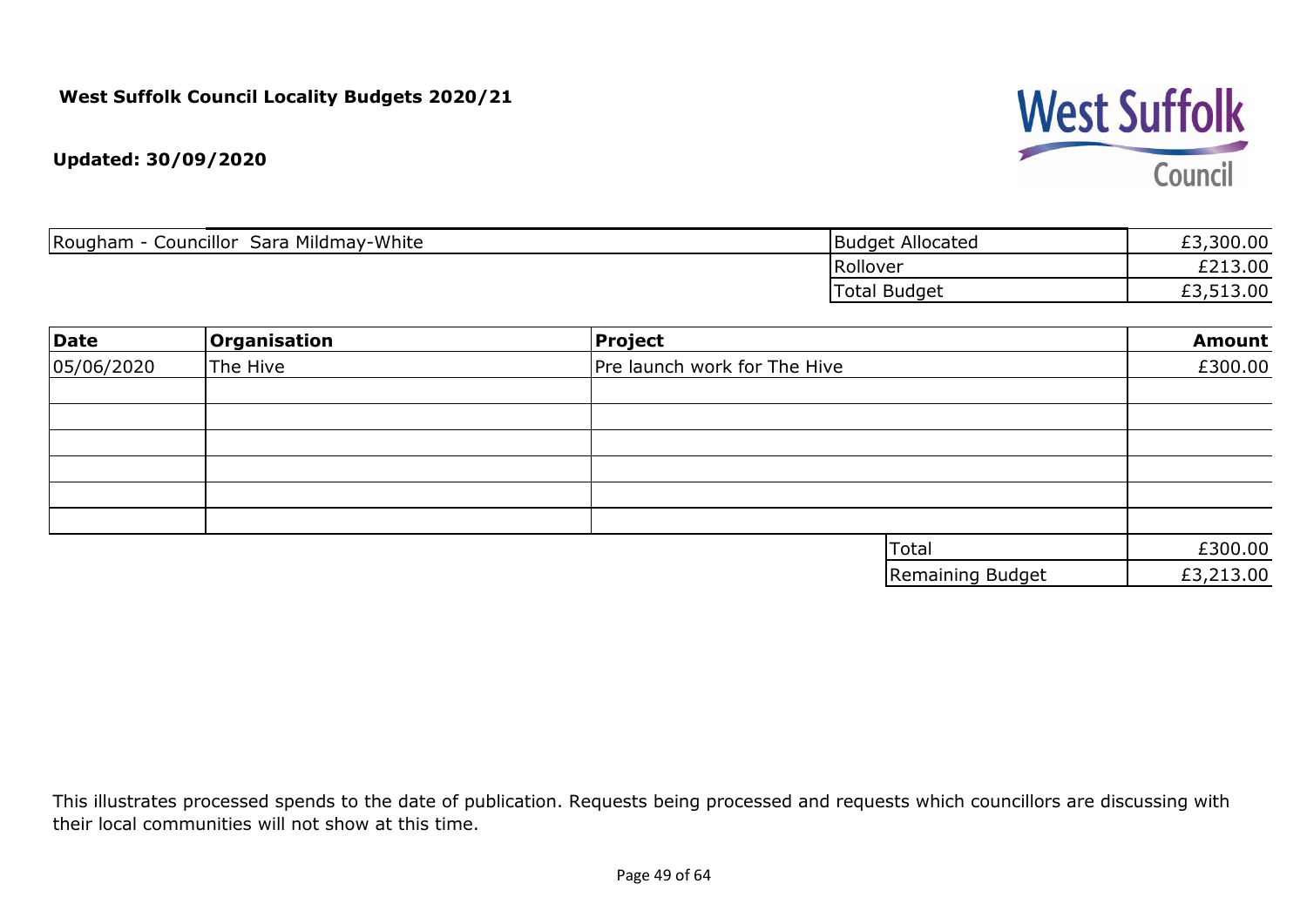#### **Updated: 30/09/2020**

| Southgate<br><b>Councillor Patrick Chung</b> | Budget Allocated | £3,300.00 |
|----------------------------------------------|------------------|-----------|
|                                              | Rollover         | £213.00   |
|                                              | 'Total Budget    | £3,513.00 |

| Date       | <b>Organisation</b>             | <b>Project</b>                                           | <b>Amount</b> |
|------------|---------------------------------|----------------------------------------------------------|---------------|
| 11/05/2020 | Bury In Bloom                   | Best Display project                                     | £250.00       |
| 09/06/2020 | Bury St Edmunds Rickshaw        | Coronavirus lockdown delivery service                    | £290.00       |
| 05/06/2020 | The Hive                        | Pre launch work for The Hive                             | £250.00       |
| 29/06/2020 | Suffolk Accident Rescue Service | Purchase of medical equipment and supplies for 12 months | £250.00       |
| 22/07/2020 | Suffolk Virtual Pride 2020      | Suffolk Virtual Pride 2020                               | £200.00       |
| 25/08/2020 | Bury St Edmunds Basketball Club | Purchase of new kit and equipment for club               | £250.00       |
|            |                                 |                                                          |               |
|            |                                 | Total                                                    | £1,490.00     |
|            |                                 | Remaining Budget                                         | £2,023.00     |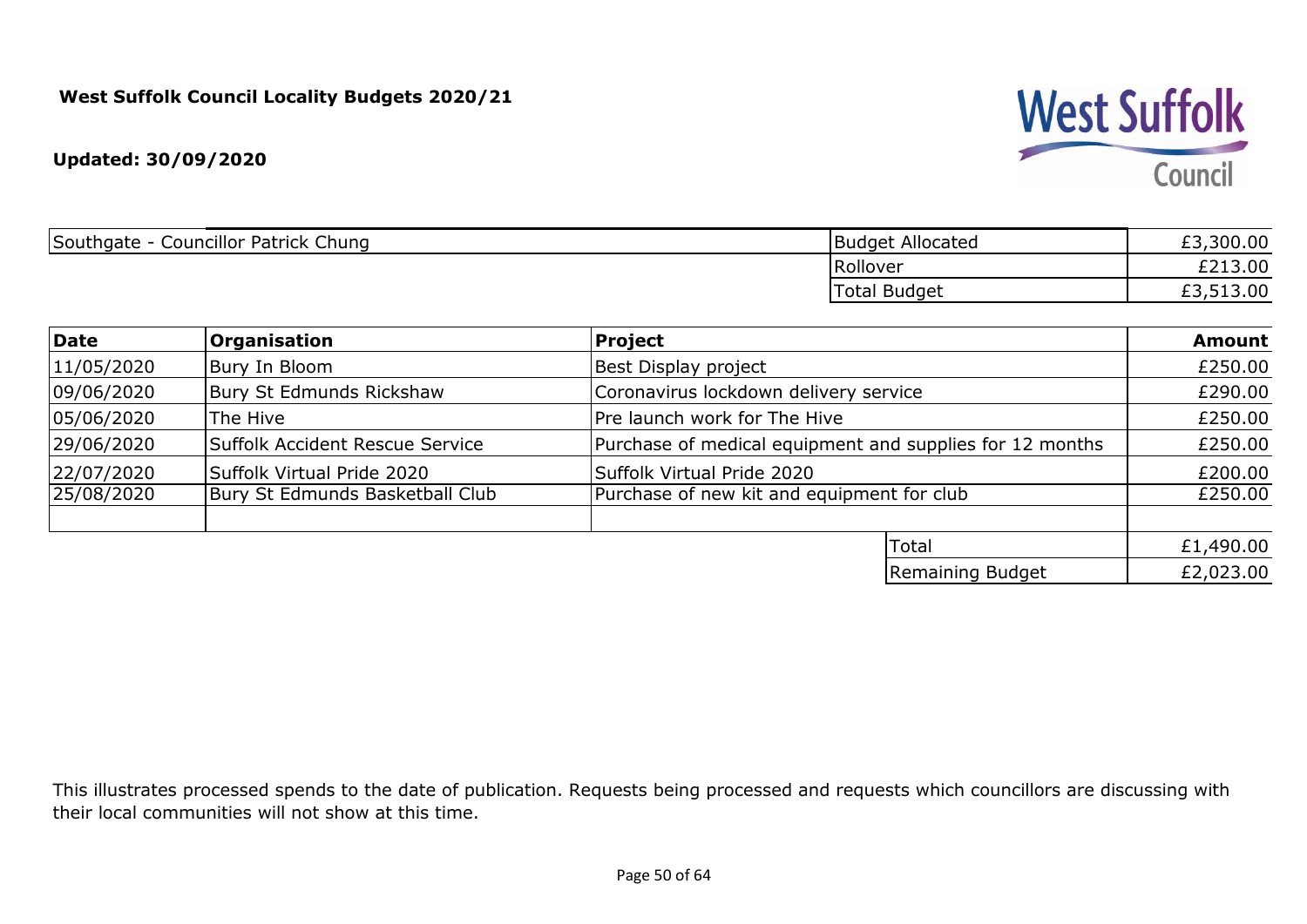## **West Suffolk** Council

**Updated: 30/09/2020**

| Williamson<br>Southgate<br>Councillor Ann | <b>Budget Allocated</b> | £3,300.00 |
|-------------------------------------------|-------------------------|-----------|
|                                           | Rollover                | £500.00   |
|                                           | <b>Total Budget</b>     | ,800.00   |

| Date       | Organisation  | Project              |                  | <b>Amount</b> |
|------------|---------------|----------------------|------------------|---------------|
| 11/05/2020 | Bury in Bloom | Best Display project |                  | £300.00       |
|            |               |                      |                  |               |
|            |               |                      |                  |               |
|            |               |                      |                  |               |
|            |               |                      |                  |               |
|            |               |                      |                  |               |
|            |               |                      |                  |               |
|            |               |                      | <b>Total</b>     | £300.00       |
|            |               |                      | Remaining Budget | £3,500.00     |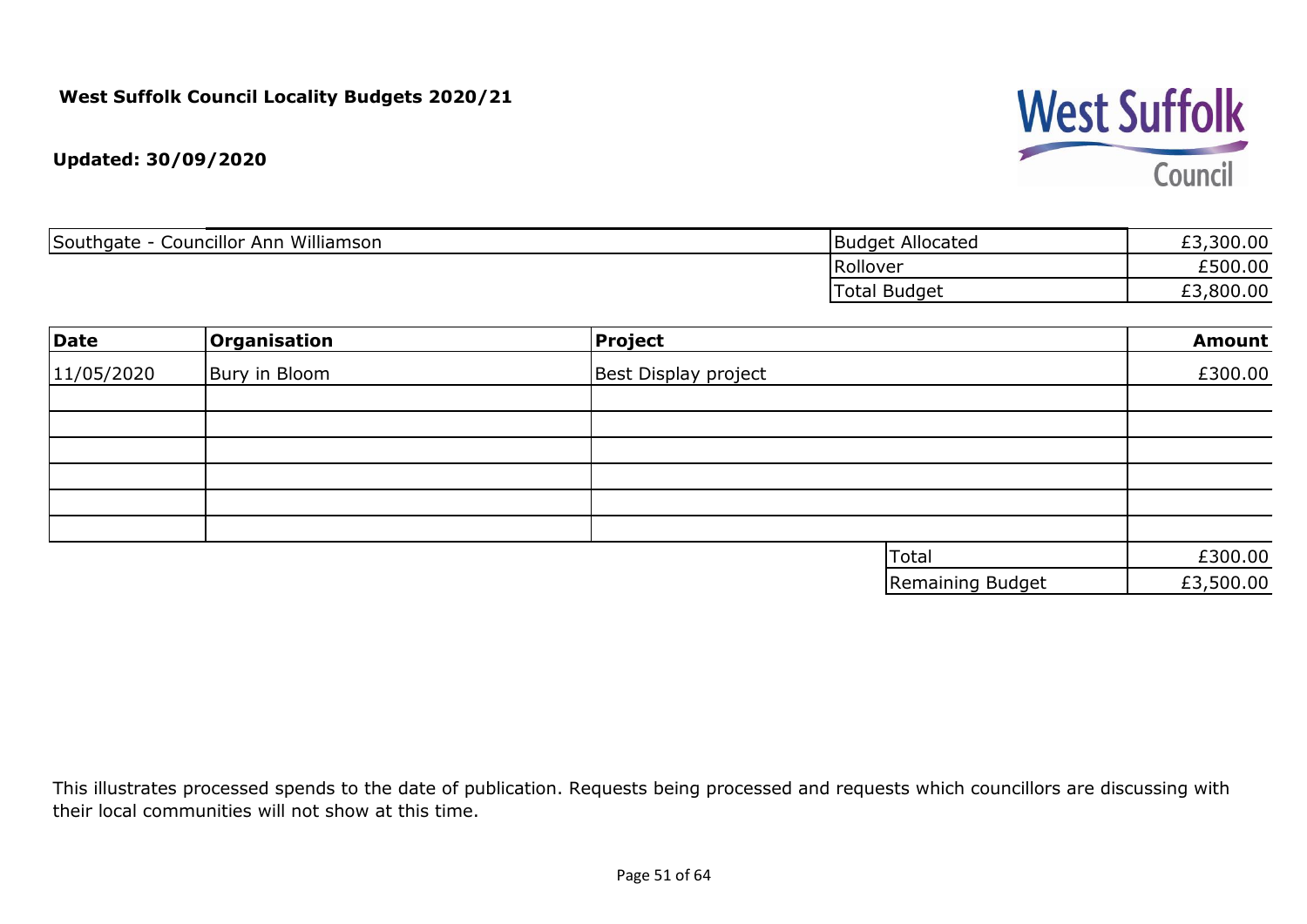# **West Suffolk** Council

**Updated: 30/09/2020**

| <b>St Olaves</b><br>Clarke<br>Councillor Max (<br>- | <b>Budget Allocated</b> | £3,300.00 |
|-----------------------------------------------------|-------------------------|-----------|
|                                                     | Rollover                | £80.00    |
|                                                     | <b>Total Budget</b>     | £3,380.00 |

| Date       | Organisation | Project                      |                  | <b>Amount</b> |
|------------|--------------|------------------------------|------------------|---------------|
| 05/06/2020 | The Hive     | Pre launch work for The Hive |                  | £1,000.00     |
|            |              |                              |                  |               |
|            |              |                              |                  |               |
|            |              |                              |                  |               |
|            |              |                              |                  |               |
|            |              |                              |                  |               |
|            |              |                              | Total            | £1,000.00     |
|            |              |                              | Remaining Budget | £2,380.00     |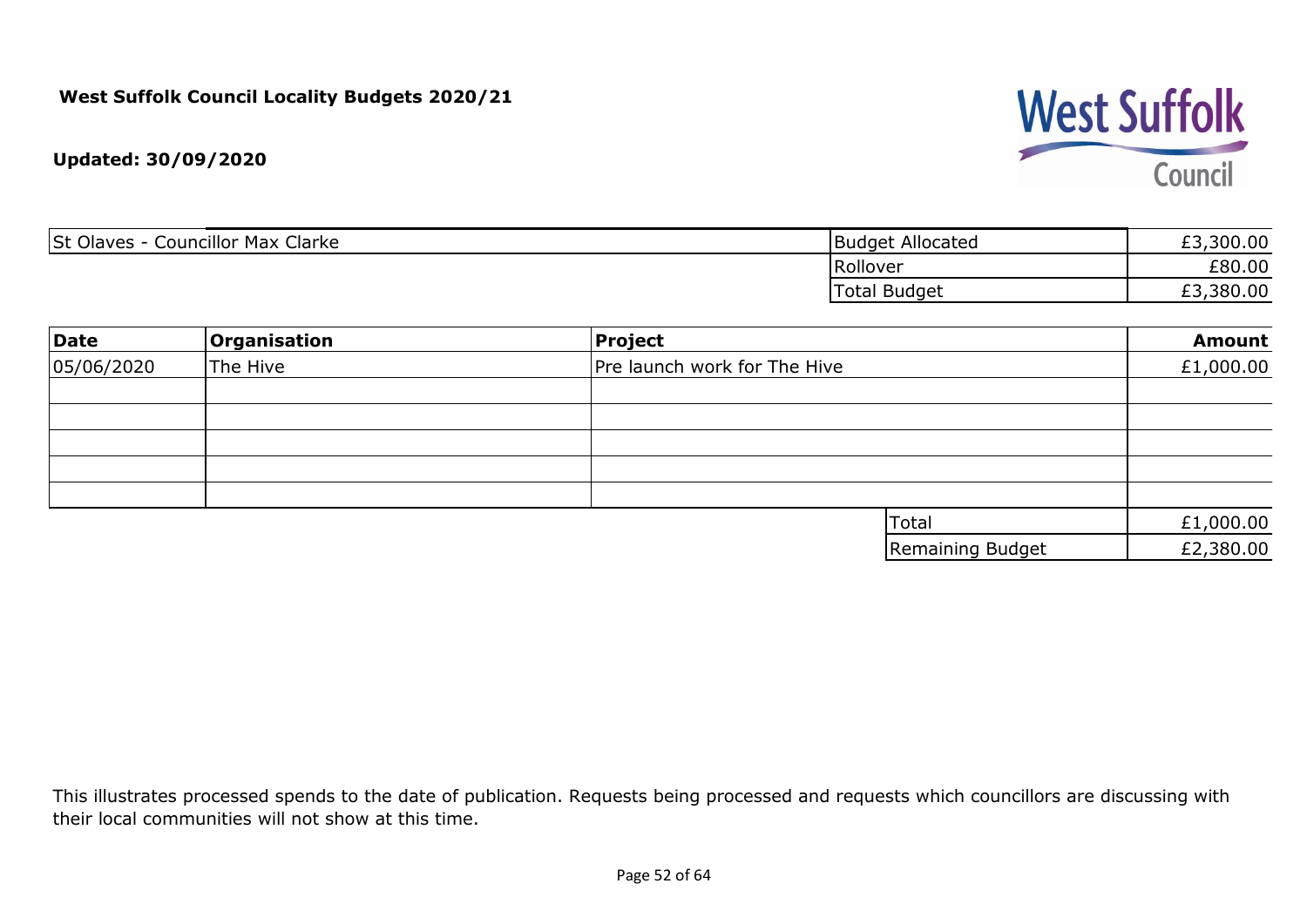

| Councillor Paul Hofensperger<br><b>St Olaves</b> | <b>Budget Allocated</b> | £3,300.00 |
|--------------------------------------------------|-------------------------|-----------|
|                                                  | Rollover                | £80.00    |
|                                                  | <b>Total Budget</b>     | £3,380.00 |

| Date       | Organisation                 | <b>Project</b>                       | <b>Amount</b> |
|------------|------------------------------|--------------------------------------|---------------|
| 22/05/2020 | <b>West Suffolk Hospital</b> | <b>West Suffolk Hospital project</b> | £500.00       |
| 03/06/2020 | Bury St Edmunds Rickshaw     | Purchase of second Rickshaw          | £400.00       |
|            |                              |                                      |               |
|            |                              |                                      |               |
|            |                              |                                      |               |
|            |                              |                                      |               |
|            |                              |                                      |               |
|            |                              | Total                                | £900.00       |
|            |                              | Remaining Budget                     | £2,480.00     |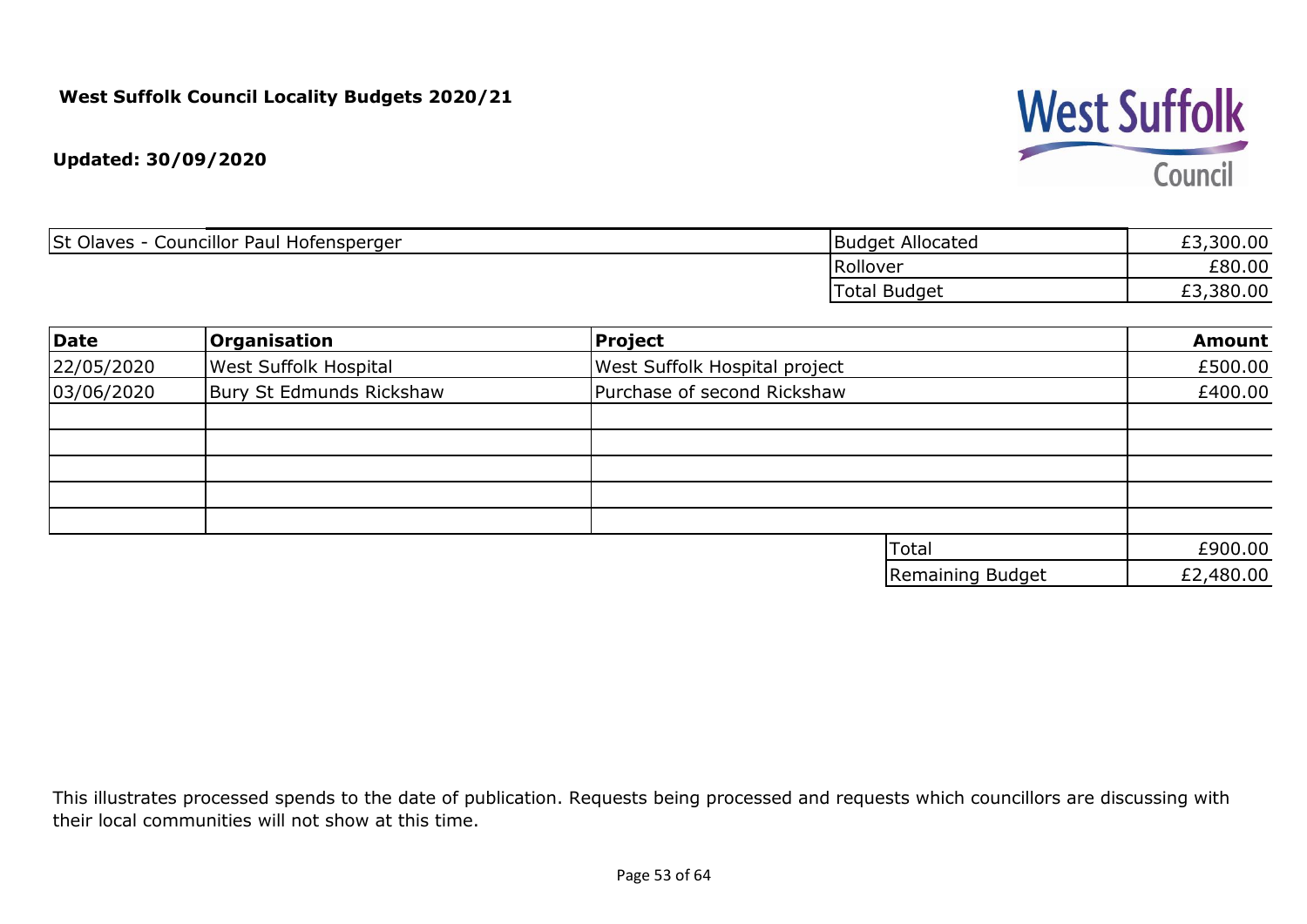

| Councillor Jim Thorndyke<br>Stanton | : Allocated<br> Budget | £3,300.00 |
|-------------------------------------|------------------------|-----------|
|                                     | Rollover               | £313.00   |
|                                     | <b>Total Budget</b>    | £3,613.00 |

| Date       | Organisation          | <b>Project</b>                                      | <b>Amount</b> |
|------------|-----------------------|-----------------------------------------------------|---------------|
| 11/08/2020 | Stanton Village Hall  | Provision of public toilets for the Stanton Fun Day | £300.00       |
| 25/09/2020 | Stanton Football Club | <b>LED Lights</b>                                   | £1,935.00     |
|            |                       |                                                     |               |
|            |                       |                                                     |               |
|            |                       |                                                     |               |
|            |                       |                                                     |               |
|            |                       |                                                     |               |
|            |                       | Total                                               | £2,235.00     |
|            |                       | Remaining Budget                                    | £1,378.00     |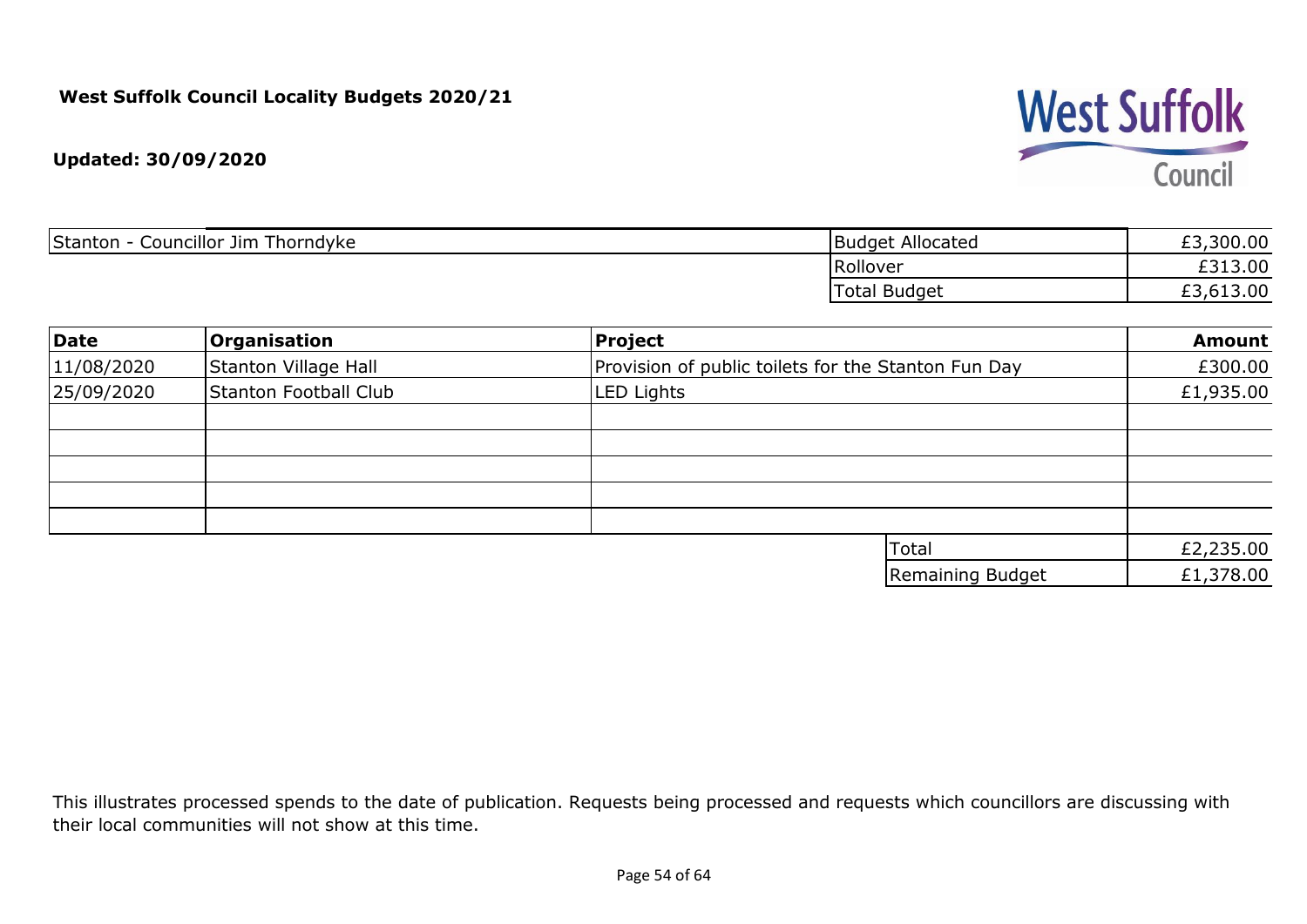**Updated: 30/09/2020**

| The Fornhams & Great Barton - Councillor Sarah Broughton | Budget Allocated | £3,300.00 |
|----------------------------------------------------------|------------------|-----------|
|                                                          | Rollover         | £448.00   |
|                                                          | Total Budget     | 748.00    |

| Date       | <b>Organisation</b>      | Project                     |                  | <b>Amount</b> |
|------------|--------------------------|-----------------------------|------------------|---------------|
| 03/06/2020 | Bury St Edmunds Rickshaw | Purchase of second Rickshaw |                  | £400.00       |
| 18/09/2020 | Fornham St Martin Church | Church bells restoration    |                  | £800.00       |
|            |                          |                             |                  |               |
|            |                          |                             |                  |               |
|            |                          |                             |                  |               |
|            |                          |                             |                  |               |
|            |                          |                             | Total            | £1,200.00     |
|            |                          |                             | Remaining Budget | £2,548.00     |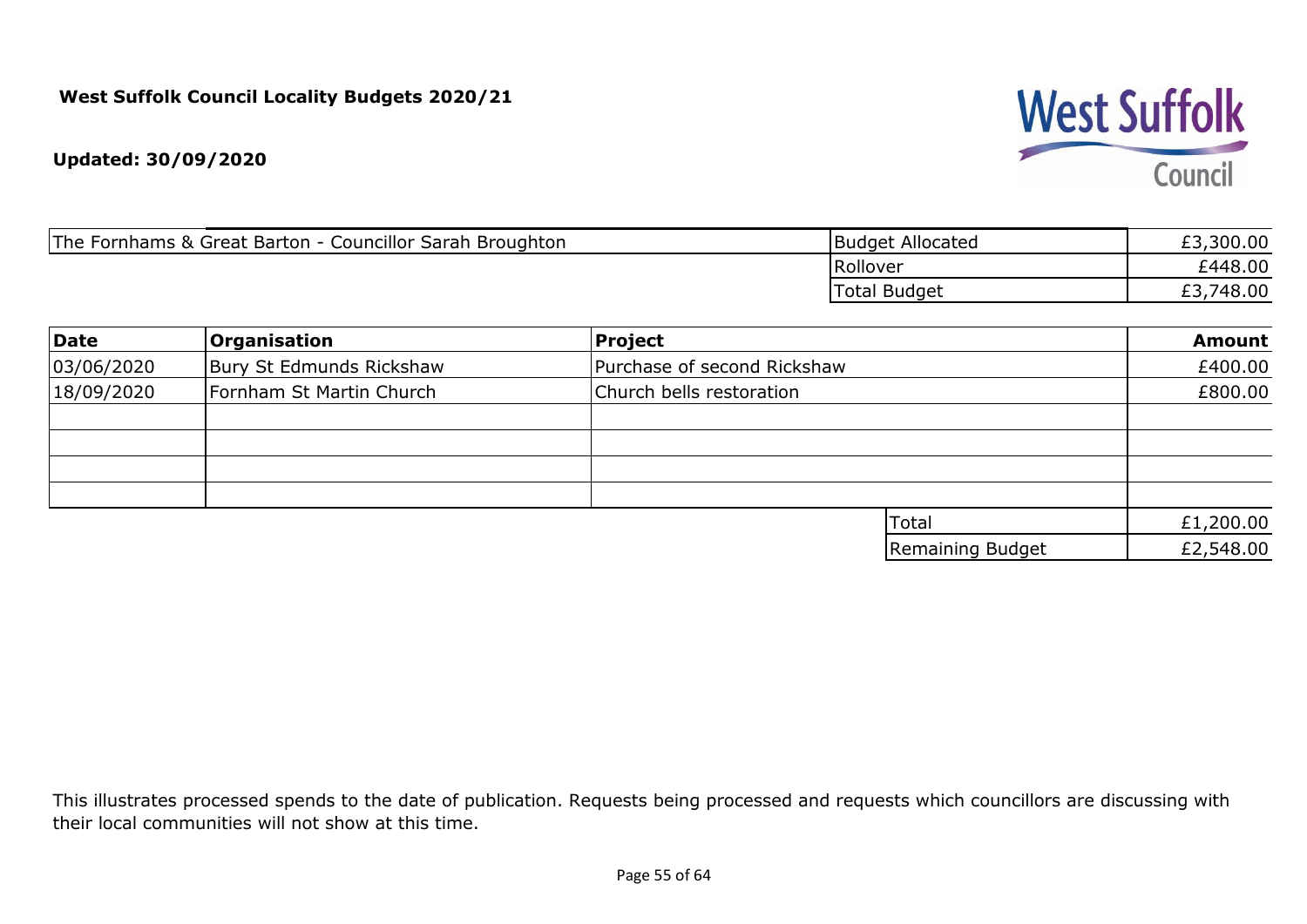#### **Updated: 30/09/2020**

| The Fornhams & Great Barton - Councillor Rebecca Hopfensperger | <b>Budget Allocated</b> | ,300.00 |
|----------------------------------------------------------------|-------------------------|---------|
|                                                                | Rollover                | £498.00 |
|                                                                | 'Total Budget           | 798.00  |

| Date       | <b>Organisation</b>                               | Project                             |                  | <b>Amount</b> |
|------------|---------------------------------------------------|-------------------------------------|------------------|---------------|
| 22/05/2020 | Thingoe Lodge                                     | Raised vegetable bed project        |                  | £443.90       |
| 03/06/2020 | Bury St Edmunds Rickshaw                          | Purchase of second Rickshaw         |                  | £400.00       |
| 08/09/2020 | FOKES (King Edward VI School), Bury St<br>Edmunds | Mental Health and Wellbeing Project |                  | £500.00       |
| 18/09/2020 | Fornham St Martin Church                          | Church bells restoration            |                  | £1,000.00     |
|            |                                                   |                                     |                  |               |
|            |                                                   | Total                               |                  | £2,343.90     |
|            |                                                   |                                     | Remaining Budget | £1,454.10     |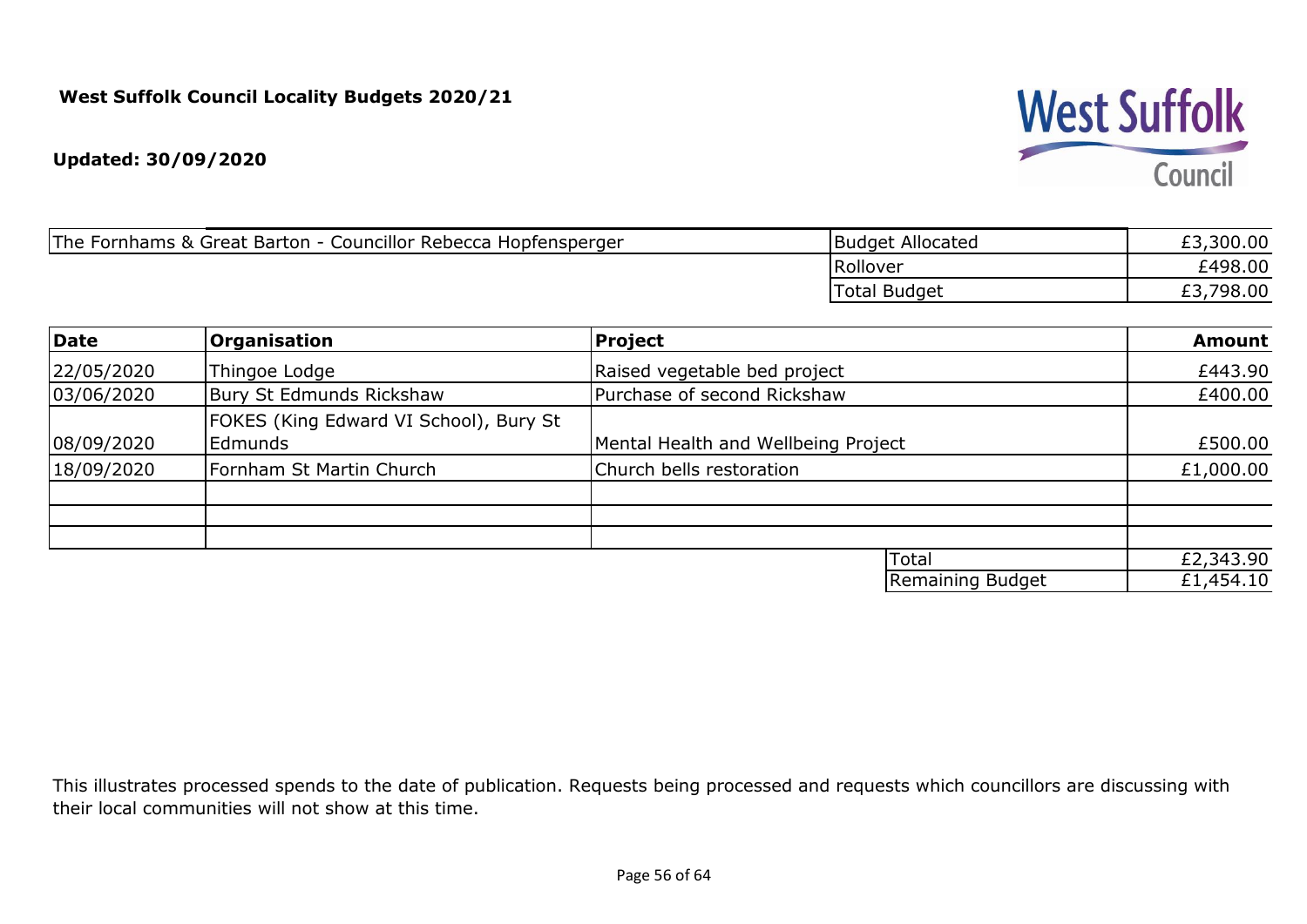

**Updated: 30/09/2020**

| The Rows<br>Councillor John Smith | Budget Allocated    | ,300.00<br>$\sim$ |
|-----------------------------------|---------------------|-------------------|
|                                   | Rollover            | £500.00           |
|                                   | <b>Total Budget</b> | ,800.00           |

| Date       | Organisation                   | <b>Project</b>    | <b>Amount</b> |
|------------|--------------------------------|-------------------|---------------|
| 02/06/2020 | <b>West Row Parish Council</b> | Covid 19 response | £100.00       |
|            |                                |                   |               |
|            |                                |                   |               |
|            |                                |                   |               |
|            |                                |                   |               |
|            |                                |                   |               |
|            |                                |                   |               |
|            |                                | Total             | £100.00       |
|            |                                | Remaining Budget  | £3,700.00     |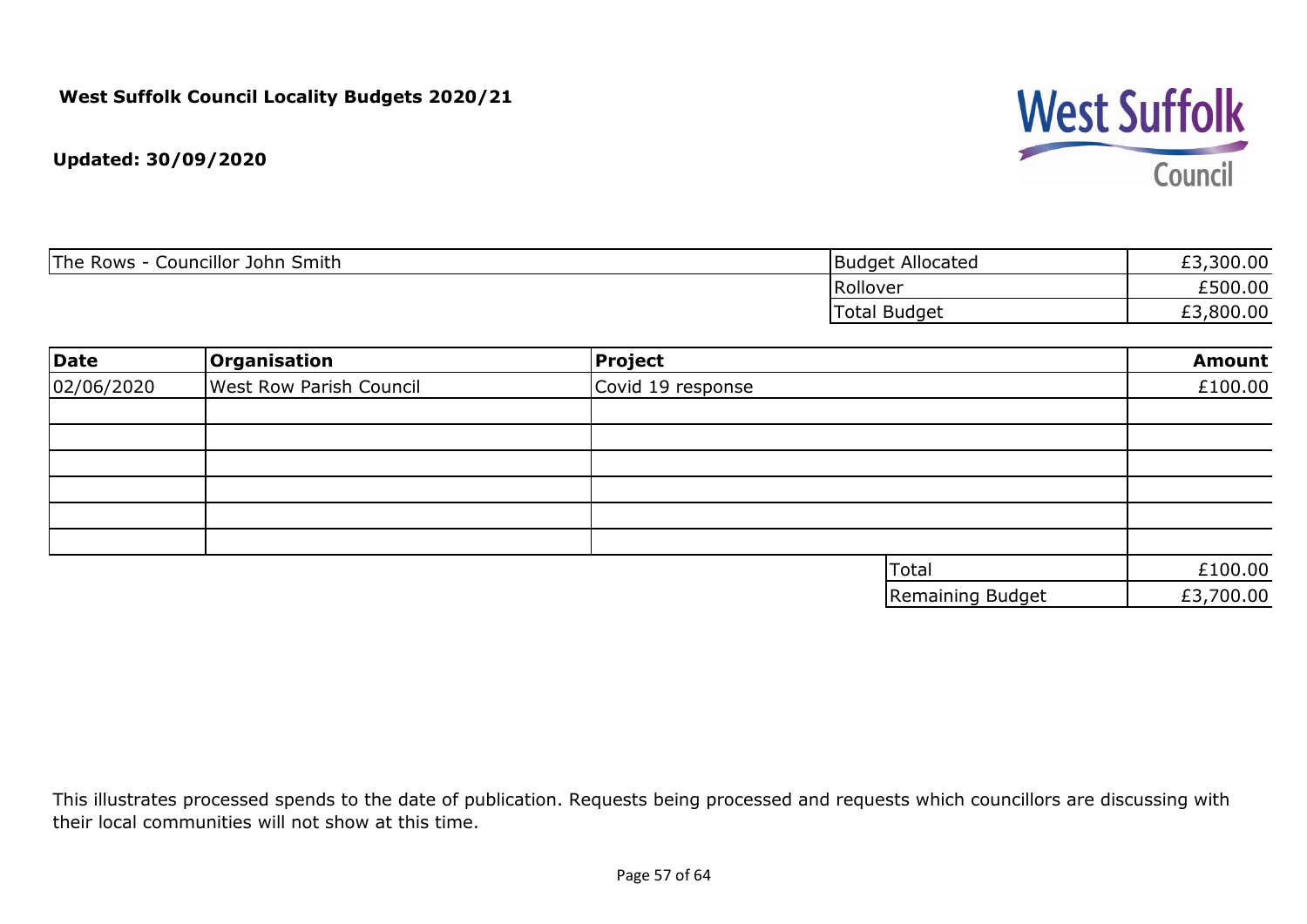# **West Suffolk** Council

**Updated: 30/09/2020**

| The Rows<br>Councillor Don Waldron | <b>Budget Allocated</b> | ,300.00<br>C<br>ェっ |
|------------------------------------|-------------------------|--------------------|
|                                    | Rollover                | £500.00            |
|                                    | Total Budget            | £3,800.00          |

| Date | Organisation | Project |                  | Amount    |
|------|--------------|---------|------------------|-----------|
|      |              |         |                  |           |
|      |              |         |                  |           |
|      |              |         |                  |           |
|      |              |         |                  |           |
|      |              |         |                  |           |
|      |              |         |                  |           |
|      |              |         |                  |           |
|      |              |         | Total            | £0.00     |
|      |              |         | Remaining Budget | £3,800.00 |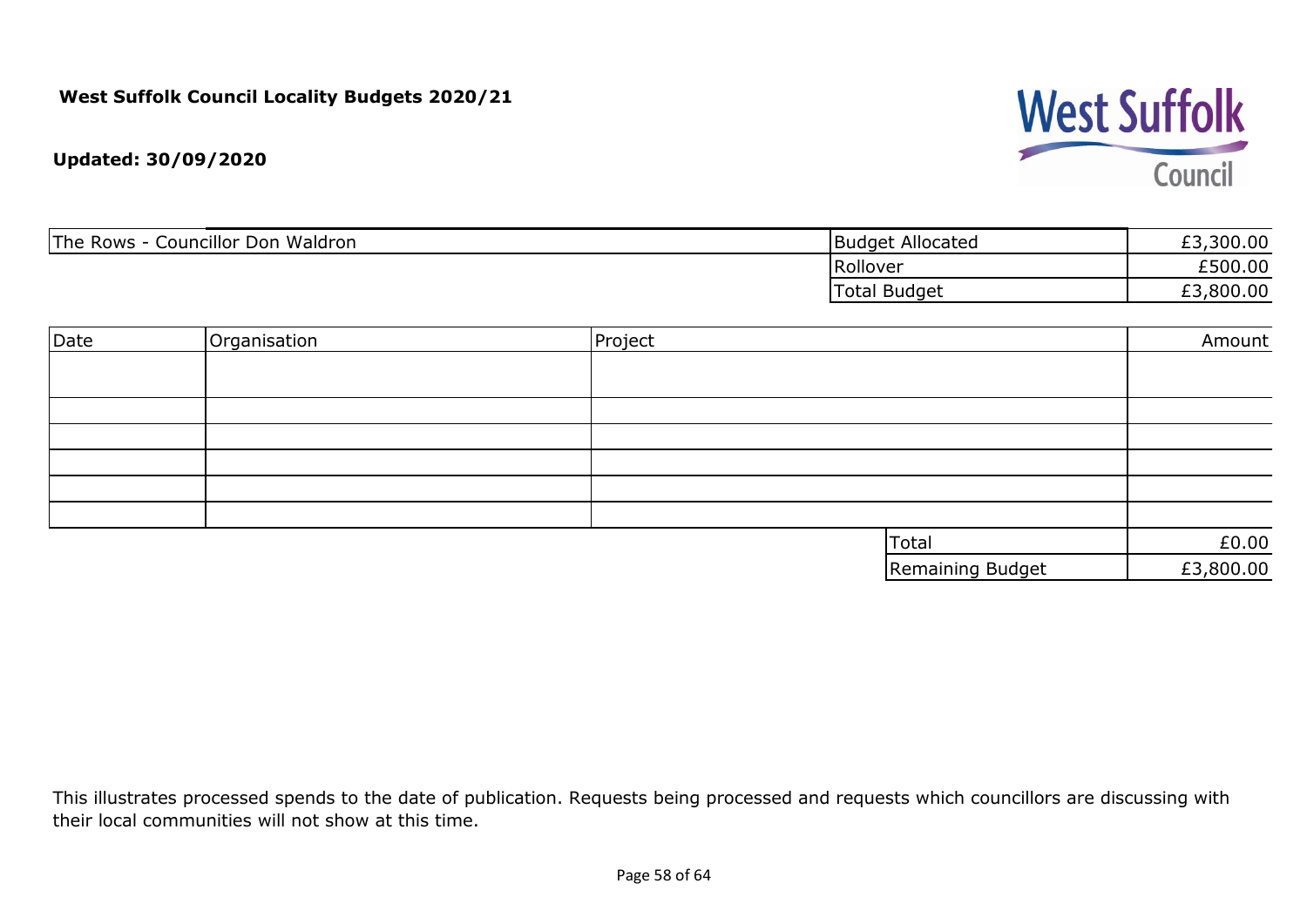

| Councillor Diane F<br><i>d</i> Tollgate<br>Hind | Budget Allocated       | £3,300.00 |
|-------------------------------------------------|------------------------|-----------|
|                                                 | Rollover               | £0.00     |
|                                                 | <b>Budget</b><br>Total | £3,300.00 |

| Date       | Organisation             | Project                                | <b>Amount</b> |
|------------|--------------------------|----------------------------------------|---------------|
| 03/06/2020 | Bury St Edmunds Rickshaw | Purchase of second Rickshaw            | £400.00       |
| 30/06/2020 | Tollgate                 | Vouchers for good neighbourhood scheme | £100.00       |
| 03/09/2020 | Theatre Royal            | 'Walking Stories'                      | £700.00       |
|            |                          |                                        |               |
|            |                          |                                        |               |
|            |                          |                                        |               |
|            |                          |                                        |               |
|            |                          | Total                                  | £1,200.00     |
|            |                          | Remaining Budget                       | £2,100.00     |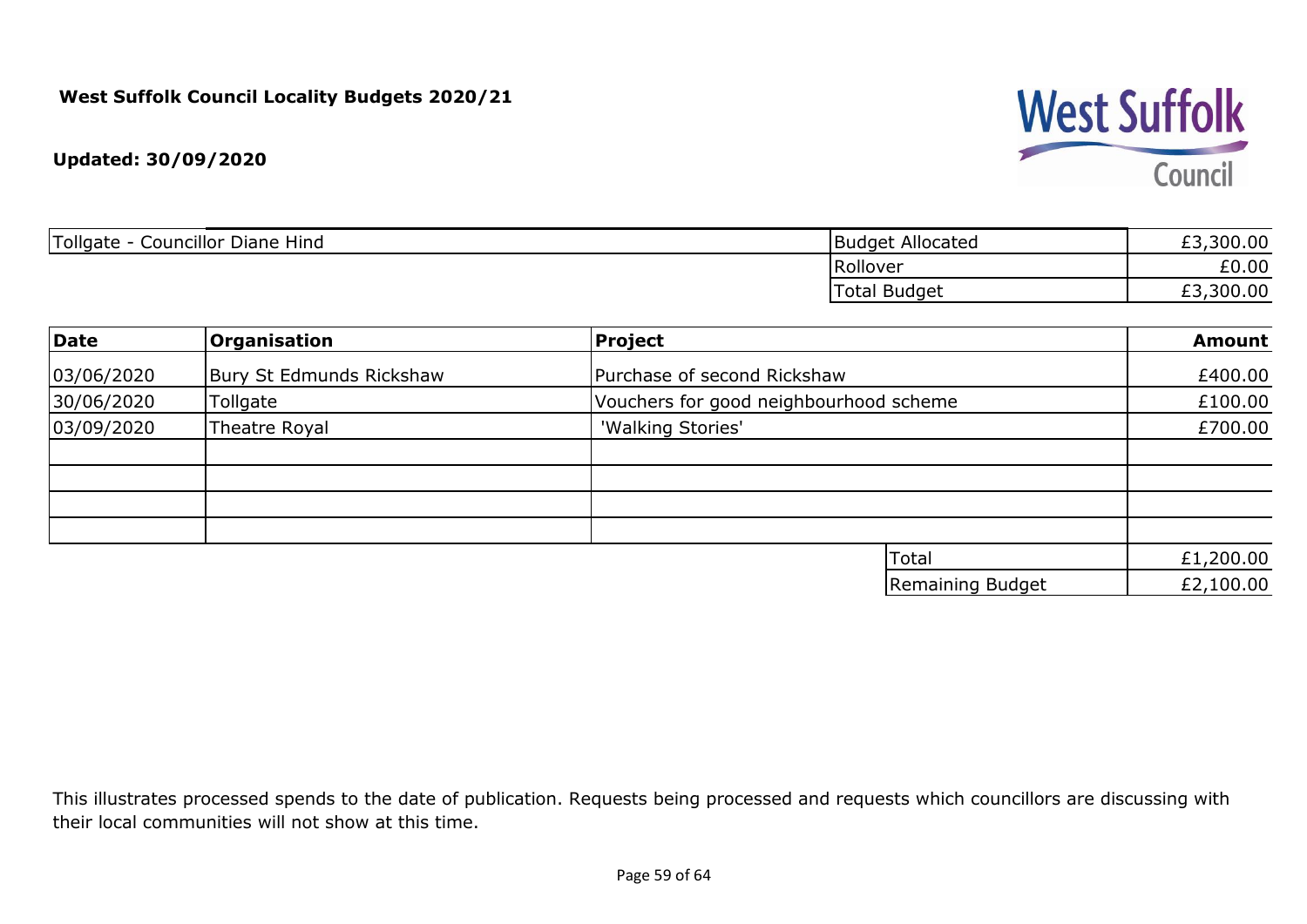

| <b>Tollgate</b><br><b>Councillor David Nettleton</b> | : Allocated<br> Budget | £3,300.00            |
|------------------------------------------------------|------------------------|----------------------|
|                                                      | Rollover               | £435.00              |
|                                                      | <b>Total Budget</b>    | 735.00<br><u>, J</u> |

| Date       | <b>Organisation</b>                    | <b>Project</b>                      | <b>Amount</b> |
|------------|----------------------------------------|-------------------------------------|---------------|
| 14/05/2020 | Bury St Edmunds Women's Aid Centre Ltd | Refuge Garden Refurbishment project | £750.00       |
| 03/06/2020 | Bury St Edmunds Rickshaw               | Purchase of second Rickshaw         | £2,985.00     |
|            |                                        |                                     |               |
|            |                                        |                                     |               |
|            |                                        |                                     |               |
|            |                                        |                                     |               |
|            |                                        |                                     |               |
|            |                                        | Total                               | £3,735.00     |
|            |                                        | Remaining Budget                    | £0.00         |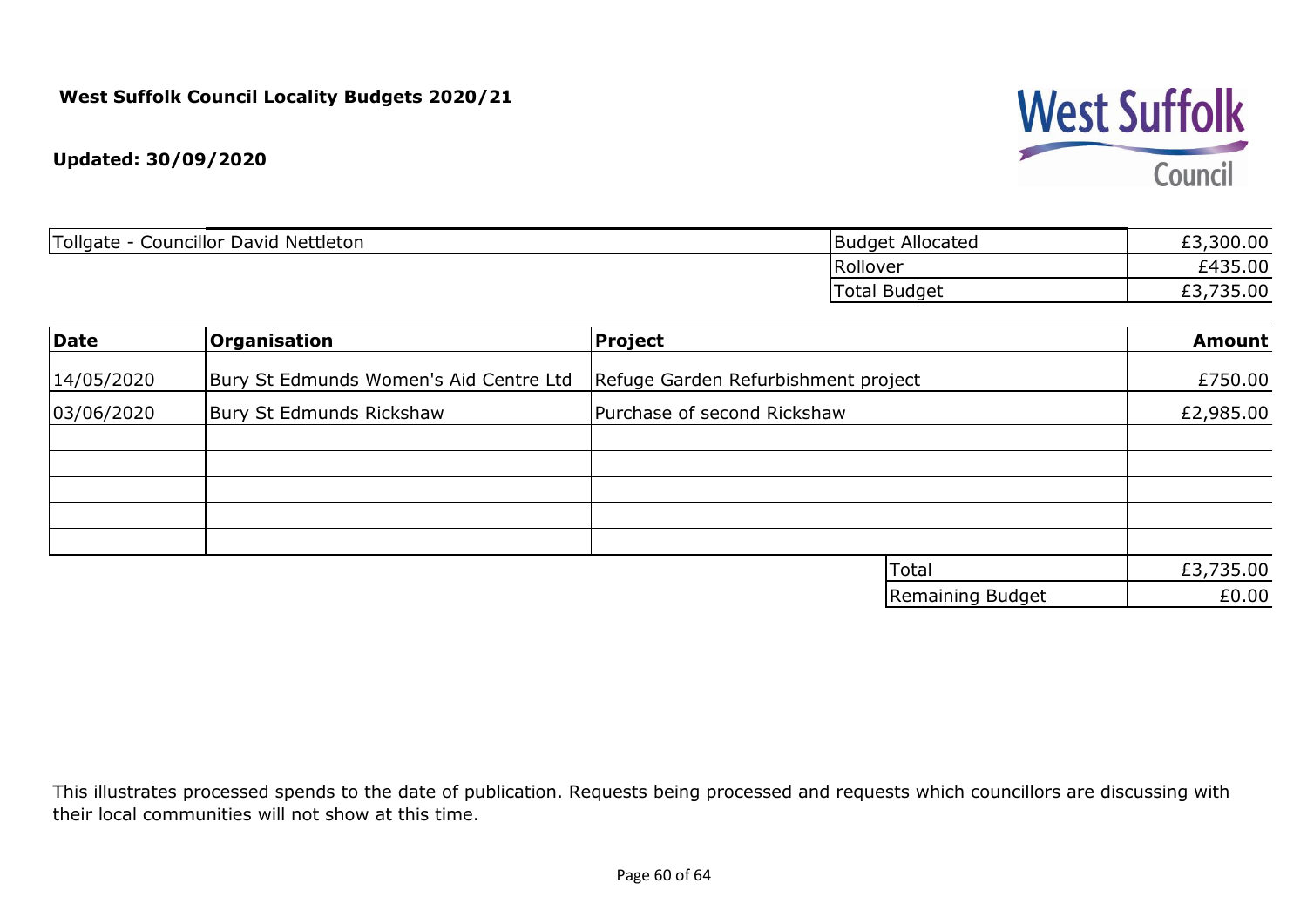# **West Suffolk** Council

**Updated: 30/09/2020**

| Westgate -<br>Councillor John Augustine | <b>Budget Allocated</b> | ,300.00<br>$\sim$<br>ェコ |
|-----------------------------------------|-------------------------|-------------------------|
|                                         | Rollover                | £500.00                 |
|                                         | <b>Total Budget</b>     | ,800.00                 |

| Date | Organisation | Project |                  | <b>Amount</b> |
|------|--------------|---------|------------------|---------------|
|      |              |         |                  |               |
|      |              |         |                  |               |
|      |              |         |                  |               |
|      |              |         |                  |               |
|      |              |         |                  |               |
|      |              |         |                  |               |
|      |              |         |                  |               |
|      |              |         | <b>Total</b>     | £0.00         |
|      |              |         | Remaining Budget | £3,800.00     |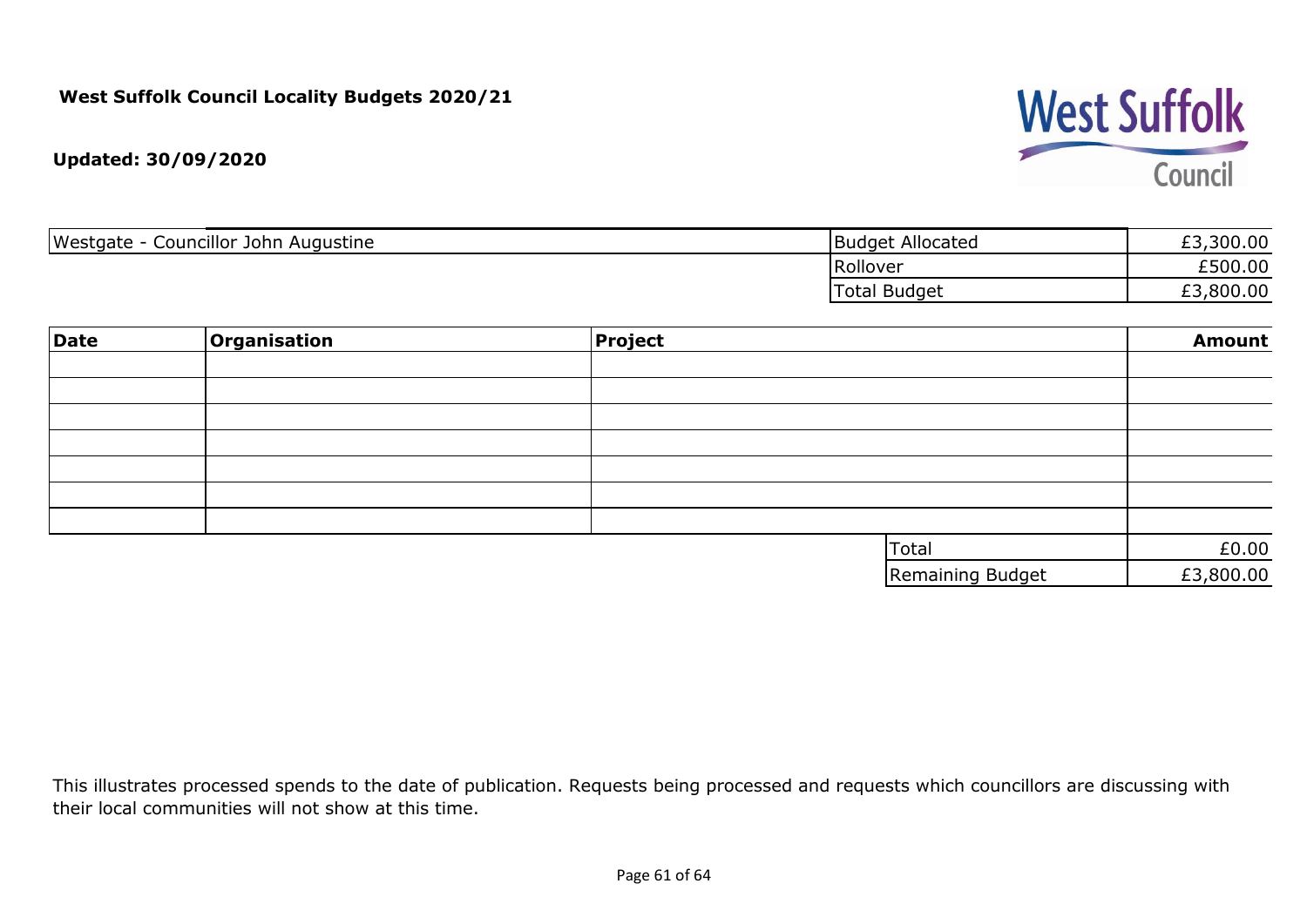# **West Suffolk** Council

**Updated: 30/09/2020**

| Westgate<br><b>Councillor Richard Rout</b> | Budget Allocated    | ,300.00<br>$\sim$ |
|--------------------------------------------|---------------------|-------------------|
|                                            | Rollover            | £500.00           |
|                                            | <b>Total Budget</b> | ,800.00<br>ェコ     |

| Date | Organisation | Project |                  | <b>Amount</b> |
|------|--------------|---------|------------------|---------------|
|      |              |         |                  |               |
|      |              |         |                  |               |
|      |              |         |                  |               |
|      |              |         |                  |               |
|      |              |         |                  |               |
|      |              |         |                  |               |
|      |              |         |                  |               |
|      |              |         | Total            | £0.00         |
|      |              |         | Remaining Budget | £3,800.00     |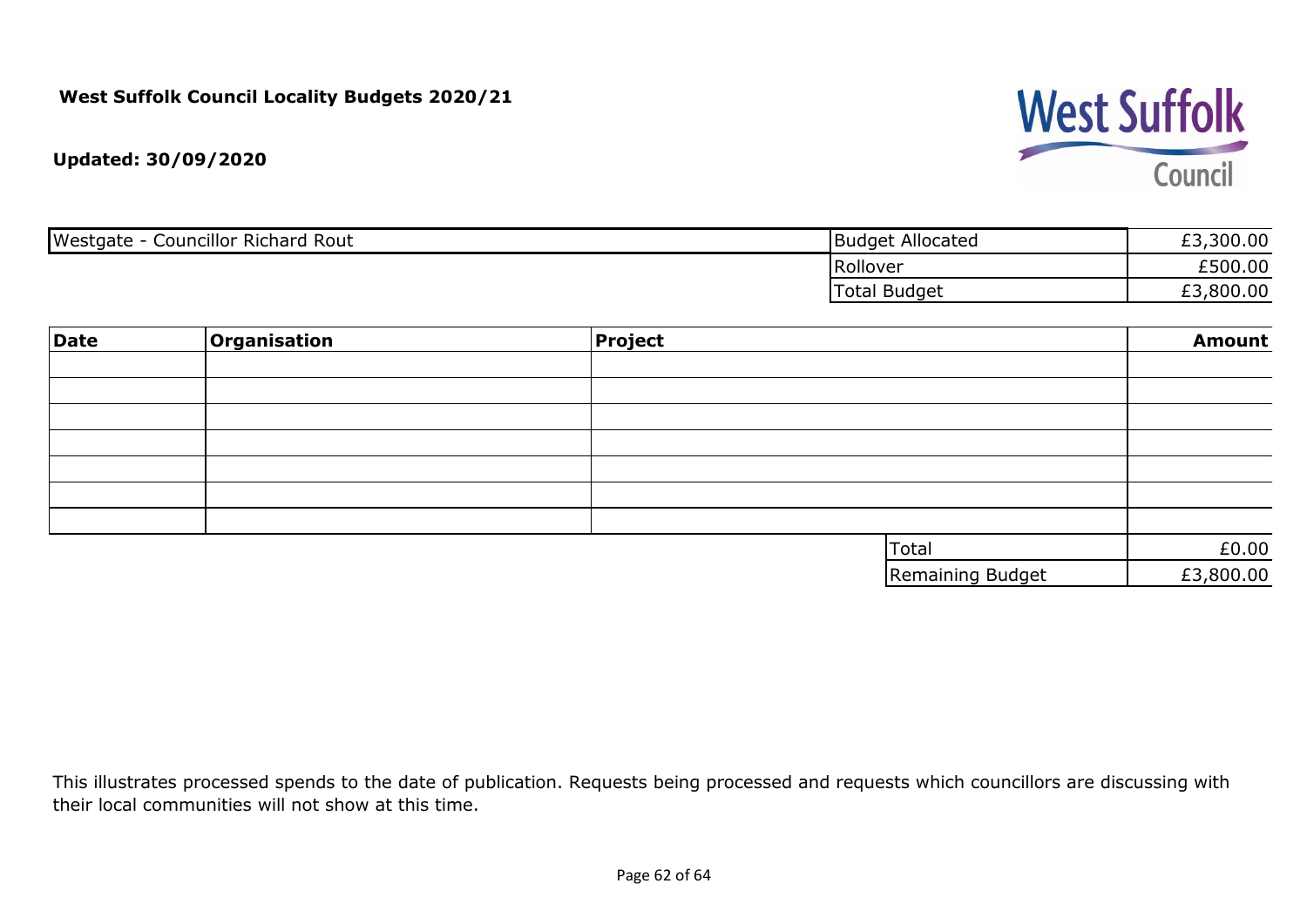**Updated: 30/09/2020**

| Whepsted and<br><b>Councillor Mary Evans</b><br>. Wickhambrook - ' | <b>Budget Allocated</b> | ,300.00<br><b>rn</b> |
|--------------------------------------------------------------------|-------------------------|----------------------|
|                                                                    | Rollover                | £363.00              |
|                                                                    | <b>Total Budget</b>     | ,663.00              |

| Date       | <b>Organisation</b>             | Project                        |                  | <b>Amount</b> |
|------------|---------------------------------|--------------------------------|------------------|---------------|
| 23/06/2020 | <b>Whepstead Parish Council</b> | Meals for the vulnerable       |                  | £150.00       |
| 28/07/2020 | Stansfield Parish Council       | Housing needs survey           |                  | £1,000.00     |
| 21/09/2020 | Brockley Parish Council         | Restoration of telephone kiosk |                  | £250.00       |
|            |                                 |                                |                  |               |
|            |                                 |                                |                  |               |
|            |                                 |                                |                  |               |
|            |                                 | Total                          |                  | £1,150.00     |
|            |                                 |                                | Remaining Budget | £2,513.00     |